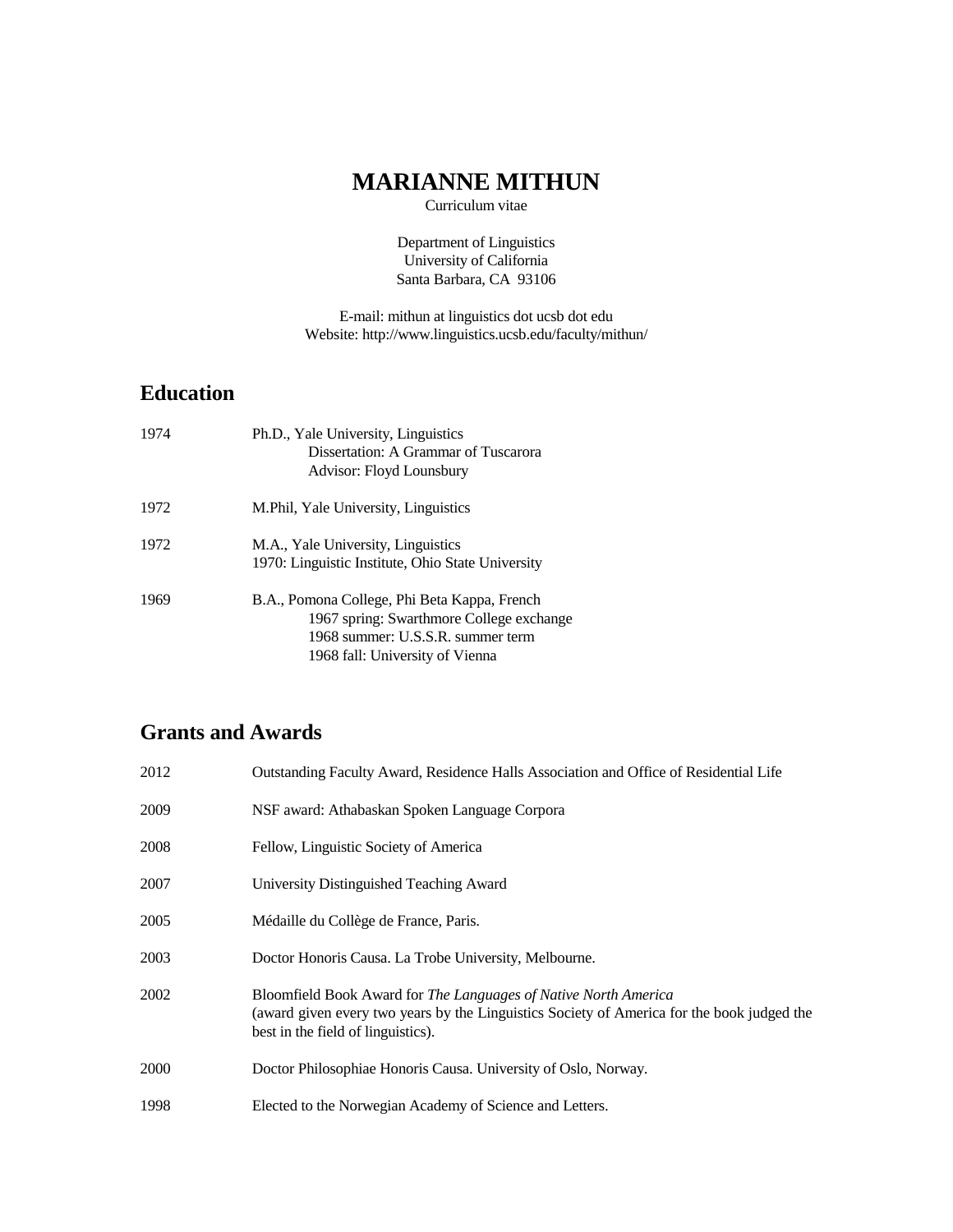| 1997 | Academic Senate grant, University of California, for research for a Mohawk Reference<br>Grammar.                                                                                    |
|------|-------------------------------------------------------------------------------------------------------------------------------------------------------------------------------------|
| 1996 | Academic Senate grant, University of California, for the investigation of grammatical<br>categories in Central Alaskan Yup'ik.                                                      |
| 1995 | Academic Senate grant, University of California, for translation and analysis of Central<br>Alaskan Yup'ik Oral Traditions.                                                         |
| 1994 | Academic Senate grant, University of California, for documentation of Central Alaskan<br>Yup'ik oral traditions.                                                                    |
| 1993 | Academic Senate grant, University of California for research on intonation in Central Pomo.                                                                                         |
| 1992 | Interdisciplinary Humanities Center grant for publication of Proceedings of the Conference<br>on Romance Linguistics, with William Ashby, Giorgio Perissinotto, and Eduardo Raposo. |
| 1992 | Academic Senate grant, University of California, for research on aspect in Central Pomo.                                                                                            |
| 1991 | President's Research Fellow in the Humanities.                                                                                                                                      |
| 1990 | National Science Foundation grant for a Grammar of Barbareño Chumash (3 years).                                                                                                     |
| 1990 | Interdisciplinary Humanities Center grant for Barbareño Chumash Grammar project.                                                                                                    |
| 1990 | Academic Senate grant, University of California, for research on discourse structures in<br>Central Pomo.                                                                           |
| 1990 | Interdisciplinary Humanities Center grant for international symposium on Grammatical<br>Voice.                                                                                      |
| 1989 | Academic Senate grant, University of California, for fieldwork on Central Pomo.                                                                                                     |
| 1988 | National Science Foundation grant for Grammar, Dictionary, and Texts of Central Pomo (3)<br>years).                                                                                 |
| 1988 | Academic Senate grant, University of California, for research on Kapampangan discourse.                                                                                             |
| 1987 | American Council of Learned Societies Grant for travel to International Congress of<br>Linguists, East Berlin.                                                                      |
| 1987 | Academic Senate grant, University of California, for field research on the Central Pomo<br>language.                                                                                |
| 1986 | Academic Senate grant, University of California, for field research on the Central Pomo<br>language.                                                                                |
| 1986 | Survey of California and Other American Indian Languages grant for field research on the<br>Central Pomo.                                                                           |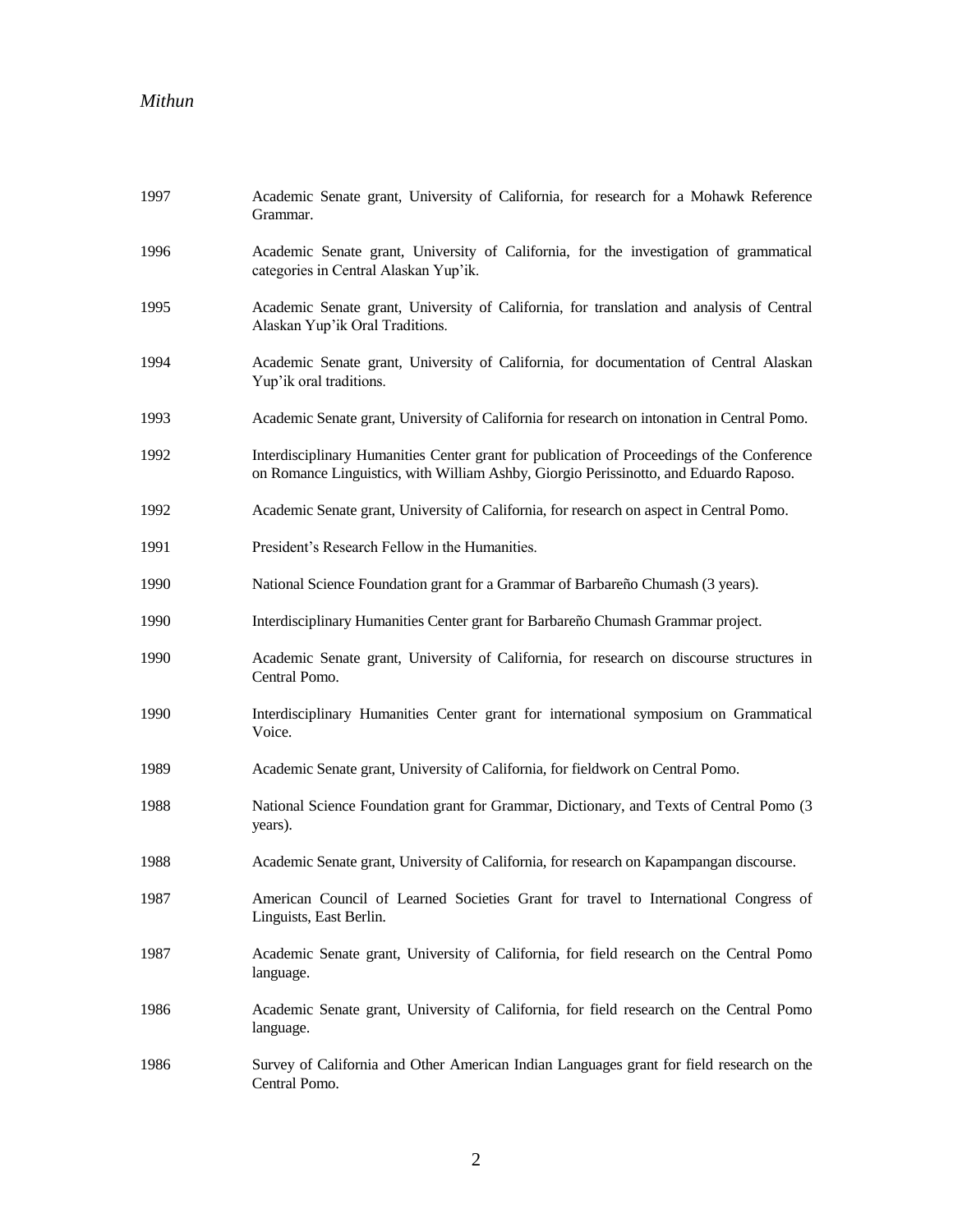| 1985    | Conversations in the Disciplines grant, Research Foundation, State of New York, for<br>Symposium on Clause Combining in Natural Language.                                 |
|---------|---------------------------------------------------------------------------------------------------------------------------------------------------------------------------|
| 1985    | Phillips Fund research grant, American Philosophical Society, for field research on the<br>Central Pomo language.                                                         |
| 1985    | Experienced Faculty Travel Award for travel to Symposium on Language Universals and<br>Language Acquisition, Max Planck Institut für Psycholinguistik, Nijmegen, Holland. |
| 1984    | Survey of California and Other American Indian Languages grant for field research on the<br>Central Pomo language.                                                        |
| 1981    | American Council of Learned Societies, travel grant to Poland for Conference on<br>Comparative Syntax.                                                                    |
| 1980-1  | National Endowment for the Humanities, Research Tools Grant for Cayuga grammar.                                                                                           |
| 1979    | SUNY Distinguished Teaching Award Nomination.                                                                                                                             |
| 1978    | Signum Laudus, Student Honorary Academc Society Award.                                                                                                                    |
| 1977-85 | Institute of Humanistic Studies, Fellow (SUNY).                                                                                                                           |
| 1976    | Phillips Fund research grant, American Philosophical Society, for field research on the<br>Cayuga language.                                                               |
| 1976    | Conversations in the Discipline grant, Research Foundation, State of New York, for<br>conference on Montague Grammars, Linguistics, and Philosophy.                       |
| 1972-3  | Ford Foundation Dissertation Fellowship.                                                                                                                                  |
| 1971-2  | David Gimbell Graduate Fellowship, Yale University.                                                                                                                       |
| 1971    | Phillips Fund research grant, American Philosophical Society, for field research on the<br>Tuscarora language.                                                            |
| 1970-1  | Yale University Graduate Fellowship.                                                                                                                                      |
| 1970    | American Council of Learned Societies Fellowship to the Linguistics Institute, the Ohio<br>State University.                                                              |
| 1969-70 | Yale University Graduate Fellowship.                                                                                                                                      |
| 1968    | Southern Illinois University Fellowship for the study of Russian in the Soviet Union.                                                                                     |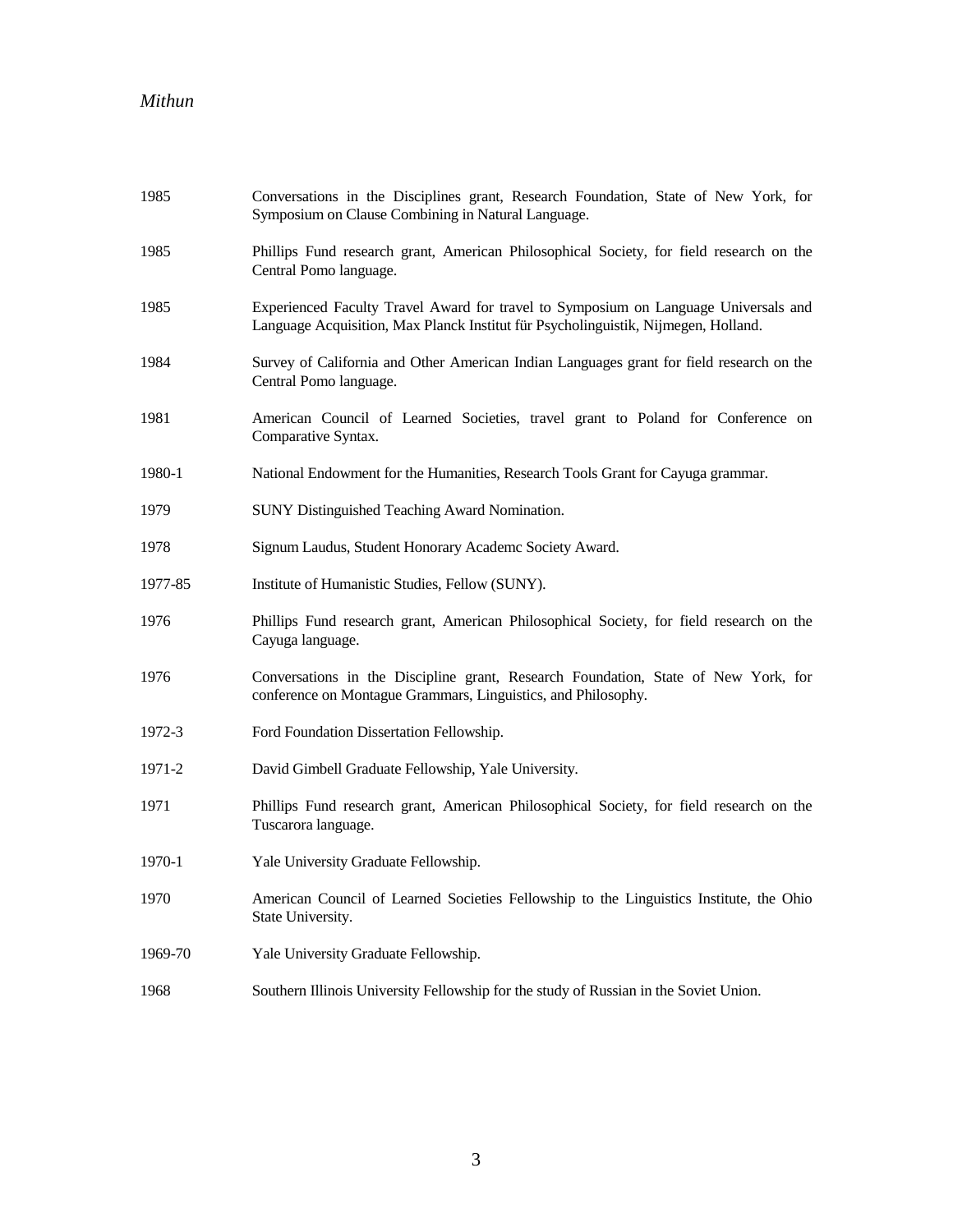## **Research Languages**

Research: Mohawk, Oneida, Onondaga, Cayuga, Seneca, Huron, Wyandot, Susquehannock, Tuscarora, Nottoway, Cherokee, Cree, Lakhota, Dakota (Santee), Tutelo, Central Pomo, Chumash, Central Alaskan Yupik, Navajo, and Selayarese, Kapampangan, (Austronesian), Mongolian

# **Teaching**

| 1986-present | University of California, Santa Barbara, Department of Linguistics, Professor.                                                                                                                                           |
|--------------|--------------------------------------------------------------------------------------------------------------------------------------------------------------------------------------------------------------------------|
| 2013         | Faculty, Linguistic Society of America Linguistic Institute, University of Michigan, Ann<br>Arbor.                                                                                                                       |
| 2013         | Intensive course in Typology, Università Roma 3. (Rome, Italy).                                                                                                                                                          |
| 2008         | Linguistics for language activists. Institute on Field Linguistics and Language<br>Documentation (InField), University of California, Santa Barbara. (summer)                                                            |
| 2007         | Professeur invité, Université de Nice (France)                                                                                                                                                                           |
| 2007         | Faculty, Linguistic Society of America Linguistic Institute, Stanford University                                                                                                                                         |
| 2006         | Course in Grammatical Relations and Language Contact, Università Roma 3, Rome.                                                                                                                                           |
| 2005         | Visiting Professor, University of Hamburg (Germany) Forschungsgemeinschaft für<br>Mehrsprachigkeit.                                                                                                                      |
| 2005         | Curso Voice and Grammatical Relations, sponsored by El Instituto de Investigaciones<br>Antropológicas de la Universidad Nacional Autónoma de México y el Instituto Nacional de<br>Lenguas Indígenas (UNAM, Mexico City). |
| 2003         | Faculty, Typology Summer School, University of Cagliari, Sardinia (Italy).                                                                                                                                               |
| 2002         | Deutsche<br>Gesellschaft<br>für<br>Sprachwissenschaft/Linguistic<br>Society<br>of<br>America<br>Sommerschule/Summer School: Formal and Functional Linguistics. Düsseldorf, Germany                                       |
| 2001         | Linguistic Society of America, Linguistic Institute Faculty, University of California, Santa<br>Barbara. Robert Austerlitz Professor.                                                                                    |
| 1999         | Mellon Visiting Professor, Rice University, Houston, Texas.                                                                                                                                                              |
| 1999         | Linguistic Society of America, Linguistic Institute Faculty, University of Illinois, Urbana-<br>Champaign.                                                                                                               |
| 1996         | Landelijke Onderzoekschool Taalwetenschap (Netherlands Graduate School of Linguistics),<br>Summer School seminar, University of Amsterdam.                                                                               |
| 1995         | Linguistic Society of America, Linguistic Institute Faculty, University of New Mexico,<br>Albuquerque.                                                                                                                   |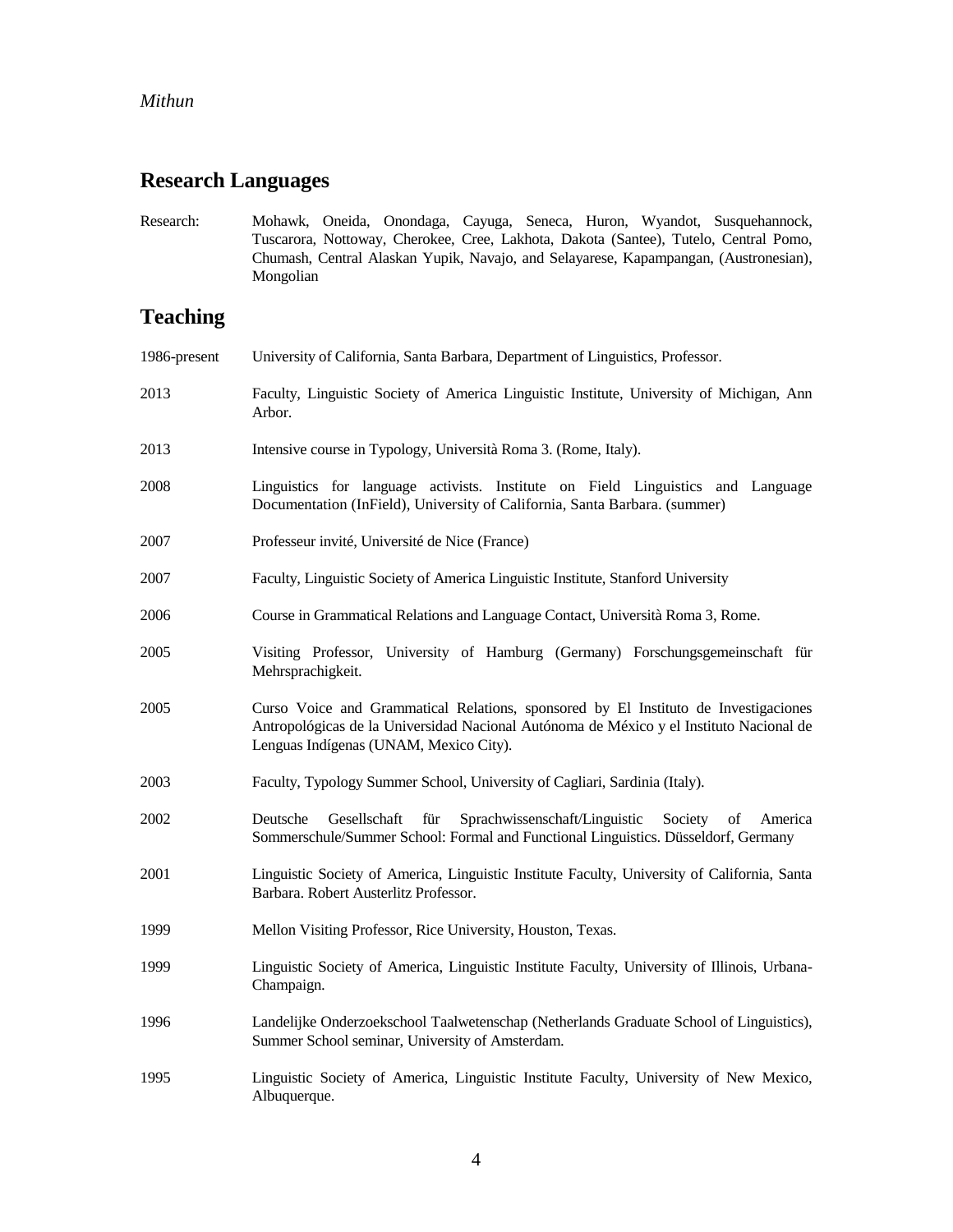| 1994    | Australian Linguistic Institute, La Trobe University, Melbourne, Australia.                                                                                                                               |
|---------|-----------------------------------------------------------------------------------------------------------------------------------------------------------------------------------------------------------|
| 1973-85 | State University of New York, Albany, Department of Anthropology, Assistant and<br>Associate Professor.                                                                                                   |
| 1982-86 | University of California, Berkeley, Department of Linguistics, Visiting Associate Professor<br>(spring terms).                                                                                            |
| 1973-85 | Université du Québec, Projet Amérindianisation, General and American Indian linguistics,<br>Professor invité (summer terms).                                                                              |
| 1985    | Linguistic Society of America Linguistic Institute Faculty, Georgetown University (summer)                                                                                                                |
| 1981    | Seneca Nation, Cattaraugus, Intensive Course in the Teaching of Seneca as a Second<br>Language (fall).                                                                                                    |
| 1980    | Yale University, Department of Anthropology, Visiting Faculty (spring term).                                                                                                                              |
| 1978-80 | Seneca Nation, Intensive courses in the structure of the Seneca language, for Seneca<br>language teachers (summer terms).                                                                                 |
| 1977    | Oneida Nation, Green Bay, Wisconsin, intensive course in the Teaching of Oneida as a<br>Second Language (summer term).                                                                                    |
| 1976-77 | Mohawk Nation, Ahkwesáhsne, New York, seminar on Teaching Mohawk as a Second<br>Language, Title IV and Title VII programs.                                                                                |
| 1976    | Linguistic Society of America, Linguistic Institute Faculty, State University of New York,<br>Oswego (summer term).                                                                                       |
| 1975    | Canadian Department of Indian Affairs, intensive course in Iroquoian linguistics and<br>curriculum development for Native teachers of Mohawk, Oneida, and Cayuga, at Southwold,<br>Ontario (summer term). |
| 1975    | Wake Forest University, Department of Anthropology, Visiting Assistant Professor (spring<br>term).                                                                                                        |
| 1974    | Canadian Department of Indian Affairs, Intensive course in Iroquoian linguistics and<br>curriculum development for Native teachers of Mohawk, Oneida, and Cayuga, at Brantford,<br>Ontario (summer term). |
| 1973    | Yale University, Department of Linguistics, Acting Instructor (spring term).                                                                                                                              |
| 1973    | Yale Summer Language Institute, English as a Foreign Language, Instructor (summer term).                                                                                                                  |
| 1971    | Yale University, Department of Linguistics, Teaching Fellow.                                                                                                                                              |
| 1970    | Yale University, Department of Anthropology, Teaching Assistant.                                                                                                                                          |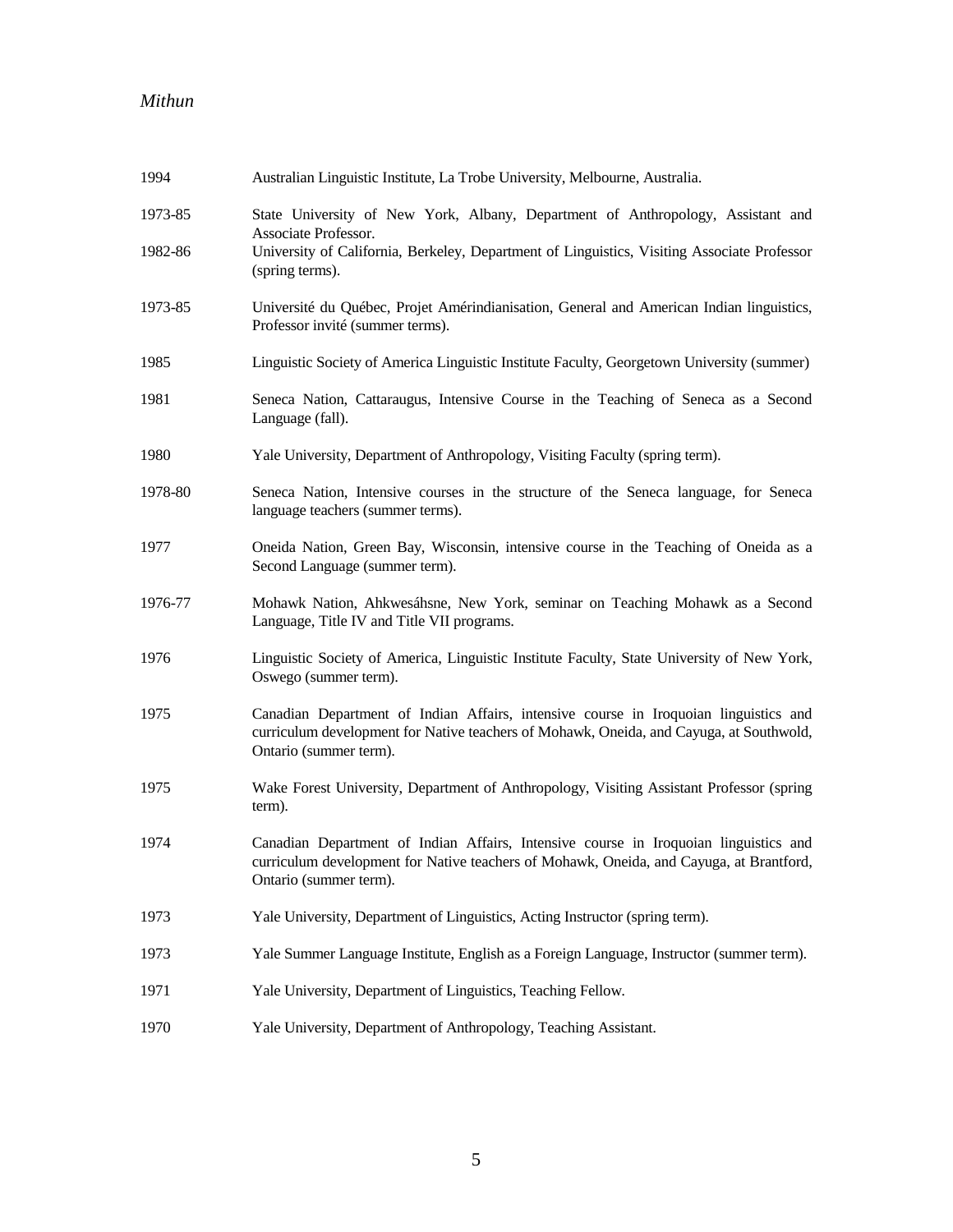# **Publications**

| In Press  | The data and the examples: Comprehensiveness, Accuracy, and Sensitivity. Practical and<br>Methodological Issues in Grammar Writing. Toshihide Nakayama and Keren Rice, eds.<br>Joint publication Language Documentation and Conservation (on-line) and ILCAA,<br>Tokyo University of Foreign Studies.  |
|-----------|--------------------------------------------------------------------------------------------------------------------------------------------------------------------------------------------------------------------------------------------------------------------------------------------------------|
| In Press  | Polycategoriality and zero derivation. Lexical Polycategoriality. Cross-linguistic, Cross-<br>theoretical, and Language Acquisition Approaches. Valentina Vapnarsky and Edy<br>Veneziano, eds. Amsterdam: John Benjamins.                                                                              |
| In Press  | Field methods in syntactic research. Continuum Companion to Syntax and Syntactic<br>Theory. Silvia Luraghi and Claudia Parodi, eds. London and New York: Continuum. 32-<br>50.                                                                                                                         |
| To appear | Prosody and independence: Free and bound person marking. Language across Boundaries:<br>Studies in memory of Anna Siewierska. Dik Bakker and Martin Haspelmath, eds. Berlin:<br>Mouton de Gruyter.                                                                                                     |
| To appear | Gender and culture. The Expression of Gender. Greville Corbett, ed. Berlin: Mouton de<br>Gruyter.                                                                                                                                                                                                      |
| To appear | Wendat among the Iroquois Continuités/Continuities. Proceedings of the First Wendat &<br>Wyandot Studies Conference. Louis-Jacques Dorais, ed. Wendake: Éditions Hannenorak, to<br>appear in 2013.                                                                                                     |
| To appear | Shifting finiteness in nominalization: From definitization to refinitization. Finiteness and<br>Nominalization. Claudine Chamoreau, ed.                                                                                                                                                                |
| To appear | Discourse and grammar. Handbook of Discourse Analysis. 2 <sup>nd</sup> ed. Heidi Hamilton, Deborah<br>Schiffrin, and Deborah Tannen, eds. Blackwell.                                                                                                                                                   |
| To appear | Revitalization and scholarship. Language Death, Endangerment, Documentation, and<br>Revitalization. Elena Mihas, Bernard Perley, Gabriel Rei-Doval, and Kathleen Wheatley,<br>eds. Amsterdam: John Benjamins.                                                                                          |
| 2012      | Tags: Cross-linguistic diversity and commonality. Journal of Pragmatics. (2012),<br>http://dx.doi.org/10.1016/j.pragma.2012.09.010                                                                                                                                                                     |
| 2012      | Core argument patterns and deep genetic relations: Hierarchical systems in Northern<br>California Typology of Argument Structure and Grammatical Relations. Pirkko<br>Suihkonen, Bernard Comrie, and Valery Solovyev eds. Studies in Language Companion<br>Series. Amsterdam: John Benjamins. 257-294. |
| 2012      | Questionable relatives. A Typological Overview of Relative Clauses in Languages of the<br>Americas. Bernard Comrie and Zarina Estrada Fernández, eds. Amsterdam: John Benjamins.<br>269-300.                                                                                                           |
| 2012      | Exuberant complexity: The interplay of morphology, syntax, and prosody in Central Alaskan<br>Yup'ik. Linguistic Discovery 10:1. (e-journal).<br>http://journals.dartmouth.edu/cgi-bin/WebObjects/Journals.woa/2/xmlpage/1/article/408                                                                  |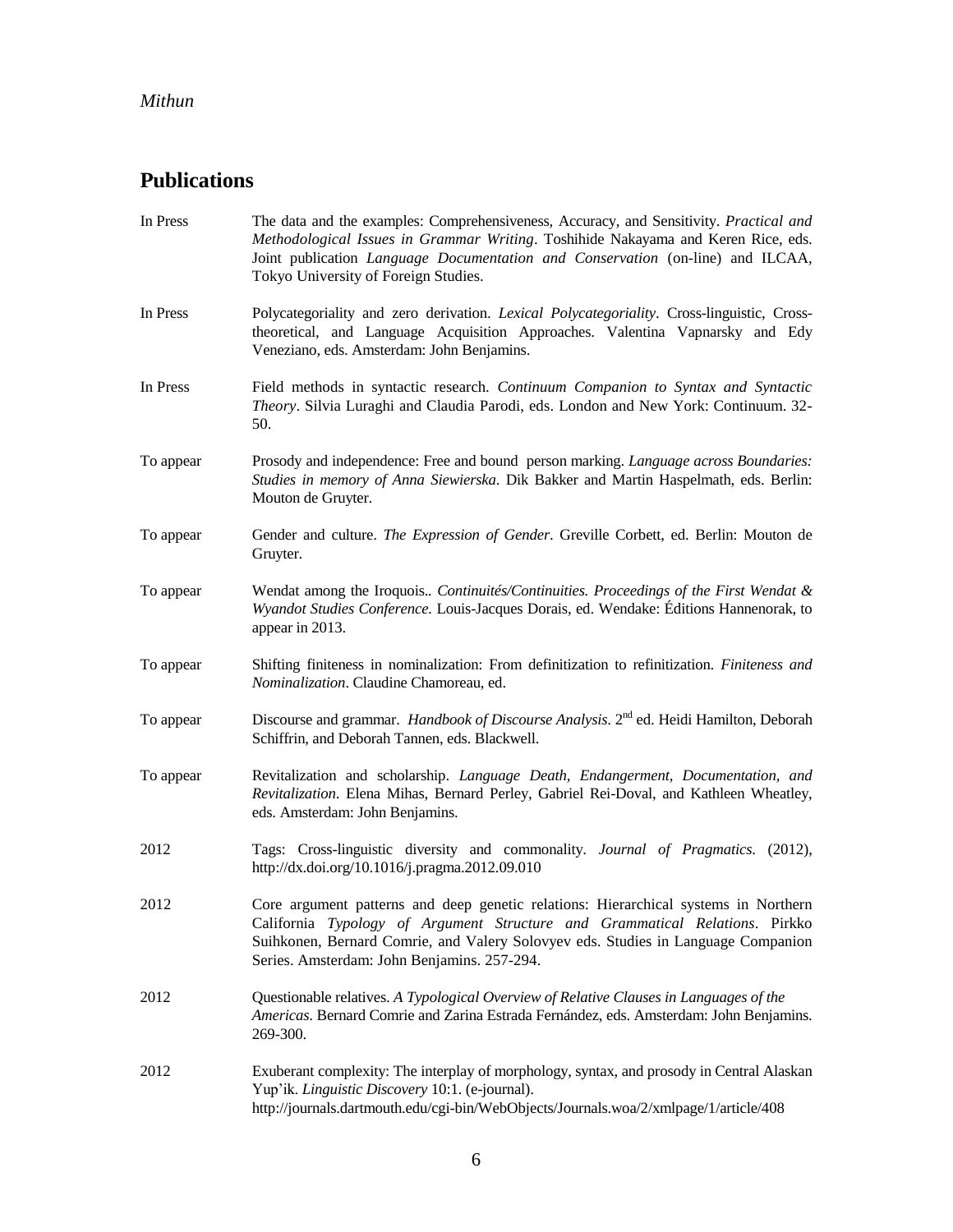| 2012 | Morphologies in contact: Form, meaning, and use in the grammar of reference. Morpho-<br>logies in Contact. Studia Typologica 10. Thomas Stolz, Martine Vanhove, Hitomi<br>Otsuka, and Anna Urdzu, eds. Berlin: Akademia Verlag. 15-36.                                                                                                          |
|------|-------------------------------------------------------------------------------------------------------------------------------------------------------------------------------------------------------------------------------------------------------------------------------------------------------------------------------------------------|
| 2012 | The deeper regularities behind irregularities. Irregularity in Morphology (and Beyond).<br>Johan van der Auwera, Thomas Stolz, Aina Urdze, and Hitomi Otsuka, eds. Berlin:<br>Akademia Verlag.                                                                                                                                                  |
| 2012 | Variation in Clause Combining: Views from the New World. Special issue of Linguistic<br>ed<br>with<br>Jeanette<br><b>Sakel</b><br>and<br>Pier<br>Marco<br>Discovery.<br>Bertinetto.<br>http://journals.dartmouth.edu/cgi-bin/WebObjects/Journals.woa/1/xmlpage/1/archive                                                                        |
| 2012 | Introduction. with Jeanette Sakel and Pier Marco Bertinetto. Variation in Clause<br>Combining: Views from the New World. Special issue of Linguistic Discovery. ed with<br>Bertinetto.<br>http://journals.dartmouth.edu/cgi-<br>Jeanette<br>Sakel<br>and<br>Pier<br>Marco<br>bin/WebObjects/Journals.woa/1/xmlpage/1/article/402?htmlAlways=yes |
| 2011 | Grammaticalization and explanation. The Oxford Handbook of Grammaticalization. Bernd<br>Heine and Heiko Narrog, eds. Oxford: UK. Oxford University Press. 177-192.                                                                                                                                                                              |
| 2011 | Being special. Endangered Languages: Voices and Images / Voces et Imágenes de las<br>Lenguas en Peligro. Marleen Haboud and Nicholas Ostler, eds. Proceedings of the<br>Foundation for Endangered Languages XV, Quito, Ecuador. Bath, England: Foundation<br>for Endangered Languages.                                                          |
| 2011 | American Indian Languages. Oxford Bibliographies Online: Linguistics. Mark Aronoff,<br>ed. New York: Oxford University Press, www.oxfordbibliographies.com.                                                                                                                                                                                     |
| 2010 | Contact in North America. Handbook of Language Contact. Raymond Hickey, ed. Oxford:<br>Blackwell. 673-694.                                                                                                                                                                                                                                      |
| 2010 | The fluidity of recursion and its implications. Recursion and Human Language. Harry van<br>der Hulst, ed. Berlin: Mouton de Gruyter. 17-41.                                                                                                                                                                                                     |
| 2010 | Constraints on compounding and incorporation. Compounding. Irene Vogel and Sergio<br>Scalise, eds. Amsterdam: John Benjamins. 37-56.                                                                                                                                                                                                            |
| 2010 | Merci aux derniers locuteurs pour leur précieuse contribution. Linguistique de Terrain sur<br>Langues en Danger: Locuteurs et Linguistes. Colette Grinevald et Michel Bert, eds. Faits<br>des Langues: Revue de Linguistique N°S35-36. 179-187.                                                                                                 |
| 2010 | The search for regularity in irregularity: Defectiveness and its implications for our<br>knowledge of words. Defective paradigms: Missing forms and what they tell us. Matthew<br>Baerman, Greville Corbett, and Dunstan Brown, eds. Oxford, UK: British Academy and<br>Oxford University Press. 125-149.                                       |
| 2009 | Re(e)volving complexity: Adding intonation. Syntactic complexity: Diachrony, Acquisi-<br>tion, Neuro-cognition, Evolution. T. Givón and Masayoshi Shibatani, eds. Amsterdam:<br>John Benjamins. 53-80.                                                                                                                                          |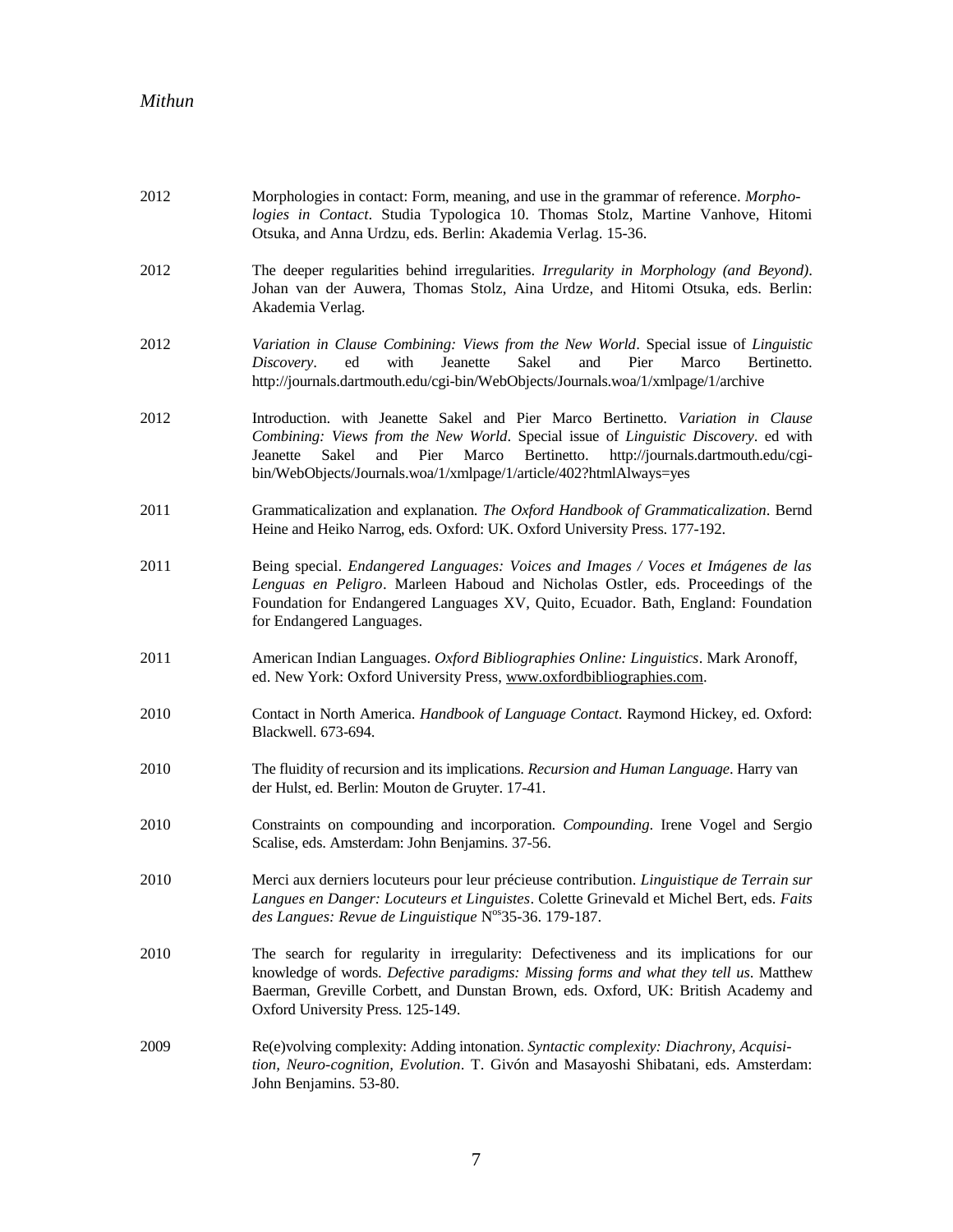| 2009 | Polysynthesis in the Arctic. Variations on Polysynthesis: The Eskimo-Aleut Languages.<br>Marc-Antoine Mahieu and Nicole Tersis, eds. Amsterdam: John Benjamins. 3-18.                                                                                                                                                                                                                                                                                        |
|------|--------------------------------------------------------------------------------------------------------------------------------------------------------------------------------------------------------------------------------------------------------------------------------------------------------------------------------------------------------------------------------------------------------------------------------------------------------------|
| 2009 | Syntax and the lexicon: Compounding in Mohawk. Oxford Handbook of Compounding.<br>Rochelle Lieber and Pavel Stekauer, eds. Oxford, UK: Oxford University Press. 564-583.                                                                                                                                                                                                                                                                                     |
| 2008 | Does passivization require a subject category? Case and Grammatical Relations. Greville<br>Corbett and Michael Noonan, eds. Oxford, UK: Oxford University Press. 211-240.                                                                                                                                                                                                                                                                                    |
| 2008 | The extension of dependency beyond the sentence. Language 83.69-119.                                                                                                                                                                                                                                                                                                                                                                                         |
| 2008 | Borrowed rhetorical constructions as starting points for grammaticalization. Constructions<br>and Language Change. Trends in Linguistics. Alexander Bergs and Gabriele Diewald, eds.<br>Berlin: Mouton de Gruyter. 195-230.                                                                                                                                                                                                                                  |
| 2008 | The emergence of agentive systems. The typology of semantic alignment systems. Mark<br>Donohue and Søren Wichmann, eds. Oxford University Press. 297-333.                                                                                                                                                                                                                                                                                                    |
| 2007 | Grammar, contact, and time. Journal of Language Contact. (e-journal) THEMA 1:133-155.<br>www.jlc-journal.org                                                                                                                                                                                                                                                                                                                                                 |
| 2007 | Linguistics in the face of language endangerment. Language Endangerment and<br>Endangered Languages: Linguistic and Anthropological Studies with Special Emphasis on<br>the Languages and Cultures of the Andean-Amazonian Border Area. W. Leo Wetzels, ed.<br>Indigenous Languages of Latin America series (ILLA). Publications of the Research School<br>of Asian, African, and Amerindian Studies (CNWS). Leiden University, The Netherlands.<br>$15-35.$ |
| 2007 | Atlas of the world's languages, $2^{nd}$ ed. Section editor with Victor Golla, Ives Goddard, Lyle<br>Campbell, and Mauricio Mixco: Section 1: North America. London: Routledge. 5-44.                                                                                                                                                                                                                                                                        |
| 2007 | Integrating approaches to diversity: Argument structure on the Northwest Coast. Diversity in<br>Language. Yoshiko Matsumoto, David Oshima, Orrin Robinson, and Peter Sells eds.<br>Stanford: CSLI (Center for the Study of Language and Information) 9-36.                                                                                                                                                                                                   |
| 2007 | What is a language? Documentation for diverse and evolving audiences. STUF:<br>Sprachtypologie und Universalienforschung (Language Typology and Universals)<br>60.1:42-55.                                                                                                                                                                                                                                                                                   |
| 2006 | Threads in the tapestry of syntax: Complementation and Mohawk. Proceedings of the Forty-<br>second Meeting of the Chicago Linguistics Society. Jacqueline Bunting, Sapna Desai,<br>Robert Peachey, Christopher Straight, and Zuzana Tomková, eds. Chicago: Chicago<br>Linguistic Society 42.1:213-238.                                                                                                                                                       |
| 2006 | Grammars and the community. Studies in Language 30.2:281-306.<br>Reprinted in Perspectives on grammar writing. Thomas Payne and David Weber, eds.<br>Amsterdam: John Benjamins.                                                                                                                                                                                                                                                                              |
| 2006 | Voice without subjects, objects, or obliques: Manipulating argument structure in<br>Agent/Patient systems. Voice and Grammatical Relations. Tasaku Tsunoda, Yoshihiro<br>Nishimitsu, and Taro Kageyama, eds. Amsterdam: John Benjamins. 195-216.                                                                                                                                                                                                             |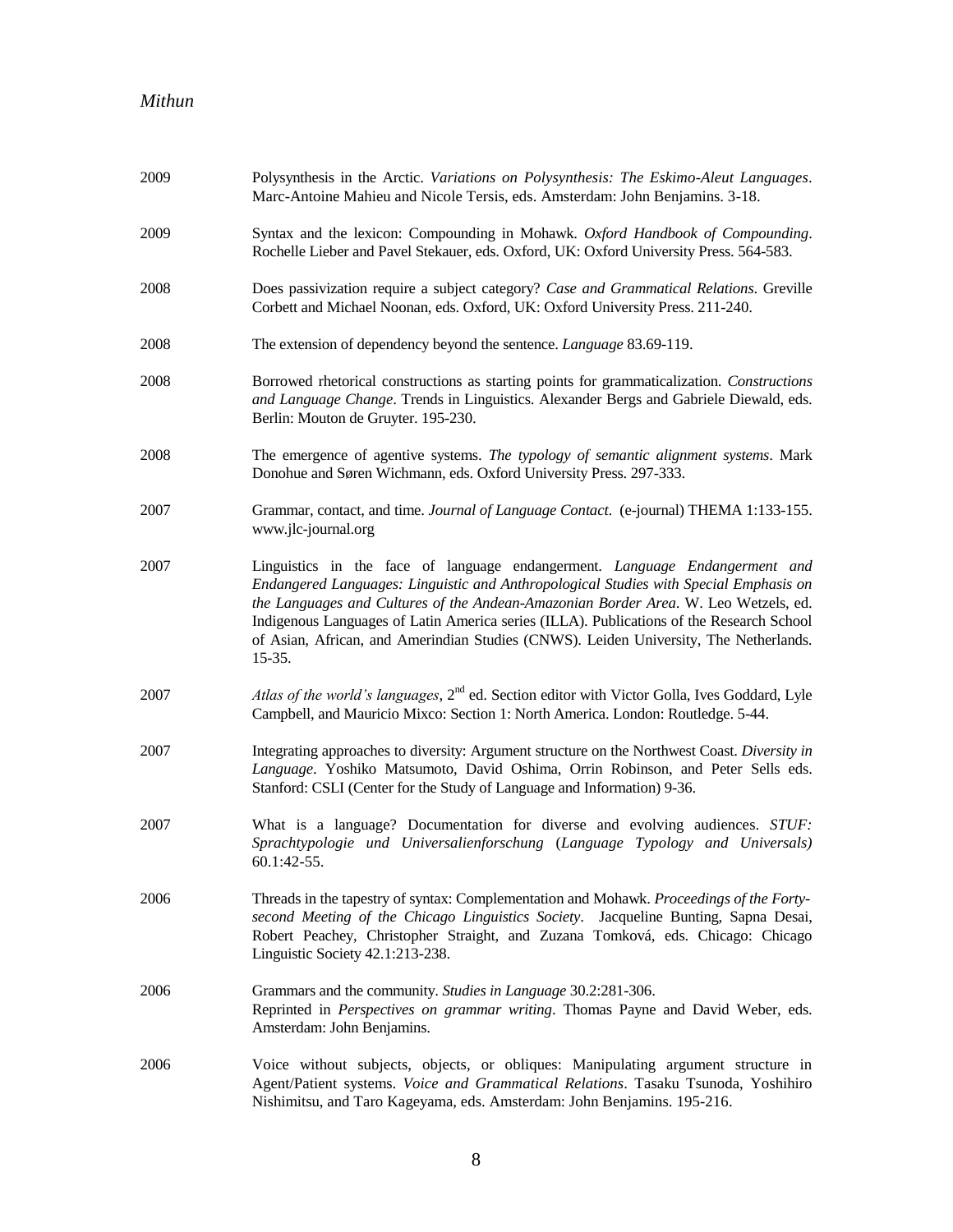| 2006 | The Iroquoian languages. <i>Encyclopedia of Language and Linguistics</i> $2^{nd}$ <i>edition.</i> Oxford:<br>Elsevier. 6:31-34.                                                                                                                                              |
|------|------------------------------------------------------------------------------------------------------------------------------------------------------------------------------------------------------------------------------------------------------------------------------|
| 2006 | How many Native American languages are there? The 5 Minute Linguist. E.M. Rickerson<br>and Barry Hilton, eds. London: Equinox. 114-127. Reprinted 2012.                                                                                                                      |
| 2005 | Beyond the core: Typological variation in the identification of participants. International<br>Journal of American Linguistics 71:445-472.                                                                                                                                   |
| 2005 | Ergativity and language contact on the Oregon Coast: Alsea, Siuslaw, and Coos. Proceed-<br>ings of the Berkeley Linguistics Society. Berkeley: University of California. 77-95.                                                                                              |
| 2005 | On the assumption of the sentence as the basic unit of syntactic structure. Linguistic<br>Diversity and Language Theories. Zygmunt Frajzyngier, ed. Studies in Language<br>Companion Series. Amsterdam: John Benjamins Publishing. 169-183.                                  |
| 2005 | Linguistic analysis and notes for <i>The Sugar Bear</i> , story in Barbareño Chumash, told by<br>Mary Yee, with illustrations by Ernestine de Soto. San Diego: Sunbelt Publications.                                                                                         |
| 2005 | Mohawk and the Iroquoian languages. Routledge Encyclopedia of Linguistics. Philipp<br>Strazny, ed. New York: Routledge.                                                                                                                                                      |
| 2004 | The value of linguistic diversity: Viewing other worlds through North American Indian<br>languages. A Companion to Linguistic Anthropology. Alessandro Duranti, ed. Oxford:<br>Blackwell's. 121-140.                                                                         |
| 2003 | Pronouns and agreement: The information status of pronominal affixes. Transactions of the<br>Philological Society, London: Blackwell. 101.2:235-278.                                                                                                                         |
| 2003 | Why prefixes? Acta Linguistica Hungarica 50:1-31. Special issue Preverbs and prefixes.<br>Ferenc Kiefer and Wolfgang Dressler, eds.                                                                                                                                          |
| 2003 | Functional perspectives on syntactic change. Handbook of Historical Linguistics. Richard<br>Janda and Brian Joseph, eds. Oxford: Blackwell's. 552-572.                                                                                                                       |
| 2002 | Rhetorical nominalization in Barbareño Chumash. Report #12: Proceedings of the $50th$<br>Anniversary Conference of the Survey of California and Other Indian Languages. Lisa<br>Conathan and Teresa McFarland, eds. Berkeley: University of California. 55-63.               |
| 2002 | An invisible hand at the root of causation: The role of lexicalization in the<br>grammaticalization of causatives. New Reflections on Grammaticalization. Ilse Wischer and<br>Gabriele Diewald, eds. Amsterdam: John Benjamins. 237-257.                                     |
| 2002 | Understanding and explaining applicatives. Proceedings of the Thirty-seventh Meeting of the<br>Chicago Linguistic Society: Functionalism and formalism in linguistic theory. Mary<br>Andronis, Christopher Ball, Heidi Elston, and Sylvain Neuvel, eds. Chicago. 37.2:73-98. |
| 2001 | Lexical forces shaping the evolution of grammar. Historical Linguistics 1999. Laurel<br>Brinton, ed. Amsterdam: John Benjamins. 241-252.                                                                                                                                     |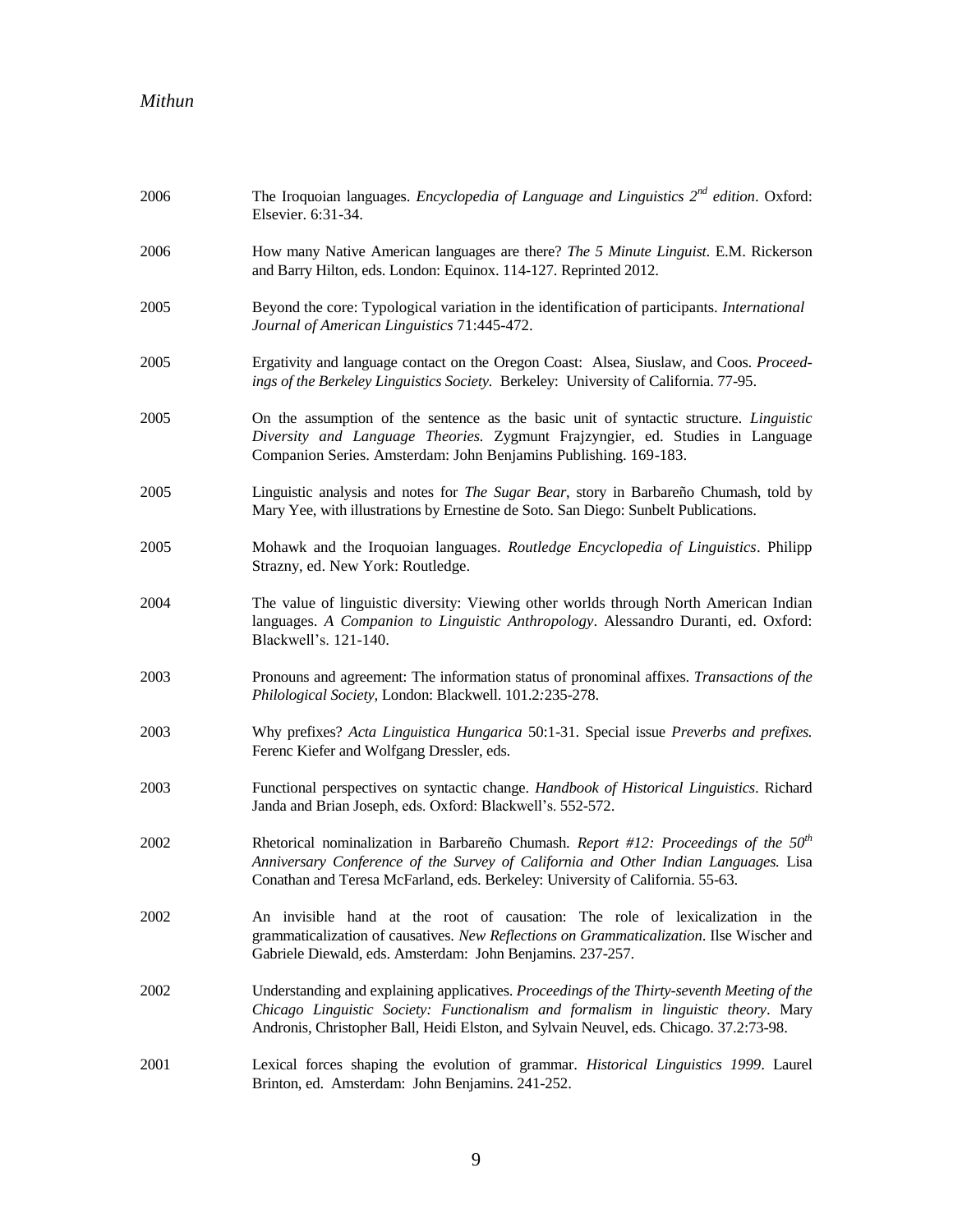| 2001 | Actualization patterns in grammaticalization: From clause to locative morphology.<br>Actualization: Linguistic Change in Progess. Henning Andersen, ed. Current Issues in<br>Linguistic Theory 219. Amsterdam: John Benjamins. 143-168.              |
|------|------------------------------------------------------------------------------------------------------------------------------------------------------------------------------------------------------------------------------------------------------|
| 2001 | The difference a category makes in the expression of possession and inalienability.<br>Dimensions of Possession. Typological Studies in Language 47. Michael Herslund, Finn<br>Sørensen, and Irène Baron, eds. Amsterdam: John Benjamins. 285-310.   |
| 2001 | Who shapes the record: The speaker and the linguist. <i>Linguistic Fieldwork: Essays on the</i><br>Practice of Empirical Linguistic Research. Paul Newman and Martha Ratliff, eds.<br>Cambridge: Cambridge University Press. 34-54                   |
| 2000 | Incorporation. Morphologie/Morphology: A Handbook on Inflection and Word Formation:<br>Ein internationales Handbuch zur Flexion und Wortbildung. Geert Booij, Christian<br>Lehmann, Joachim Mugdan, eds. Berlin: Walter de Gruyter. Vol. 1: 916-928. |
| 2000 | The reordering of morphemes. Reconstructing Grammar: Comparative Linguistics and<br>Grammaticalization. Spike Gildea, ed. Amsterdam: John Benjamins. 231-255.                                                                                        |
| 2000 | The legacy of recycled aspect. Historical Linguistics 1995. Richard Hogg, John Charles,<br>Smith, Linda van Bergen, and Delia Bentley, eds. Amsterdam: John Benjamins. 261-277.                                                                      |
| 2000 | Valency-changing derivations in Central Alaskan Yup'ik. Changing valency. R.M.W. Dixon<br>and Alexandra Akihenvald, eds. Cambridge: Cambridge University Press. 84-114                                                                               |
| 2000 | Noun and verb in Iroquoian languages: Multicategorisation from multiple criteria. An<br>Anthology of Word Classes. Petra M. Vogel and Bernard Comrie, eds. Berlin: Mouton de<br>Gruyter. 379-420.                                                    |
| 1999 | The Languages of Native North America. Cambridge: Cambridge University Press. 773<br>pages.                                                                                                                                                          |
|      | 2001 Reprinted in paperback.                                                                                                                                                                                                                         |
| 1999 | The effect of noun incorporation on argument structure. With Greville Corbett. The<br>Boundaries of Morphology and Syntax. Lunella Mereu, ed. Amsterdam: John Benjamins.<br>49-71.                                                                   |
| 1999 | What are S, A, and O? with Wallace Chafe. Studies in Language 23.3: 579-606.                                                                                                                                                                         |
| 1999 | The status of tense within inflection. Yearbook of Morphology. Geert Booij and Jaap van<br>Marle, eds. Amsterdam: Kluwer. 23-44.                                                                                                                     |
| 1998 | The codification of time on the North American Pacific Rim. Time, Language, and<br>Cognition. Yasuhiko Nagano, ed. Osaka, Japan: National Museum of Ethnology. 251-280.                                                                              |
| 1998 | The sequencing of grammaticization effects. <i>Historical Linguistics 1997</i> . Monika S.<br>Schmidt, Jennifer R. Austin, and Dieter Stein, eds. Amsterdam: John Benjamins. 291-314.                                                                |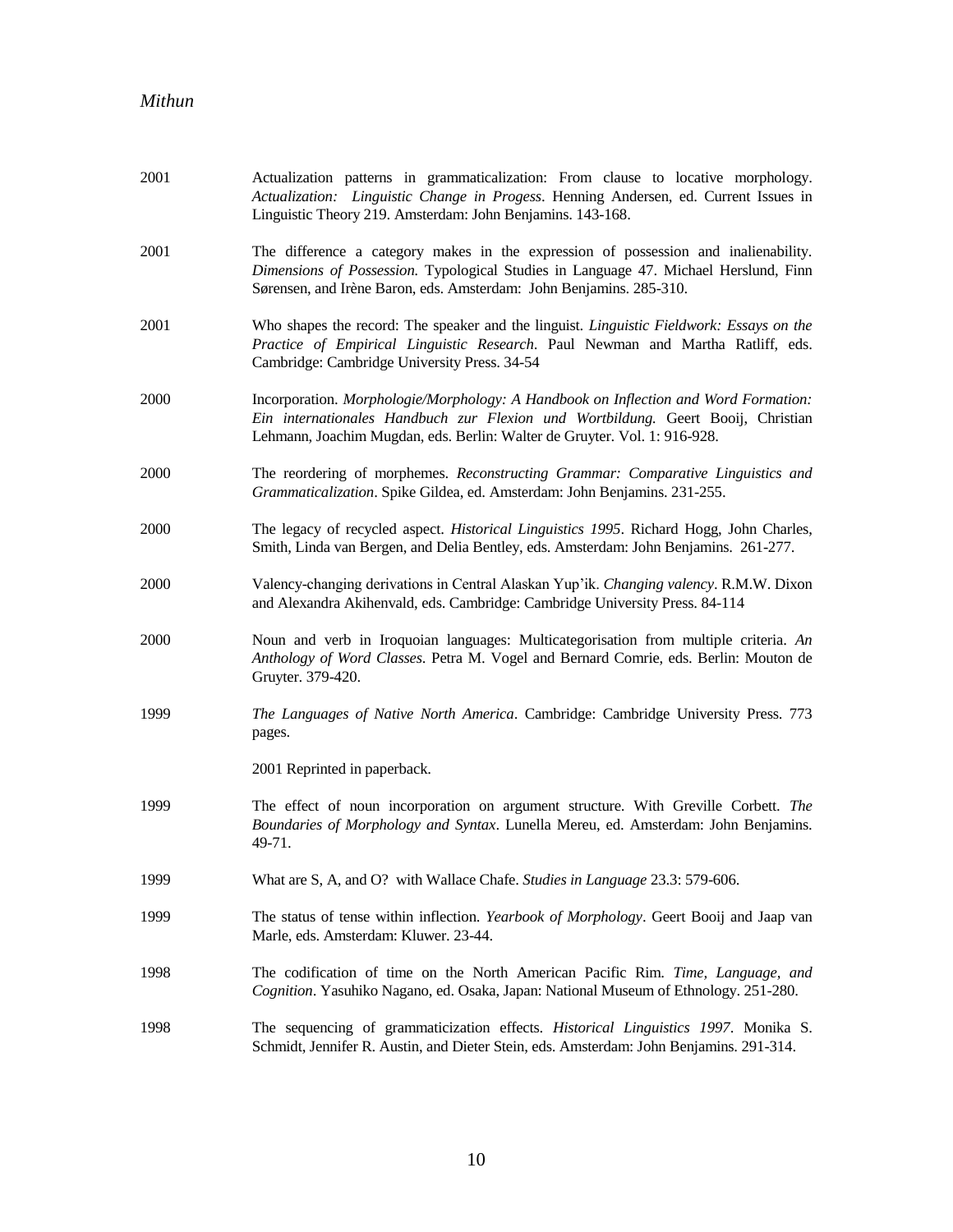| 1998 | The significance of diversity in language endangerment and preservation. <i>Endangered</i><br>Languages: Loss and Community Response. Lenore Grenoble and Lindsay Whalley, eds.<br>Cambridge: Cambridge University Press. 163-191.                             |
|------|----------------------------------------------------------------------------------------------------------------------------------------------------------------------------------------------------------------------------------------------------------------|
|      | Reprinted 2010 in Austin, Peter K. 2010. Critical Concepts in Language Studies. Oxford,<br>UK: Routledge.                                                                                                                                                      |
| 1998 | Yup'ik roots and affixes. Languages of the North Pacific Rim 4. Osahito Miyaoka and<br>Minoru Oshima, eds. Kyoto, Japan: Kyoto University Graduate School of Letters. 63-76.                                                                                   |
| 1998 | Fluid aspects of negation in Central Pomo. Studies in American Indian Languages:<br>Description and Theory. University of California Publications in Linguistics 131. Leanne<br>Hinton and Pamela Munro, eds. Berkeley: University of California Press. 77-86. |
| 1998 | Word. Handbook of Pragmatics 1988. Jan-Ola Ostman, Jef Vershueren, and Jan<br>Blommaert, eds. Amsterdam: John Benjamins. 2-17.                                                                                                                                 |
| 1998 | Native American languages, with Lyle Campbell. Microsoft Encarta Encyclopedia.<br>Redmond, Washington: Microsoft.                                                                                                                                              |
| 1997 | Lexical affixes and morphological typology. Essays on Language Function and Language<br>Type. John Haiman, Joan Bybee, and Sandra Thompson, eds. Amsterdam: John Benjamins.<br>357-372.                                                                        |
| 1997 | The regression of sibilant harmony through the life of Barbareño Chumash. The Life of<br>Language. Trends in Linguistics. Jane Hill, P.J. Mistry, and Lyle Campbell, eds. Berlin:<br>Mouton de Gruyter. 221-242.                                               |
| 1996 | General characteristics of North American Indian languages. Handbook of North American<br>Indians Volume 17: Languages. Ives Goddard, ed. Washington: Smithsonian Institution.<br>137-157.                                                                     |
| 1996 | The description of the Native languages of North America: Boas and after. Handbook of<br>North American Indians Volume 17: Languages. Ives Goddard, ed. Washington D.C.:<br>Smithsonian Institution. 43-63.                                                    |
| 1996 | New directions in referentiality. Studies in Anaphora. Barbara Fox, ed. Typological Studies<br>in Language 33. Amsterdam: John Benjamins. 413-435.                                                                                                             |
| 1996 | The Mohawk language. Quebec's Aboriginal Languages: History, Planning and<br>Development. Jacques Maurais, ed. Clevedon, Avon, England: Multilingual Matters. 159-<br>173.                                                                                     |
| 1996 | Prosodic clues to accessibility. Reference and Referent Accessibility. Thorstein Fretheim and<br>Jeanette Gundel, eds. Amsterdam: John Benjamins. 225-233.                                                                                                     |
| 1996 | Associative forms in a typology of number systems: evidence from Yup'ik. With Greville<br>Corbett. Journal of Linguistics 32: 1-17.                                                                                                                            |
| 1996 | The elaboration of aspectual categories: Central Alaskan Yup'ik. With Elizabeth Ali. Folia<br>Linguistica Europaea. 30.1-2: 111-127.                                                                                                                           |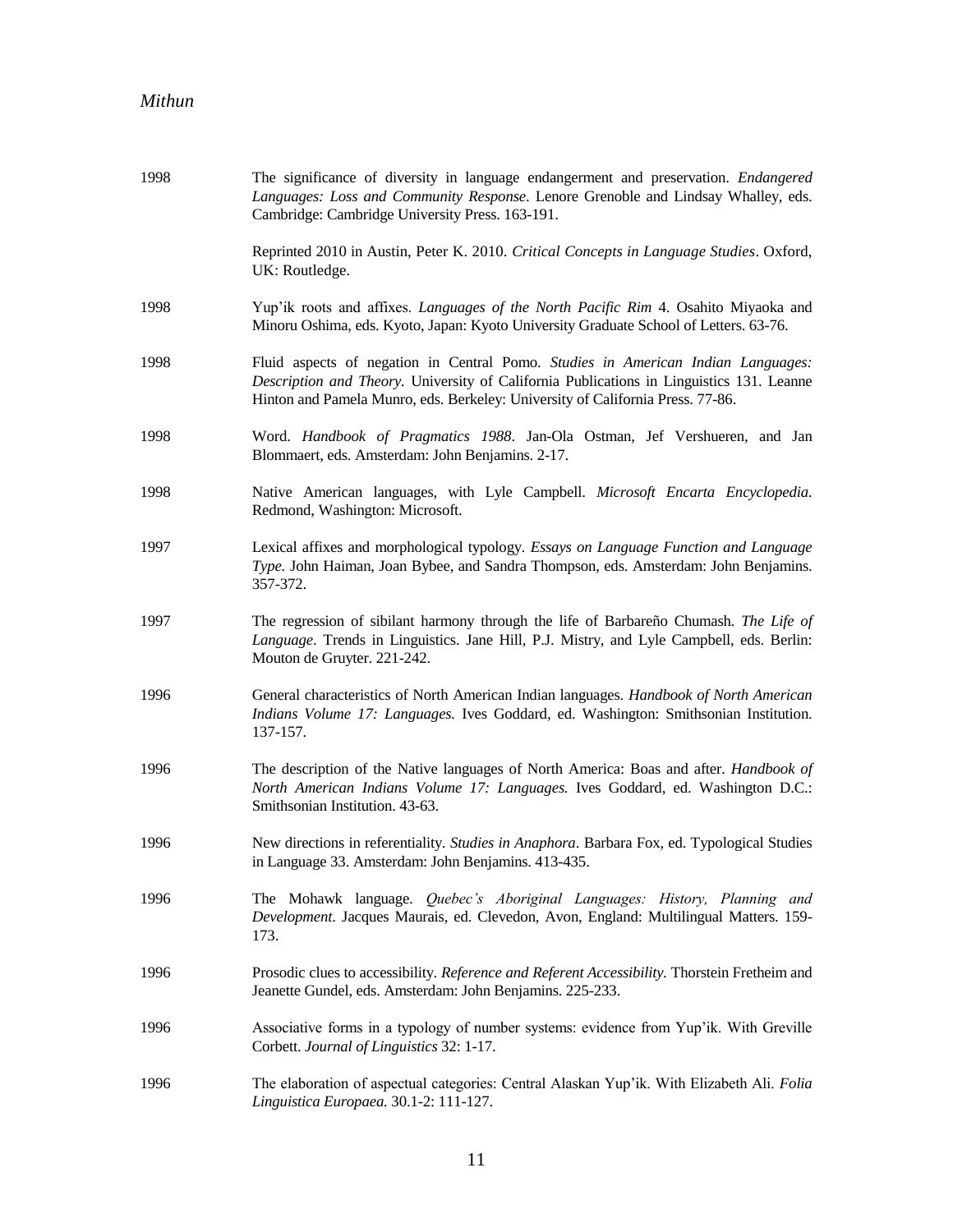| 1996 | Prosody, grammar, and discourse in Central Alaskan Yup'ik. (Edited volume with<br>introduction). Santa Barbara Papers in Linguistics 7.                                                                                                                                                  |
|------|------------------------------------------------------------------------------------------------------------------------------------------------------------------------------------------------------------------------------------------------------------------------------------------|
| 1996 | Multiple reflections of inalienability in Mohawk. The Grammar of Inalienability: A<br>Typological Perspective on Body Parts and the Part-Whole Relation. Hilary Chappell and<br>William McGregor, eds. Empirical Approaches to Language Typology. Berlin: Mouton de<br>Gruyter. 633-649. |
| 1995 | The relativity of irreality. <i>Modality in Grammar and Discourse</i> . Joan Bybee and Suzanne<br>Fleischman, eds. Typological Studies in Language 32. Amsterdam: John Benjamins. 367-<br>388.                                                                                           |
| 1995 | Morphological and prosodic forces shaping word order. Word Order in Discourse. Pamela<br>Downing and Michael Noonan, eds. Amsterdam: John Benjamin's. 387-423.                                                                                                                           |
| 1995 | Affixation and morphological longevity. Yearbook of Morphology 1994. Geert Booij and<br>Jaap van Marle, eds. Amsterdam: Kluwer. 73-97.                                                                                                                                                   |
| 1994 | Word-Formation: Incorporation. The Encyclopedia of Language and Linguistics. R. E.<br>Asher, ed. Oxford: Pergamon Press. 9: 5024-5026.                                                                                                                                                   |
| 1994 | Hokan languages. The Encyclopedia of Language and Linguistics. R. E. Asher (ed.).<br>Oxford: Pergamon Press. 3: 1588-1590.                                                                                                                                                               |
| 1994 | The implications of ergativity for a Philippine voice system. Voice: Its Form and Function.<br>Typological Studies in Language 27. Barbara Fox and Paul Hopper, eds. Amsterdam: John<br>Benjamin's. 247-277.                                                                             |
| 1994 | The shifting status of initial glottal stop in Barbareño Chumash. With Tsuyoshi Ono and<br>Suzanne Wash. Proceedings of the Hokan-Penutian Conference 1993. Berkeley: Survey of<br>California and Other Indian Languages 9: 199-297.                                                     |
| 1994 | Final glottalization in Barbareño Chumash and its neighbors. With Tsuyoshi Ono and<br>Suzanne Wash. Proceedings of the Hokan-Penutian Conference 1993. Berkeley: Survey of<br>California and Other Indian Languages 9: 208-217.                                                          |
| 1993 | Linguistic Perspectives on the Romance Languages. Current Issues in Linguistic Theory<br>103. Ed. with William Ashby, Giorgio Perissinott, and Eduardo Raposo. Amsterdam: John<br>Benjamins.                                                                                             |
| 1993 | Prosodic determinants of syntactic form: Central Pomo constituent order. Proceedings of the<br>Berkeley Linguistics Society, Special Session, The Syntax of North American Indian<br>Languages. Berkeley: University of California. 86-96.                                               |
| 1993 | The preservation of North American Indian languages. Languages of the World 6: 43-45.<br>Reprinted 1994 in Academic News and Reviews, North America Branch Academic Affairs<br>Department, Summer Institute in Linguistics 25:1-2.                                                       |
| 1993 | 'Switch reference': Clause linking in Central Pomo. International Journal of American<br>Linguistics 59: 119-137.                                                                                                                                                                        |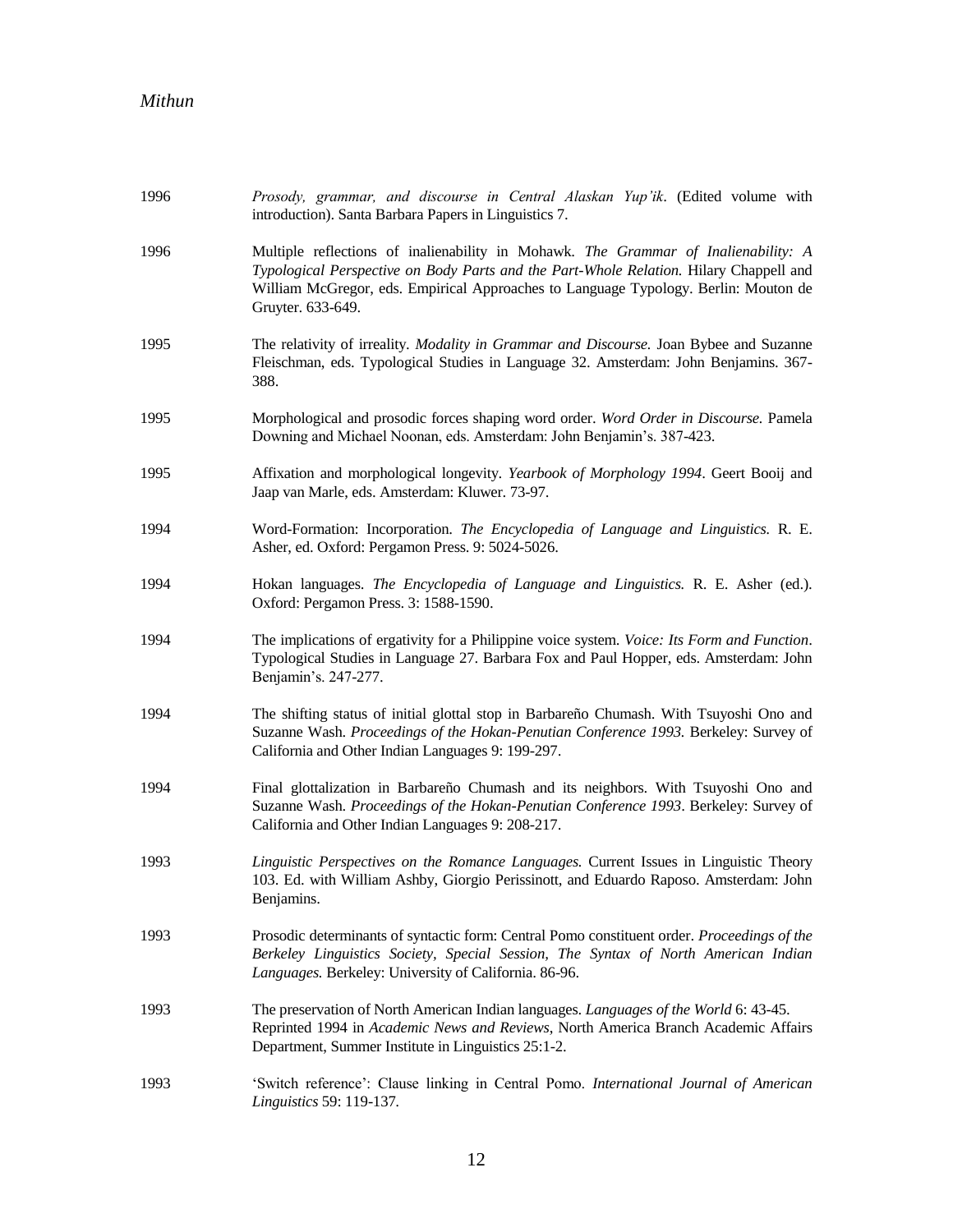| 1993 | Languages, Indian: Introduction. Encyclopedia of the North American Colonies. New York:<br>Charles Scribner's Sons. 3: 29-34.                                                                                                                              |
|------|------------------------------------------------------------------------------------------------------------------------------------------------------------------------------------------------------------------------------------------------------------|
| 1993 | Languages, Indian: Iroquoian. <i>Encyclopedia of the North American Colonies</i> . New York:<br>Charles Scribner's Sons. 3: 37-39.                                                                                                                         |
| 1993 | Reconstructing the unidentified. Historical Linguistics 1989. Henk Aertsen and Robert<br>Jeffers, eds. Amsterdam: John Benjamins. 329-47.                                                                                                                  |
| 1992 | Le mohawk. Les langues autochtones du Québec. Jacques Maurais, ed. Québec:<br>Gouvernement du Québec, Conseil de la langue française. 235-45.                                                                                                              |
| 1992 | Typology and deep genetic relations in North America. Reconstructing Languages and<br>Cultures. Edgar Polomé and Werner Winter, eds. Berlin: Mouton. 91-108.                                                                                               |
| 1992 | External triggers and internal guidance in syntactic development: Coordinating conjunction.<br>Internal and External Factors in Syntactic Change. Trends in Linguistics 61. Marinel<br>Gerritsen and Dieter Stein, eds. Berlin: Mouton De Gruyter. 89-129. |
| 1992 | The substratum in grammar and discourse. Language Contact. Ernst Håkon Jahr, ed. Berlin:<br>Mouton de Gruyter. 102-115.                                                                                                                                    |
| 1992 | The impact of sudden literacy on text comprehensibility. Pragmatics and Comprehension of<br>Written Texts. Dieter Stein, ed. Berlin: Mouton de Gruyter. 179-199.                                                                                           |
| 1991 | The role of motivation in the emergence of grammatical categories: The grammaticization of<br>subjects. Approaches to Grammaticalization. Bernd Heine and Elizabeth Traugott, eds.<br>Amsterdam: John Benjamin's. II: 159-184.                             |
| 1991 | Active/Agentive case marking and its motivations. Language 67: 510-546.                                                                                                                                                                                    |
| 1991 | Iroquoian. Oxford International Encyclopaedia of Linguistics. Oxford University Press. 2:<br>233-236.                                                                                                                                                      |
| 1991 | Orthography planning. Oxford International Encyclopaedia of Linguistics. Oxford<br>University Press. III: 141-144.                                                                                                                                         |
| 1991 | The development of bound pronominal paradigms. Language Typology: Typological<br>Models in Reconstruction. Current Issues in Linguistic Theory 81. Winfred P. Lehman and<br>Helen-Jo Jakusz Hewitt, eds. Amsterdam: John Benjamins.                        |
| 1991 | The role of lexicalization in shaping aspectual systems. Proceedings of the 1990 Hokan-<br>Penutian Languages Workshop. James Redden, ed. Occasional Papers in Linguistics 15.<br>Southern Illinois University: Carbondale. 62-74.                         |
| 1990 | Studies in North American Indian Languages. Annual Review of Anthropology. 19: 309-330.                                                                                                                                                                    |
| 1990 | Third person reference and the function of pronouns in Central Pomo natural speech.<br>International Journal of American Linguistics. 56: 361-376.                                                                                                         |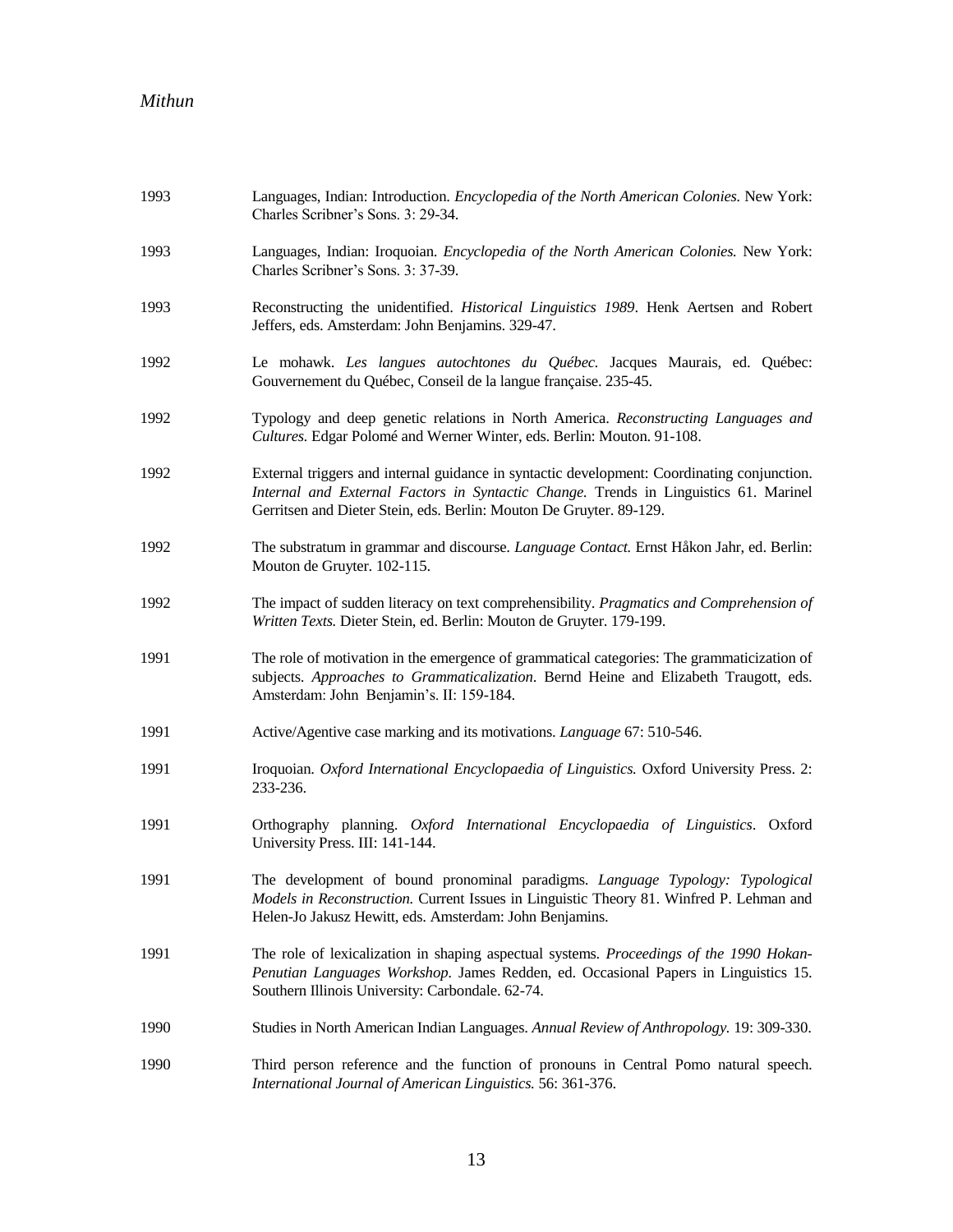| 1990 | The role of typology in North American Indian linguistics. Linguistic Change and<br>Reconstruction Methodology. Philip Baldi, ed. Trends in Linguistics 45. Berlin: Mouton de<br>Gruyter. 33-55.                                                                                                |
|------|-------------------------------------------------------------------------------------------------------------------------------------------------------------------------------------------------------------------------------------------------------------------------------------------------|
|      | Reprinted in Patterns of Change, Change of Patterns. Philip Baldi, ed. Berlin: Mouton.<br>1991: 31-53.                                                                                                                                                                                          |
| 1990 | Language obsolescence and linguistic description. International Journal of American<br>Linguistics. 56: 1-26.                                                                                                                                                                                   |
| 1989 | The acquisition of polysynthesis. Journal of Child Language 16: 285-312.                                                                                                                                                                                                                        |
| 1989 | Historical linguistics and linguistic theory: Reducing the arbitrary and constraining<br>explanation. Proceedings of the Fifteenth Annual Meeting of the Berkeley Linguistics<br>Society. Kira Hall, Michael Meacham, and Richard Shapiro, eds. Berkeley: University of<br>California. 391-408. |
| 1989 | The subtle significance of the locus of morphologization. International Journal of American<br>Linguistics 55: 265-283.                                                                                                                                                                         |
| 1989 | The grammaticization of coordination. Clause Combining in Grammar and Discourse.<br>Typological Studies in Language 18. John Haiman and Sandra Thompson, eds. Amsterdam:<br>John Benjamins. 331-359.                                                                                            |
| 1989 | Moribundity: Incipient obsolescence of Oklahoma Iroquois. Investigating Obsolescence:<br>Studies in Language Contraction and Death. Nancy Dorian, ed. Cambridge: Cambridge<br>University Press. 243-257.                                                                                        |
| 1988 | System-defining structural properties in polysynthetic languages. Zeitschrift für Phonetic,<br>Sprachwissenschaft, und Kommunikationsforschung. (Berlin). 41.4: 442-52.                                                                                                                         |
| 1988 | Lexical categories and the evolution of number marking. Theoretical Morphology. Michael<br>Hammond and Michael Noonan, eds. New York: Academic Press. 211-234.                                                                                                                                  |
| 1988 | "Passive" in an active language. Proceedings of the 1987 Hokan-Penutian Conference.<br>James E. Redden, ed. Occasional Papers on Linguistics 14. Carbondale: Southern Illinois<br>University. 39-45.                                                                                            |
| 1988 | Lexical categories and number in Central Pomo. In Honor of Mary Haas. William Shipley,<br>ed. Berlin: Mouton. 517-537.                                                                                                                                                                          |
| 1987 | The grammatical nature and discourse power of demonstratives. Proceedings of the<br>Thirteenth Annual Meeting of the Berkeley Linguistics Society. Laura Michaelis et al., eds.<br>Berkeley: Berkeley Linguistics Society, University of California. 184-194.                                   |
| 1987 | Is basic word order universal? Grounding and Coherence in Discourse. Russell Tomlin, ed.<br>Typological Studies in Language 11.Amsterdam: John Benjamins. 281-328.                                                                                                                              |
|      | Reprinted 1992 in The Pragmatics of Word-Order Flexibility. Typological Studies in<br>Language 22. Doris Payne, ed. Amsterdam: John Benjamins. 15-61.                                                                                                                                           |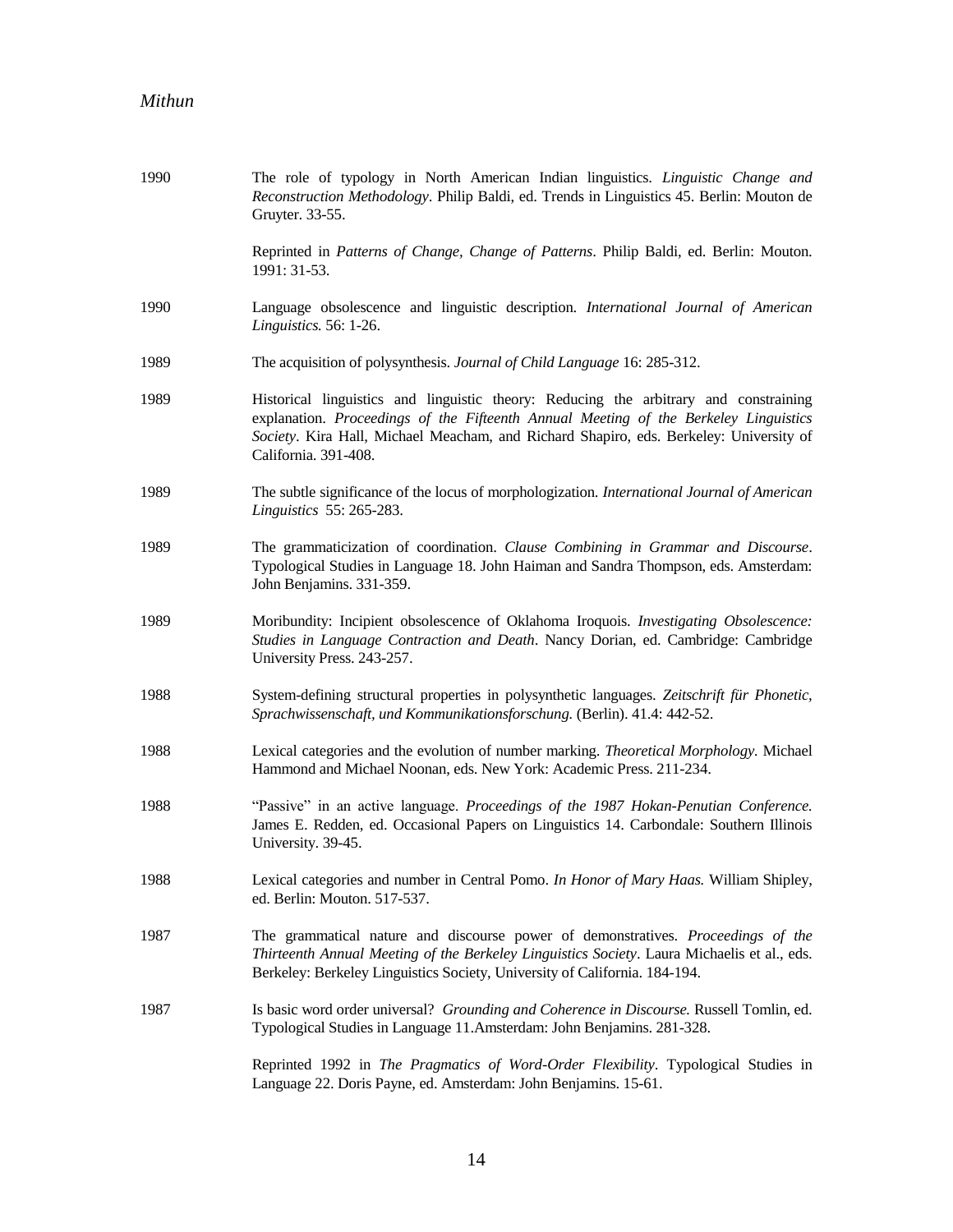| 1987 | The phonology of Selayarese. With Hasan Basri. Oceanic Linguistics. XXV.1-2: 210-254.                                                                                                                                                                                                                                              |
|------|------------------------------------------------------------------------------------------------------------------------------------------------------------------------------------------------------------------------------------------------------------------------------------------------------------------------------------|
| 1986 | Disagreement: the case of pronominal affixes and nouns. Proceedings of the Georgetown<br>University Round Table Conference on Languages and Linguistics. Washington D.C.:<br>Georgetown University Press. 50-66.                                                                                                                   |
| 1986 | Evidential diachrony in Northern Iroquoian. Evidentiality: The Linguistic Coding of<br>Epistemology. Wallace Chafe and Johanna Nichols, eds. Norwood, New Jersey: Ablex. 89-<br>112.                                                                                                                                               |
| 1986 | When zero isn't there. Proceedings of the Twelfth Annual Meeting of the Berkeley Linguistic<br>Society. Vassiliki Nikiforidou, Mary Van Clay, Mary Niepokuj, and Deborah Feder, eds.<br>Berkeley: University of California. 195-211.                                                                                               |
| 1986 | The convergence of noun classification systems. Noun Classes and Categorization.<br>Typological Studies in Language Vol 7. Colette Craig, ed. Amsterdam: John Benjamins.<br>379-397.                                                                                                                                               |
| 1986 | On the nature of noun incorporation. Language. 62: 32-37.                                                                                                                                                                                                                                                                          |
| 1985 | Untangling the Huron and the Iroquois. International Journal of American Linguistics. 51:<br>504-507.                                                                                                                                                                                                                              |
| 1985 | Diachronic morphologization: The circumstances surrounding the birth, growth, and decline<br>of noun incorporation. Papers from the Sixth International Conference on Historical<br>Linguistics. Current Issues in Linguistic Theory 6. Jacek Fisiak, ed. Amsterdam-Poznan:<br>John Benjamins-Adam Mickiewicz University. 365-394. |
| 1985 | When speakers write. Proceedings of the Eleventh Meeting of the Berkeley Linguistic<br>Society. Mary Niepokuj, Deborah Feder, Vassiliki Nikiforidou, and Mary Van Clay, eds.<br>Berkeley: University of California. 259-272.                                                                                                       |
| 1985 | Levels of linguistic structure and the rate of change. Historical Syntax. Trends in Linguistics:<br>Studies and Monographs 23. Jacek Fisiak, ed. Amsterdam: John Benjamins.                                                                                                                                                        |
| 1985 | Maman: l'évolution d'un terme de parenté dans les langues iroquoiennes. Langues et realités<br>sociales. Lynn Drapeau, ed. Recherches amérindiennes au Québec. 14.4: 17-23.                                                                                                                                                        |
| 1985 | American Indian languages. With Lyle Campbell. Funk and Wagnall's New Encyclopedia<br>$12-20.$                                                                                                                                                                                                                                     |
| 1984 | Extending the Rafters: An Interdisciplinary Approach to the Iroquois. Ed. with Jack<br>Campisi and Michael K. Foster. Albany: SUNY Press. 422 pages.                                                                                                                                                                               |
| 1984 | The evolution of noun incorporation. Language 60: 847-894.                                                                                                                                                                                                                                                                         |
| 1984 | How to avoid subordination. Papers Selected from the Parassession on Subordination,<br>Berkeley Linguistics Society 10. Amy Dahlstrom and Monica Macauley, eds. Berkeley:<br>University of California. 493-524.                                                                                                                    |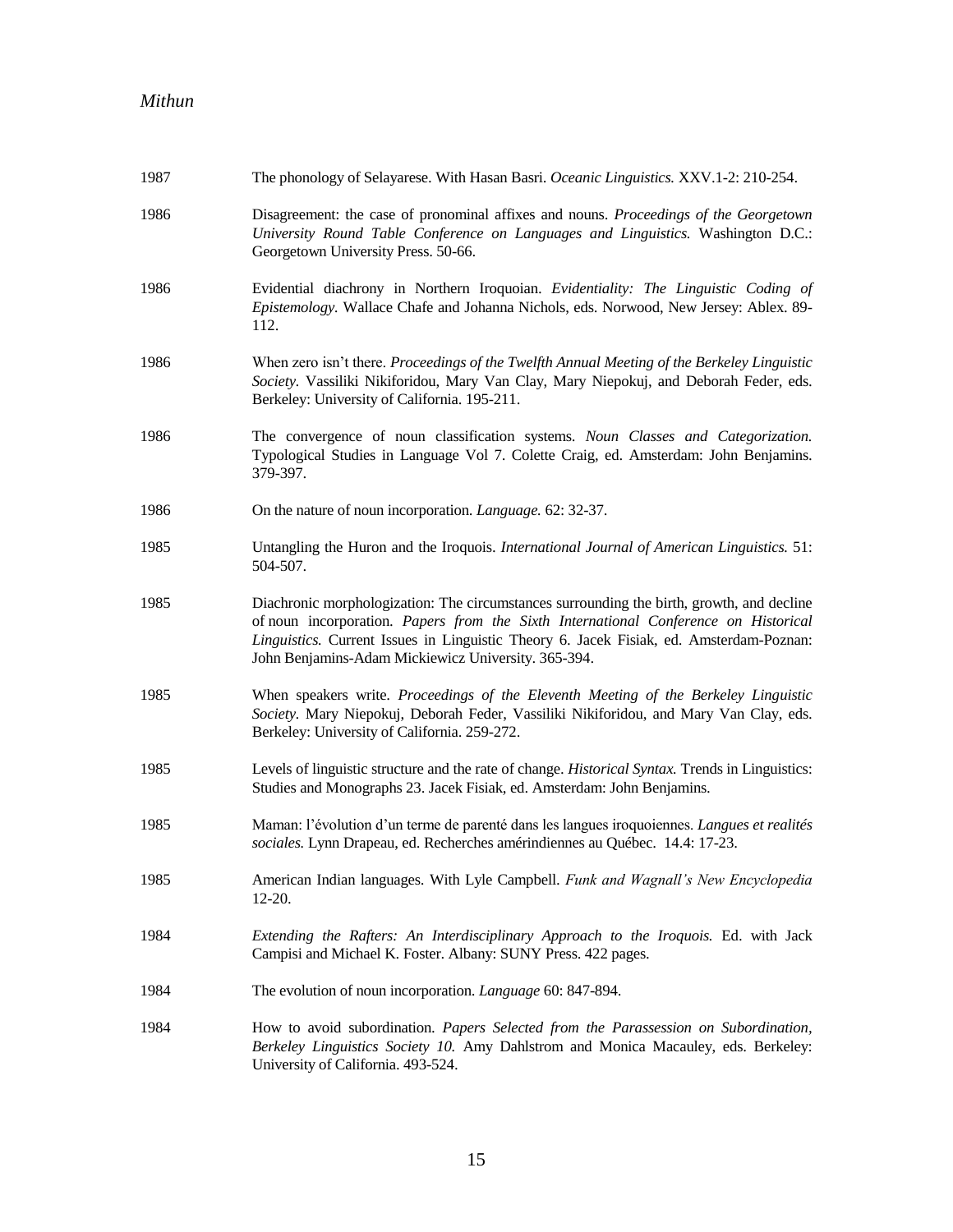| 1984 | The Proto-Iroquoians: Cultural reconstruction from lexical materials. <i>Extending the Rafters</i> .<br>Jack Campisi, Michael K. Foster, and Marianne Mithun, eds. Albany: SUNY Press. 259-<br>282.                                                             |
|------|-----------------------------------------------------------------------------------------------------------------------------------------------------------------------------------------------------------------------------------------------------------------|
| 1984 | Principles of naming in Mohawk. Naming Systems. Proceedings of the American<br>Ethnological Society. 4: 40-53.                                                                                                                                                  |
| 1983 | The genius of polysynthesis. North American Indians: Humanistic Perspectives. James S.<br>Thayer, ed. University of Oklahoma Papers in Anthropology 24(2): 221-242.                                                                                             |
| 1982 | A Cayuga Grammar. With Reginald Henry. Brantford, Ontario: Woodland Indian Cultural<br>and Educational Centre. 616 pages.                                                                                                                                       |
| 1982 | The synchronic and diachronic behavior of plops, squeaks, croaks, and moans. International<br>Journal of American Linguistics 48: 49-58.                                                                                                                        |
| 1982 | The mystery of the vanished Laurentians. Papers from the Fifth International Conference on<br>Historical Linguistics, Galway. Current Issues in Linguistic Theory 21. Anders Ahlqvist, ed.<br>Amsterdam: John Benjamins. 230-42.                                |
| 1982 | On comparative syntax. With Lyle Campbell. Papers from the Third International<br>Conference on Historical Linguistics, Hamburg. Current Issues in Linguistic Theory 13. J.P.<br>Maher, A.R. Bomhard, and E.F. Koerner, eds. Amsterdam: John Benjamins. 273-91. |
| 1981 | Stalking the Susquehannock. International Journal of American Linguistics. 47: 1-26.                                                                                                                                                                            |
| 1980 | Ruya'kwáhehr (in Tuscarora). With Elton Greene. Iroquoian Texts. IJAL-NATS Memoir 4.<br>Chicago: University of Chicago Press. 104-109.                                                                                                                          |
| 1980 | Gę:nõ:sgwa (in Seneca). With Myrtle Peterson. Iroquoian Texts. IJAL-NATS Memoir 4.<br>Chicago: University of Chicago Press. 110-122.                                                                                                                            |
| 1980 | She nika:ye a:hato:wá:t kwa'yō' (in Cayuga). With Reginald Henry. Iroquoian Texts. IJAL-<br>NATS Memoir 4. Chicago: University of Chicago Press. 123-133.                                                                                                       |
| 1980 | Rù:ne:0kware' (in Tuscarora). With Elton Greene. Iroquoian Texts. IJAL-NATS Memoir 4.<br>Chicago: University of Chicago Press. 156-157.                                                                                                                         |
| 1980 | Northern Iroquoian dating strategies. Studies on Iroquois Culture. Occasional Publications<br>in Northeastern North America Series 6. Man in the Northeast. Nancy Bonvillain, ed.131-<br>146.                                                                   |
| 1980 | A functional approach to syntactic reconstruction. Papers Selected from the Fourth<br>International Conference on Historical Linguistics. Current Issues in Linguistics Series 14.<br>Elizabeth Traugott, ed. Amsterdam: John Benjamins. 87-96.                 |
| 1980 | The priorities and pitfalls of syntactic reconstruction. With Lyle Campbell. Folia Linguistica<br>Historica, Acta Societas Linguisticae Europeae 1.1: 19-40.                                                                                                    |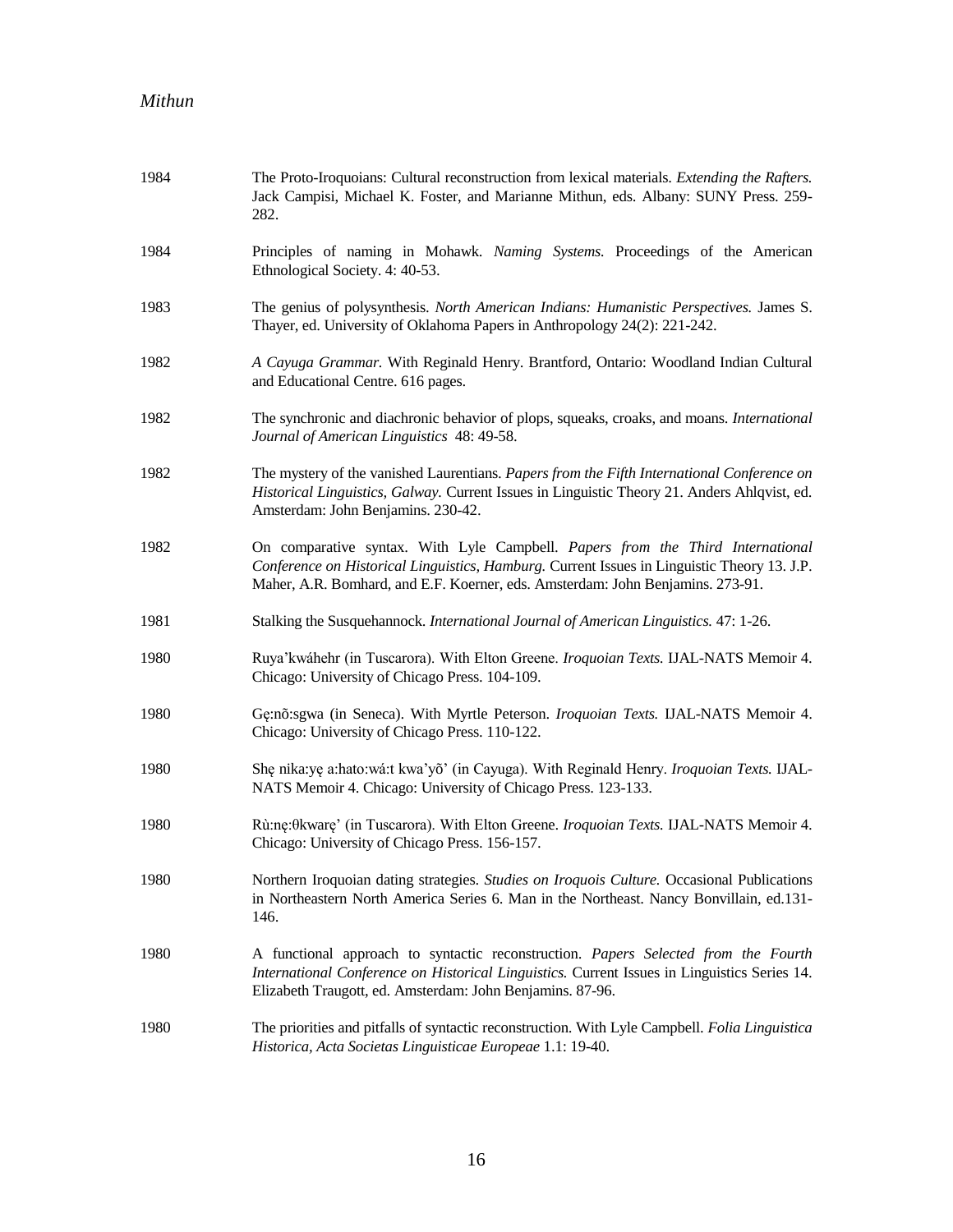| 1980 | Northern Iroquoian Texts. Ed. with Hanni Woodbury. International Journal of American<br>Linguistics, Native American Texts Series Memoir 4. Chicago: University of Chicago Press.<br>162 pages.                                                           |
|------|-----------------------------------------------------------------------------------------------------------------------------------------------------------------------------------------------------------------------------------------------------------|
| 1979 | The consciousness of levels of phonological structure. International Journal of American<br>Linguistics. 45: 343-348.                                                                                                                                     |
| 1979 | Iroquoian. The Languages of Native America: A Historical and Comparative Assessment.<br>Lyle Campbell and Marianne Mithun, eds. Austin: University of Texas Press. 133-212.                                                                               |
| 1979 | North American Indian historical linguistics in current perspective. With Lyle Campbell.<br>The Languages of Native America: A Historical and Comparative Assessment. Lyle<br>Campbell and Marianne Mithun, eds. Austin: University of Texas Press. 3-69. |
| 1979 | The semantics of polysynthesis. The Fifth LACUS Forum (Linguistics Association of<br>Canada and the United States). Adam Makkai, ed. New York: Hornbeam Press. 37-44.                                                                                     |
| 1979 | Recapturing the Mohawk Language. With Wallace Chafe. Languages and their Status.<br>Timothy Shopen, ed. New York: Winthrop Press. 1-34.                                                                                                                   |
| 1979 | Linguistics, Philosophy, and Montague Grammar. ed. with Stephen Davis. Austin:<br>University of Texas Press. 336 pages.                                                                                                                                   |
| 1979 | The Languages of Native America: A Historical and Comparative Assessment. Ed. with<br>Lyle Campbell. Austin: Unversity of Texas Press. 1034 pages.                                                                                                        |
| 1977 | Iontenwennaweienstáhkhwa': Mohawk Spelling Dictionary. New York State Museum<br>Bulletin 429. 102 pages.                                                                                                                                                  |
| 1976 | Kahnawà: ke Aokara'shòn: 'a: Mohawk Legends. New York State Museum Bulletin 427.<br>265 pages.                                                                                                                                                            |
| 1976 | A Grammar of Tuscarora. New York: Garland Press. 315 pages.                                                                                                                                                                                               |
| 1975 | Kahnawà: ke orthography. Mohawk Questions and Answers. by Josephine Horn. Marianne<br>Mithun, ed,. La Macaza, Quebec: Thunderbird Press.                                                                                                                  |
| 1974 | Word order in Tuscarora. Mercury Series 10. Ottawa: National Museum of Man. 27-35.                                                                                                                                                                        |
| 1973 | A case of unmarked subordination in Tuscarora. Papers from the Ninth Meeting of the<br>Chicago Linguistics Society. Chicago: University of Chicago. 89-95.                                                                                                |
| 1972 | On the respective interpretations of distribution and sequence. Linguistic Inquiry 3.4.                                                                                                                                                                   |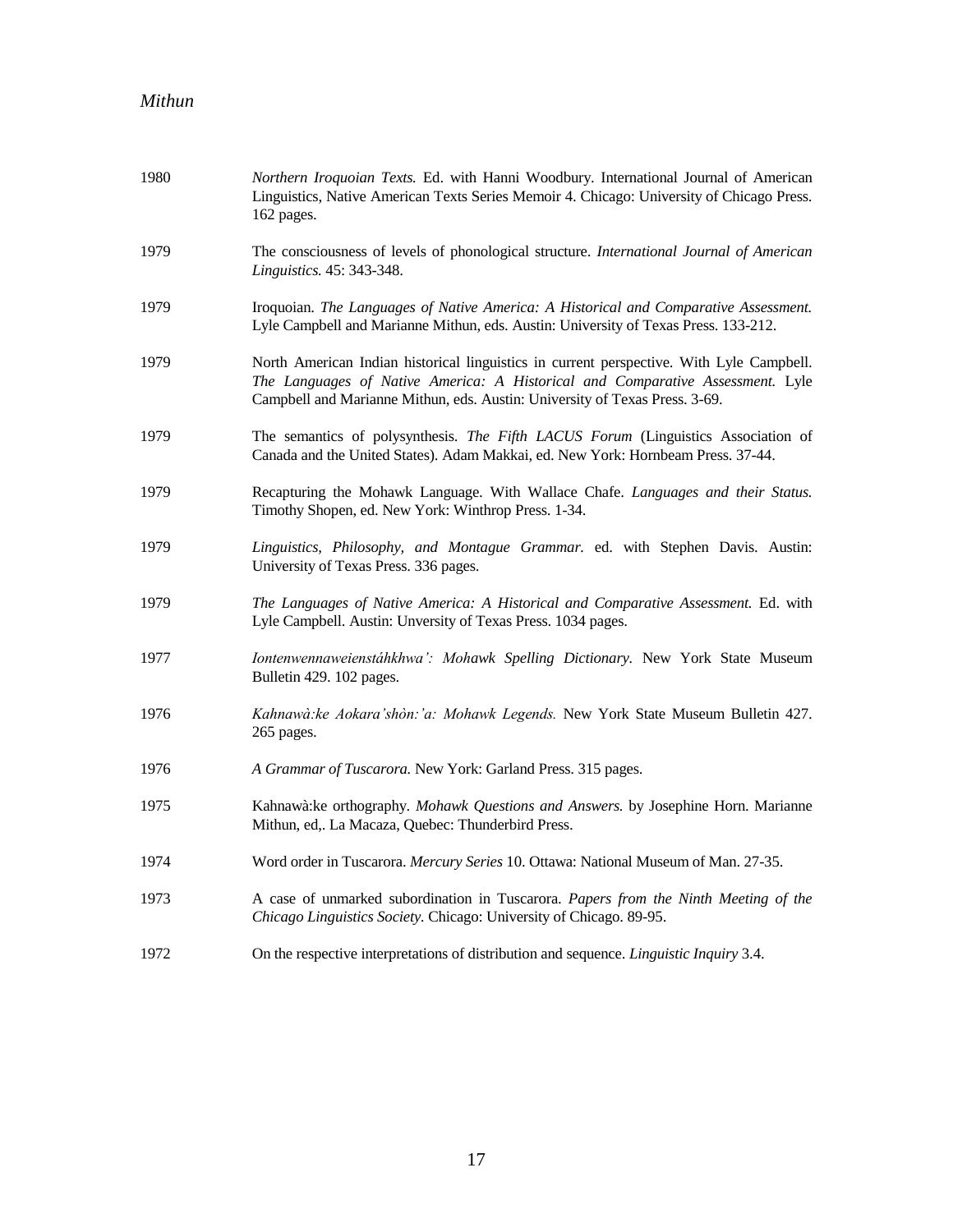# **Reviews**

| 2003 | Review of Oneida-English/English-Oneida Dictionary by Karin Michelson and Mercy<br>Doxtator. Recherches amérindiennes 32.2:121-123.                                                                              |
|------|------------------------------------------------------------------------------------------------------------------------------------------------------------------------------------------------------------------|
| 1998 | Review of Yup'ik Dialect Atlas and Study by Steven A. Jacobson. Etudes/Inuit/Studies 22:<br>167-170.                                                                                                             |
| 1995 | Review of Yir-Yoront Lexicon: Sketch and dictionary of an Australian language by Barry<br>Alpher. Journal of Linguistic Anthropology 5:119.                                                                      |
| 1995 | Review of The Linguistics Encyclopedia ed. by Kirsten Malmkjaer. Language 71: 649-650.                                                                                                                           |
| 1995 | Review of The Handbook of Australian Languages 4: The Aboriginal Language of<br>Melbourne and other Grammatical sketches, R.M.W. Dixon and Barry J. Blake, eds.<br>Language 71: 639-640.                         |
| 1995 | Review of Concerning the League: The Iroquois League Tradition as Dictated in<br>Onondaga by John Arthur Gibson, by Hanni Woodbury. Journal of Linguistic<br>Anthropology 5:112-113.                             |
| 1994 | Review of Topics in Northern Pomo grammar by Mary Catherine O'Connor.<br>Anthropological Linguistics 36:110-111.                                                                                                 |
| 1993 | Review of Grammaticalization: A Conceptual Framework by Bernd Heine, Ulrike Claudi,<br>and Friederike Hünnemeyer. Journal of Linguistics 29:517-522.                                                             |
| 1993 | Review of Schmick's Mahican dictionary ed. by Carl Masthay. American Indian Culture<br>and Research Journal 17.1: 289-91.                                                                                        |
| 1991 | Review of Native Writings in Massachusett by Ives Goddard and Kathleen Bragdon. Studies<br>in Language 15: 259-261.                                                                                              |
| 1989 | Review of The Tuscarora Legacy of J.N.B. Hewitt and Tuscarora Roots, Stems, and<br>Particles: Towards a Dictionary of Tuscarora by Blair Rudes. Language 65: 159-62.                                             |
| 1989 | Review of Cree language structures by Freda Ahenakew. American Indian Culture and<br>Research Journal 109-110.                                                                                                   |
| 1985 | Review of Alaska Native Languages: Past, Present, and Future by Michael Krauss.<br>American Indian Quarterly.                                                                                                    |
| 1985 | Review of Tales of the Iroquois by Tehanetorens. American Indian Quarterly.                                                                                                                                      |
| 1984 | Review of A Grammar of Kiowa by Laurel J. Watkins. American Anthropologist 86: 1043-<br>1044.                                                                                                                    |
| 1983 | Review of Le verbe huron: étude morphologique d'après une description grammaticale de<br>la second moitié du XVIIe siècle by Pierrette L. Lagarde. International Journal of American<br>Linguistics 49: 341-344. |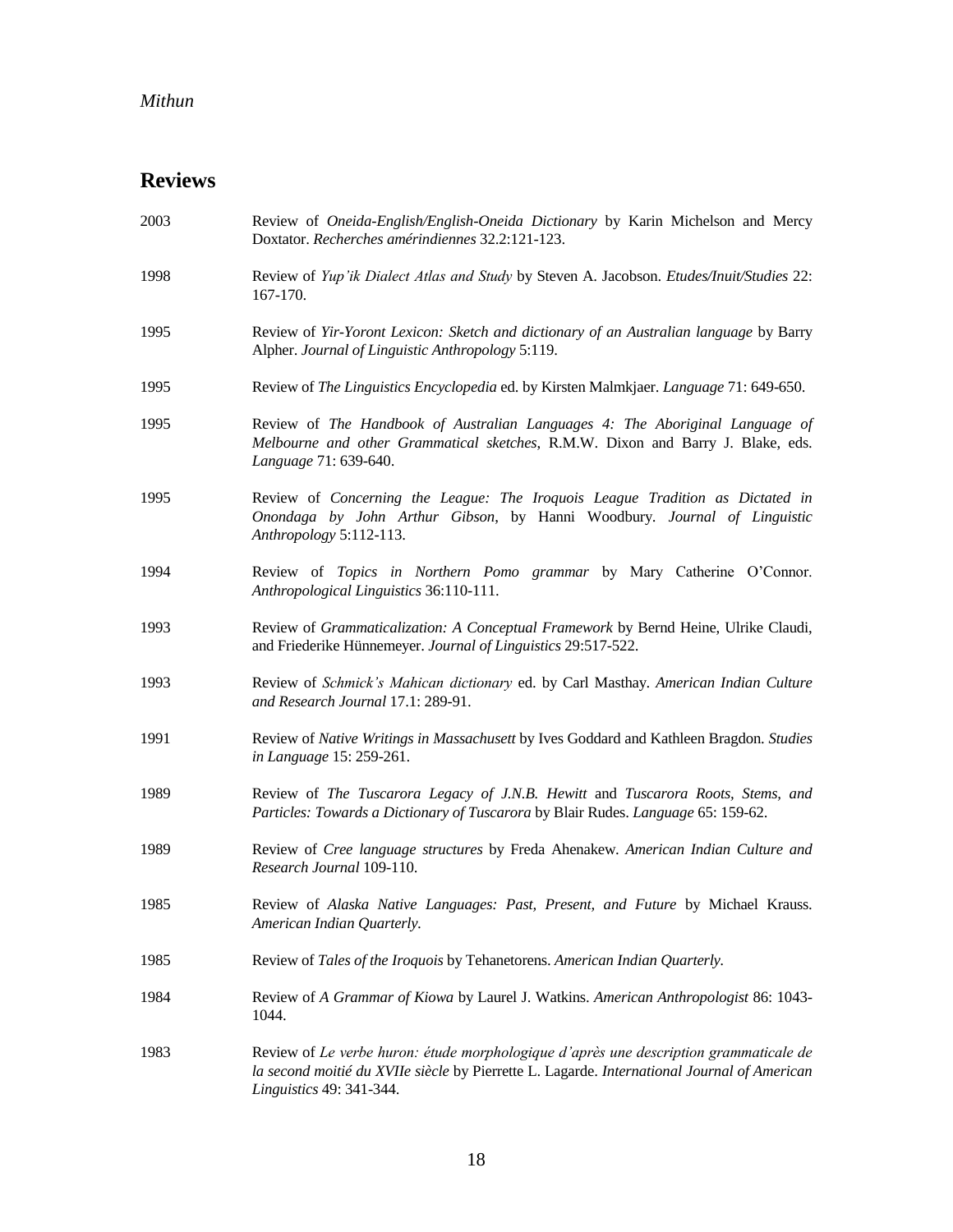| 1983 | Review of <i>Three Stories in Oneida</i> by Karin Michelson. <i>International Journal of American</i><br><i>Linguistics</i> 49:109-110. |
|------|-----------------------------------------------------------------------------------------------------------------------------------------|
| 1981 | Review of Mercury Series Publications on Iroquoian Linguistics. <i>International Journal of</i><br>American Linguistics 47: 185-186.    |
| 1980 | Review of <i>Cherokee-English Dictionary</i> by Durbin Feeling. <i>International Journal of</i><br>American Linguistics 44: 81-83.      |
| 1980 | Review of Mythological Tales of the Allegany Seneca by Thomas McElwain. American<br>Indian Culture and Research 4.                      |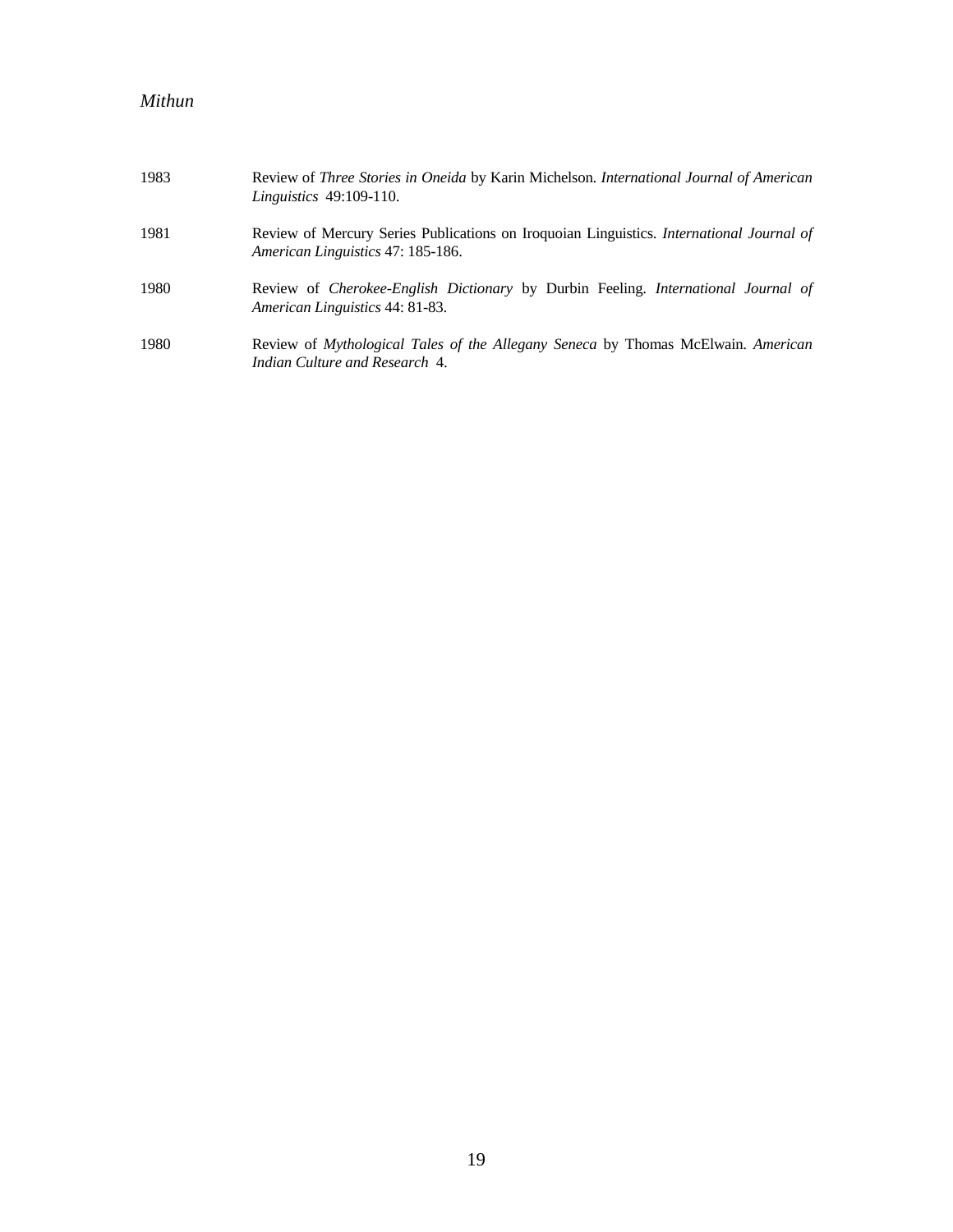# **Language Curricula**

**Books**

| 1983 | <i>Iewennahnotáhkhwa'</i> . (Mohawk spelling textbook for grades 1-3, Mohawk Immersion<br>Program.) Quebec: Department of Indian Affairs. 227 pages.           |
|------|----------------------------------------------------------------------------------------------------------------------------------------------------------------|
| 1983 | <i>Iakoio'ténhstha' Kahiatónhsera.</i> (Mohawk mathematics textbook for grade 1, Mohawk<br>Immersion Program.) Quebec: Department of Indian Affairs. 64 pages. |
| 1983 | Ionhse'táhkhwa' Kahiatónhsera. (Mohawk mathematics textbook for grade 2, Mohawk<br>Immersion Program.) Quebec: Department of Indian Affairs. 269 pages.        |
| 1983 | <i>Kanien'kéha' Owén:na Iakoio'tónstha'.</i> (Mohawk language arts textbook for grade 2,<br>Mohawk Immersion Program.) Quebec: Department of Indian Affairs.   |

# **Language Programs**

| 1983 | Mohawk Immersion Program Curriculum, Grade 3. With Dorothy Lazore, for use in public<br>school, Kahnawake, Quebec.                                   |
|------|------------------------------------------------------------------------------------------------------------------------------------------------------|
| 1982 | Mohawk Immersion Program Curriculum, Grade 2. With Dorothy Lazore, for use in public<br>school, Kahnawake, Quebec.                                   |
| 1981 | Mohawk Immersion Program Curriculum, Grade 1. With Dorothy Lazore, for use in public<br>school, Kahnawake, Quebec.                                   |
| 1979 | Cayuga Language Curriculum. With Reginald Henry, for use in public schools, Ohsweken,<br>Ontario.                                                    |
| 1978 | Seneca Language Curriculum. With Myrtle Peterson, Sandra Crouse, Hazel Jimmerson,<br>Hazel Thompson, for use in public schools, Salamanca, New York. |
| 1974 | Mohawk Language Curriculum for Pre-kindergarten and Kindergarten. With Josephine<br>Horn, for use in public schools, Kahnawake, Quebec.              |
| 1974 | Mohawk Language Curriculum for Grades 1-3. With Annette Jacobs, for use in public<br>schools, Kahnawake, Quebec.                                     |
| 1974 | Mohawk Language Curriculum for Grades 4-5. With Mae Montour and Frank Jacobs Jr., for<br>use in public schools, Kahnawake, Quebec.                   |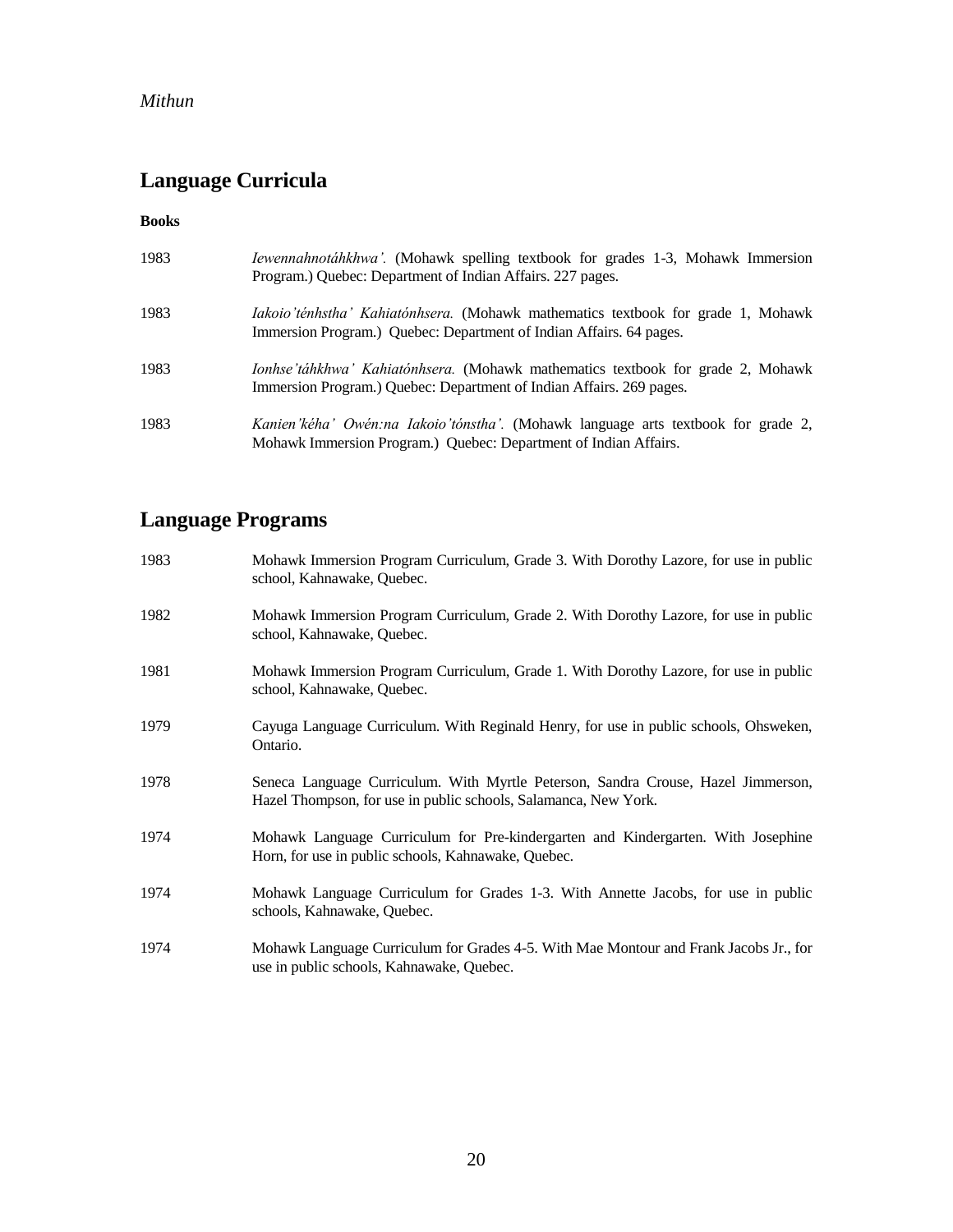# **Papers Presented**

| 2013 | How transferrable is morphology? Linguistic Society of America Annual Meeting,<br>SSILA. Boston.                                                                                                |
|------|-------------------------------------------------------------------------------------------------------------------------------------------------------------------------------------------------|
| 2013 | Documentation, Revitalization, and Linguistic Theory. Invited lecture, University of<br>Rochester (New York).                                                                                   |
| 2013 | Immediate Connections and Deeper Understanding: Language and Culture. Invited<br>lecture, Rochester Institute of Technology, Rochester, New York.                                               |
| 2012 | How Fascinating! Insubordinate Exclamations. Symposium on The Dynamics of<br>Insubordination. Institute for Languages and Cultures of Asia and Africa, Tokyo.                                   |
| 2012 | Packaging Information: Prosody, Morphology, Syntax, and Discourse. Invited lecture,<br>Latoratoire Dynamique du Language, Institut des Sciences de l'Homme, CNRS,<br>Université Lumière Lyon 2. |
| 2012 | Correlations: Typological Robustness and Diachronic Complexity. Workshop on<br>Typology and Diachrony. Somerville College, Oxford University, Oxford, UK.                                       |
| 2012 | Traces de la langue wendate dans le pays des Iroquois/Influences through Iroquoia.<br>Invited plenary lecture, Congrès d'études wendat et Wyandot. Wendá'ke, Québec.                            |
| 2012 | Challenges and Benefits of Contact among Relatives. International Symposium: Contact<br>Among Genetically Related Languages. University of Texas, Austin.                                       |
| 2012 | Recurring Pronominal Affinities: Higher-Level Semantic Generalizations or Beckoning<br>Trails? Invited lecture, Surrey Morphology Group, University of Surrey, Guildford, UK.                   |
| 2012 | The shaping of modality: Views from Iroquoian. Linguistic Society of America/SSILA<br>Annual Meeting, Portland, Oregon.                                                                         |
| 2012 | Dimensions of morphological complexity. Symposium on Morphological Complexity,<br>Linguistic Society of America/SSILA, Annual Meeting, Portland, Oregon.                                        |
| 2012 | The Promiscuous Tsi. Kahnawà: ke Onkwawén: na Raotitióhkwa Language and Cultural<br>Center (Mohawk). Kahnawà:ke, Quebec.                                                                        |
| 2012 | Logophoricity across borders. Fourteenth Spring Workshop on Theory and Method in<br>Linguistic Reconstruction, University of Michigan, Ann Arbor.                                               |
| 2012 | Expanding the Unknown. Invited colloquium lecture, University of Colorado, Boulder.                                                                                                             |
| 2012 | Intonation and Information. Tuscarora Nation, Tuscarora, New York.                                                                                                                              |
| 2011 | Being special. Invited keynote address, Foundation for Endangered Languages XV.<br>Quito, Ecuador.                                                                                              |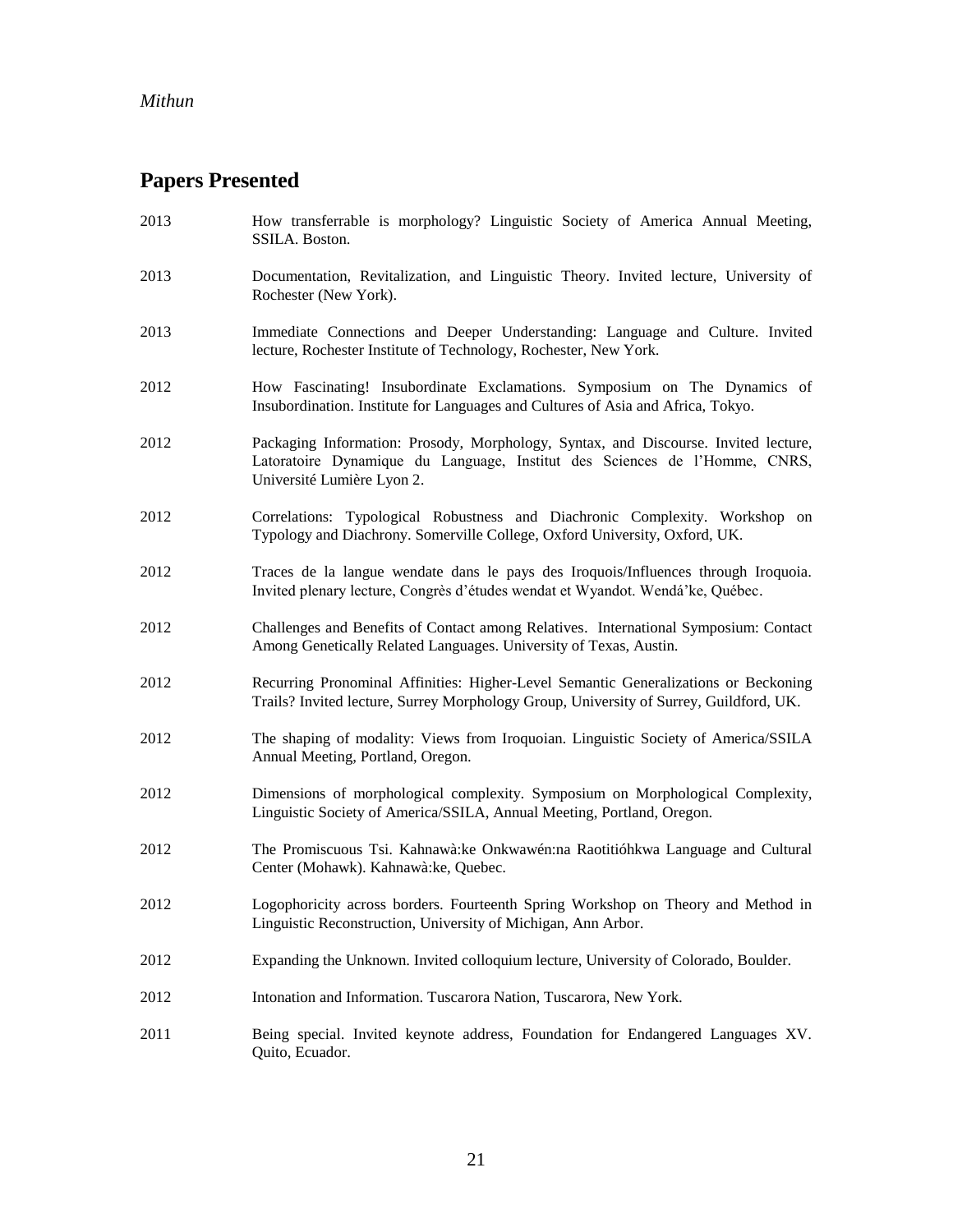| 2011 | Coreference in contact: Pronoun category copying in Northern California. Invited lecture,<br>Seminaire Évolution des structures morphosyntaxiques: l'Évolution des personnels.<br>CNRS (Centre National de la Recherche Scientifique), Typologie et Universaux<br>linguistiques, Villejuif, Paris. |
|------|----------------------------------------------------------------------------------------------------------------------------------------------------------------------------------------------------------------------------------------------------------------------------------------------------|
| 2011 | Interactions between nominalization and finiteness. Invited lecture, Workshop Finitude et<br>Nominalisation, Programme International de Coopération Scientifique Complexité<br>syntaxique et diversité typologique. SeDyL-CELIA (CNRS-INALCO-IRD-Université<br>Paris 7.                            |
| 2011 | Marking syntactic complexity: Some internal and external processes of development.<br>Invited lecture, Tokyo University of Foreign Studies, Tokyo.                                                                                                                                                 |
| 2011 | Nominalization, syntactic dependency, and discourse dependency. Clause Combining<br>Workshop Research Institute for Languages and Cultures of Asia and Africa, Tokyo.                                                                                                                              |
| 2011 | What revitalization work can teach us about scholarship. Invited lecture, 26 <sup>th</sup> Linguistics<br>Symposium: Language Death, Endangerment, Documentation, and Revitalization.<br>University of Wisconsin-Milwaukee.                                                                        |
| 2011 | Replicating the unknown. Invited colloquium lecture, State University of New York at<br>Stony Brook.                                                                                                                                                                                               |
| 2011 | Language as a window on culture: Stories behind Mohawk gender. Invited colloquium<br>lecture, State University of New York at Stony Brook.                                                                                                                                                         |
| 2011 | The spice words. Kanien'kehá:ka Onkwawén:na Raotitióhkwa Language and Cultural<br>Center. Kahnawà: ke, Québec.                                                                                                                                                                                     |
| 2011 | Tagging modality: Intermingled epistemic and interactive functions of Mohawk tags.<br>Linguistic Society of America Annual Meeting - SSILA. Pittsburgh.                                                                                                                                            |
| 2011 | Gender over Time. The Expression of Gender, workshop sponsored by the Max-Planck<br>Institute for Psycholinguistics, Nijmegen, the Netherlands, and Walter de Gruyter,<br>Publisher, Berlin.                                                                                                       |
| 2011 | Documenting complexity in endangered languages. Invited lecture, Department of<br>Linguistics, University of California, Berkeley.                                                                                                                                                                 |
| 2010 | Nominalization and Complexity: The 'One Grand Principle' Idea. Seminario de<br>Complexidad Sintáctica. University of Sonora, Hermosillo, Mexico.                                                                                                                                                   |
| 2010 | Polycategoriality and conversion: Categorical distinction or cline of productivity?<br>International Conference on Polycategoriality: Cross-linguistic, cross-theoretical and<br>language acquisition approaches. École Normale Supérieure, Paris.                                                 |
| 2010 | Prosody, information structure, and modality. LABLITA workshop, Brazilian Seminar<br>on Pragmatics and Prosody: Illocution, modality, attitude, information patterning and<br>speech annotation. University of Minas Gerais, Belo Horizonte, Brazil.                                               |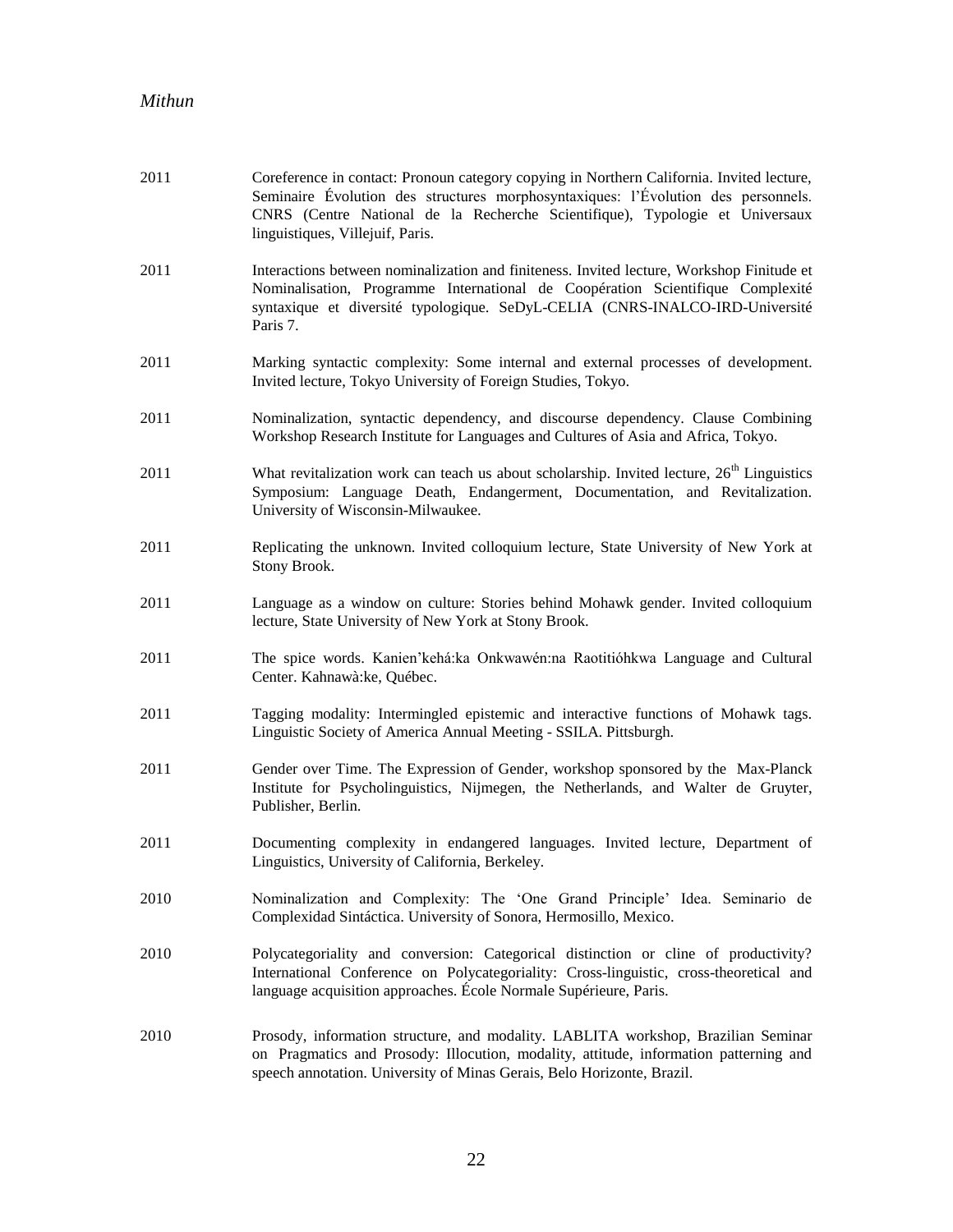| 2010 | Glimpses of other worlds: The vanishing richness of indigenous languages. Invited<br>lecture, University of Belém, Pará, Brazil.                                                                                                                                                                                                                        |
|------|---------------------------------------------------------------------------------------------------------------------------------------------------------------------------------------------------------------------------------------------------------------------------------------------------------------------------------------------------------|
| 2010 | Exuberant Complexity: The Interplay of Morphology, Syntax, and Prosody in Central<br>Alaskan Yup'ik. Workshop: Variation in Clause Combining: Views from the New World.<br>Societas Linguisticae Europeaea, Vilnius University, Lithuania.                                                                                                              |
| 2010 | Swiss army knives for linguists: The utility of complementary methodologies. Invited<br>lecture, Tokyo University of Foreign Studies, Japan.                                                                                                                                                                                                            |
| 2010 | The dynamism of complexity. International Workshop on Cross-linguistic Studies on<br>Clause Combining. Institute for Languages and Cultures of Asia and Africa. Linguistic<br>Dynamics Science Project, TUFS, Tokyo, Japan.                                                                                                                             |
| 2010 | Questionable Relatives. Annual Meeting, Linguistic Society of America/Society for the<br>Study of the Indigenous Languages of the Americas. Baltimore.                                                                                                                                                                                                  |
| 2010 | Language in the Fast Lane: Grammatical Replication of the Known and the Unknown.<br>Invited lecture, University of South Carolina, Columbia.                                                                                                                                                                                                            |
| 2010 | Unexpected Treasures: Rewards of Converging Methodologies. Colloquium lecture,<br>University of California, Santa Cruz.                                                                                                                                                                                                                                 |
| 2009 | Detecting Systematicity: Philippine Argument Structures in Context. Dynamique du<br>Langage CNRS, Université Lumière Lyon 2, France.                                                                                                                                                                                                                    |
| 2009 | Empirical Foundations for Grammatical Description in the 21 <sup>st</sup> Century. International<br>Symposium on Theoretical and Methodological Issues in Language Description and<br>Grammar Writing. Research Institute for Languages and Cultures of Asia and Africa<br>(ILCAA), Tokyo University of Foreign Studies. Tokyo, Japan                   |
| 2009 | Catching complexity: Some rewards for sweating the small stuff. Invited plenary speaker,<br>Deutsche Geselschaft für Sprachwissenschaft (31st Annual Conference of the German<br>Linguistics Association), Osnabrück (Germany).                                                                                                                         |
| 2009 | Tags: Cross-linguistic Diversity and Generality. Keynote speaker, Workshop on Modality<br>at Work. Societas Linguistica Europeae (SLE). Lisbon, Portugal.                                                                                                                                                                                               |
| 2009 | The search for regularity in irregularity. Linguistic Society of America / Society for the<br>Study of the Indigenous Languages of the Americas, Annual Meeting. San Francisco.                                                                                                                                                                         |
| 2009 | Windows on the World: The Glorious but Fragile Diversity of Human Language. Invited<br>public lecture, Smithsonian Institution, National Museum of Natural History.                                                                                                                                                                                     |
| 2009 | A crooked path to complementation and relativization. Seminario de complejidad<br>sintáctica. Cuerpo académico: 'Estudios linguistic-tipológicos y etnoculturales en lenguas<br>indígenas y minoritarias' y Programme International de Coopération Scientifique (PICS<br>4704) 'Complexité syntaxique et diversité typologique'. Universidad de Sonora. |
| 2009 | The legacy of language. Invited keynote speaker, Symposium on the American Indian.<br>Northeastern Oklahoma University, Tahlequah, Oklahoma.                                                                                                                                                                                                            |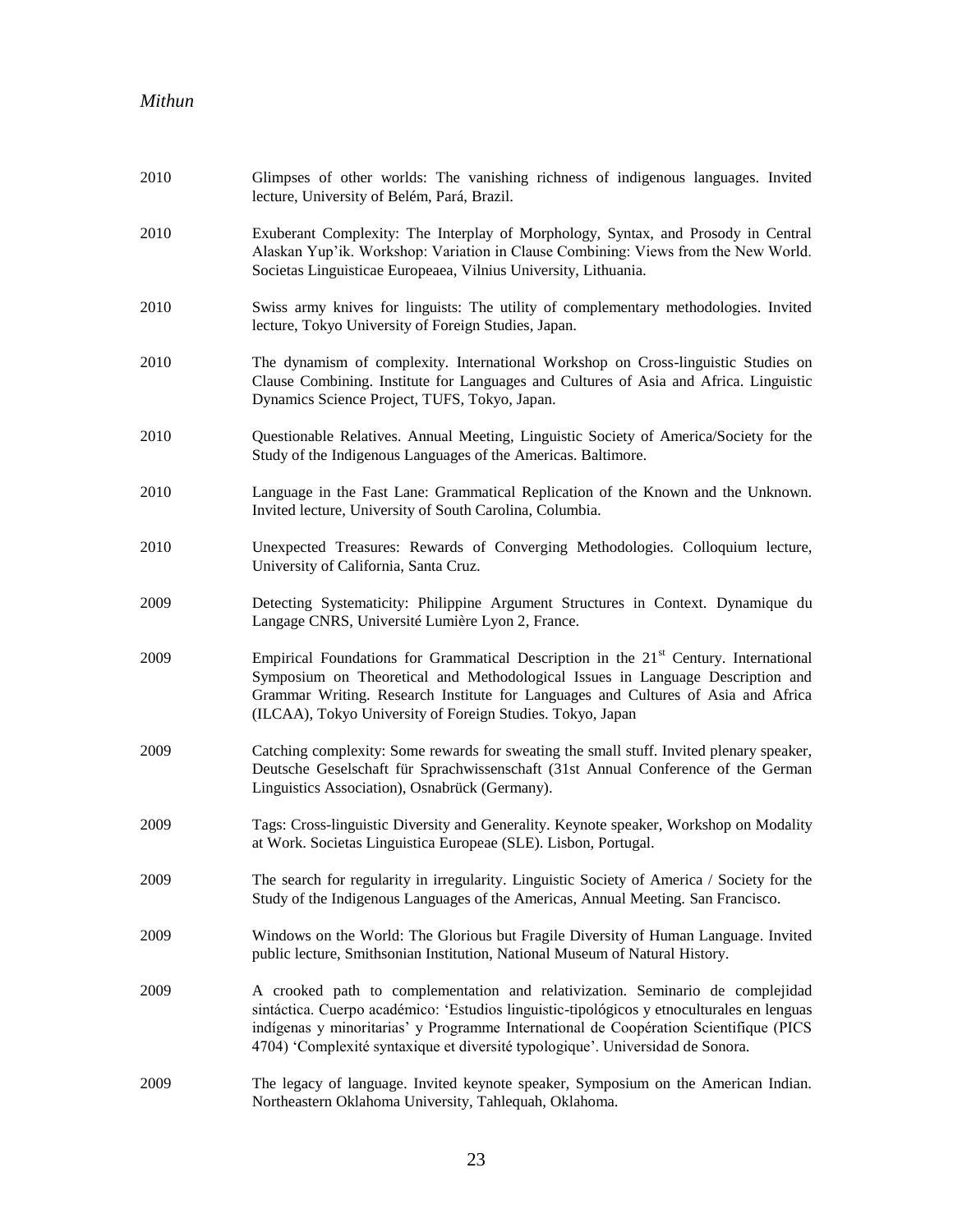| 2009 | Evolving circumstances, evolving values: Thinking for the present and the future. Invited<br>keynote speaker, SALSA (Symposium about Language and Society). Austin: University<br>of Texas.                                       |
|------|-----------------------------------------------------------------------------------------------------------------------------------------------------------------------------------------------------------------------------------|
| 2009 | The value of Amerindian linguistics. Invited speaker, Gründungskolloquium des<br>European Network of Amerindian Linguistics (ENAL). Institut Ibero-Amerika (IIA).<br>University of Bremen, Germany.                               |
| 2009 | The transfer of substance, pattern, and content. Invited speaker, Symposium<br>Morphologies in Contact. Institute of General and Applied Linguistics (IAAS), University<br>of Bremen, Germany.                                    |
| 2009 | Behind irregularity. Invited speaker, Symposium on Irregularity in Morphology and<br>Beyond. Festival of Languages, University of Bremen, Germany.                                                                                |
| 2009 | Location, location, location. Invited keynote speaker, Oklahoma Workshop on Native<br>American Languages. Northeastern Oklahoma University, Tahlequah, Oklahoma.                                                                  |
| 2008 | Shaping information: Elusive signals and their interrelationships. Invited keynote lecture,<br>High Desert Society, University of New Mexico, Albuquerque.                                                                        |
| 2008 | Re(e)voling complexity: Adding intonation. Symposium: The genesis of syntactic<br>complexity: diachrony, ontogeny, cognition, evolution. Rice University.                                                                         |
| 2008 | The prosodic ingredient in typology. Invited lecture, Georgetown University.                                                                                                                                                      |
| 2008 | Identifying relatives. Linguistic Society of America / Society for the Study of the<br>Indigenous Languages of the Americas, Annual Meeting. Chicago.                                                                             |
| 2008 | Defectiveness and its implications for our knowledge of words. Conference on<br>Defectiveness. British Academy, London.                                                                                                           |
| 2007 | Freedom and Prosody. Linguistic Society of America / Society for the Study of the<br>Indigenous Languages of the Americas, Annual Meeting, Anaheim.                                                                               |
| 2007 | Relations grammaticales dans une perspective areale: schémas exotiques de la côte du<br>nord-ouest de l'amérique du Nord. Université de Nice, France.                                                                             |
| 2007 | Typology and recursion. Invited lecture, Conference on Recursion in Human Languages.<br>Illinois State University, Normal.                                                                                                        |
| 2007 | Alternative pathways to relativization. Seminario de complejidad sintáctica. Estudios<br>lingüistico-tipológicos y etnoculturales en lenguas indígenas y minoritarias. Maestria en<br>Lingüistica, Universidad de Sonora, Mexico. |
| 2007 | Typological Intersections: Prosody, Morphology, and Syntax. Hale lecture, LSA<br>Linguistic Institute, Stanford University.                                                                                                       |
| 2007 | Documenting complexity. Invited plenary lecture, Conference on Endangered Languages<br>and Cultures of the Americas. University of Utah, Salt Lake City.                                                                          |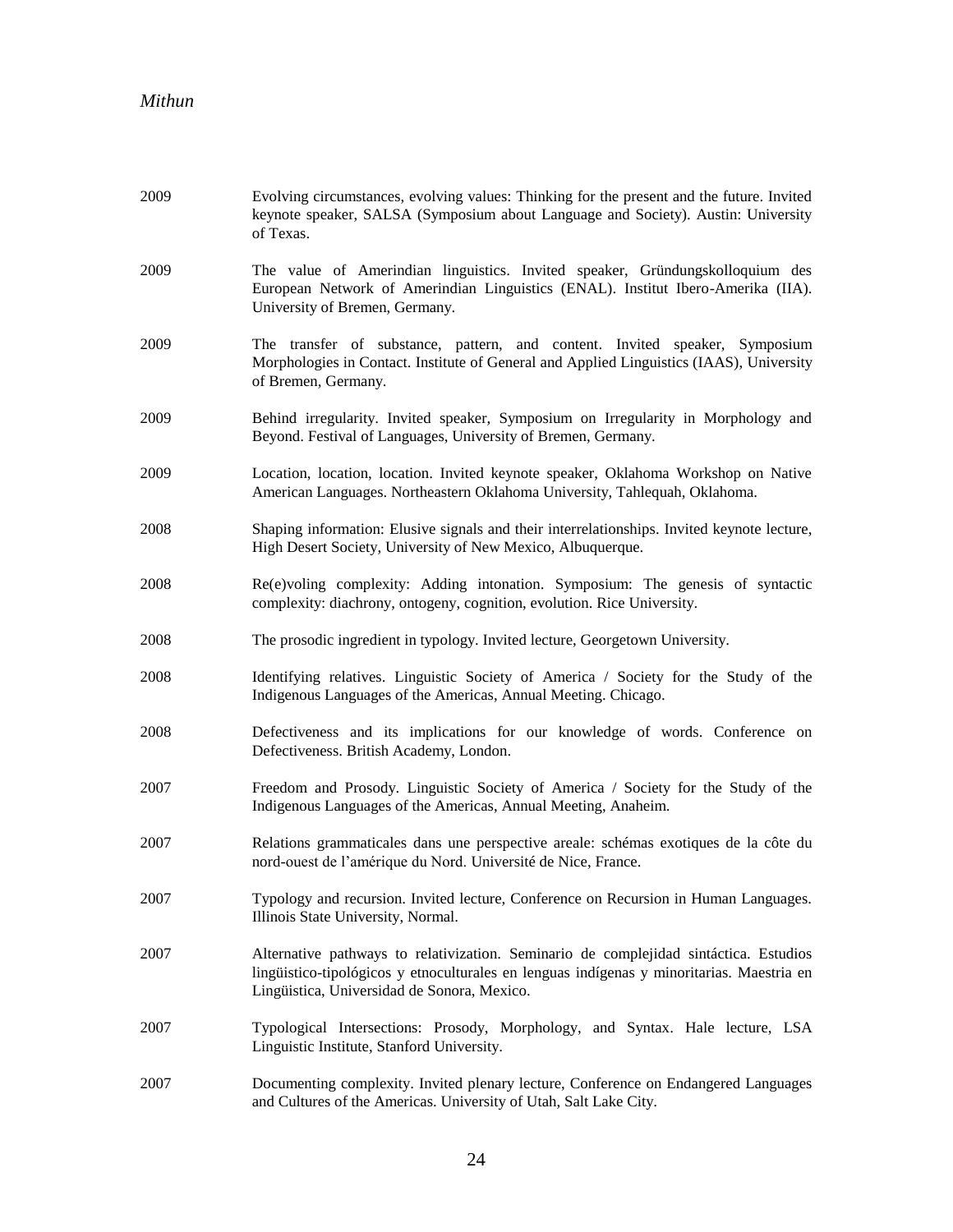| 2007 | Interactions and explanations: Intonation, morphology, and syntax. Linguistics<br>colloquium, University of California, Davis.                                                                                                                                  |
|------|-----------------------------------------------------------------------------------------------------------------------------------------------------------------------------------------------------------------------------------------------------------------|
| 2006 | Polysynthesis in the Arctic. Invited lecture, Congrès international des études inuit,<br>organisé par l'Institut National des Langues et Civilisations Orientales (INALCO). Paris.                                                                              |
| 2006 | Rhetorical prosody and polysynthesis. Invited plenary speaker, Societas Linguistica<br>Europaea. Universität Bremen, Germany.                                                                                                                                   |
| 2006 | Prosodic information structure and morphological complexity. Invited keynote speaker,<br>Encuentro Internacional de Lingüistica en el Noroeste, University of Sonora, Mexico.                                                                                   |
| 2006 | Theoretical and cultural issues in documentation for the future. Invited lecture, Università<br>Roma 3, Rome.                                                                                                                                                   |
| 2006 | Threads in the tapestry of syntax. Invited lecture, opening ceremony for the Leiden<br>University Centre for Linguistics, Leiden, The Netherlands.                                                                                                              |
| 2006 | Complementation and Mohawk. Invited plenary lecture, Chicago Linguistic Society 42.<br>University of Chicago.                                                                                                                                                   |
| 2006 | Grammatical Categories in Contact: Agents and Patients in California. Linguistic Society<br>of America Annual Meeting, Albuquerque, New Mexico.                                                                                                                 |
| 2006 | Structural parameters of clause integration: Elusive complementation. Seminario de<br>complejidad sintáctica. Estudios lingüístico-tipológicos y etnoculturales en lenguas<br>indígenas y minoritarias. Maestria en Lingüistica, Universidad de Sonora, Mexico. |
| 2005 | What is a language: Documentation for evolving communities. Invited lecture, Symposium<br>on structure, content and community in language documentation: The new look of linguistic<br>methodology. University of California, Berkeley.                         |
| 2005 | How many native American languages are there? National Public Radio program 26 in<br>series Talkin'about Talk: Year of Languages in the U.S.                                                                                                                    |
| 2005 | Chafean contributions to Iroquoian languages and linguistics. Invited lecture, Katholieke<br>Universiteit, Leuven (Belgium).                                                                                                                                    |
| 2005 | Documentation under endangerment. Invited lecture, Roosevelt Academy of Utrecht<br>University, Middelburg, The Netherlands                                                                                                                                      |
| 2005 | Multi-phrasal constructions as borrowable starting points for grammaticalization.<br>Symposium on Constructions and Grammatical Change. International Conference on<br>Historical Linguistics. University of Wisconsin, Madison.                                |
| 2005 | Reconciling similarity and diversity: Participants in grammar. Invited lecture,<br>Forschungsgemeinschaft für Mehrsprachigkeit, University of Hamburg (Germany).                                                                                                |
| 2005 | Beyond the core: Alternative ways of identifying the others. Linguistics Society of America<br>Annual Meeting, Oakland.                                                                                                                                         |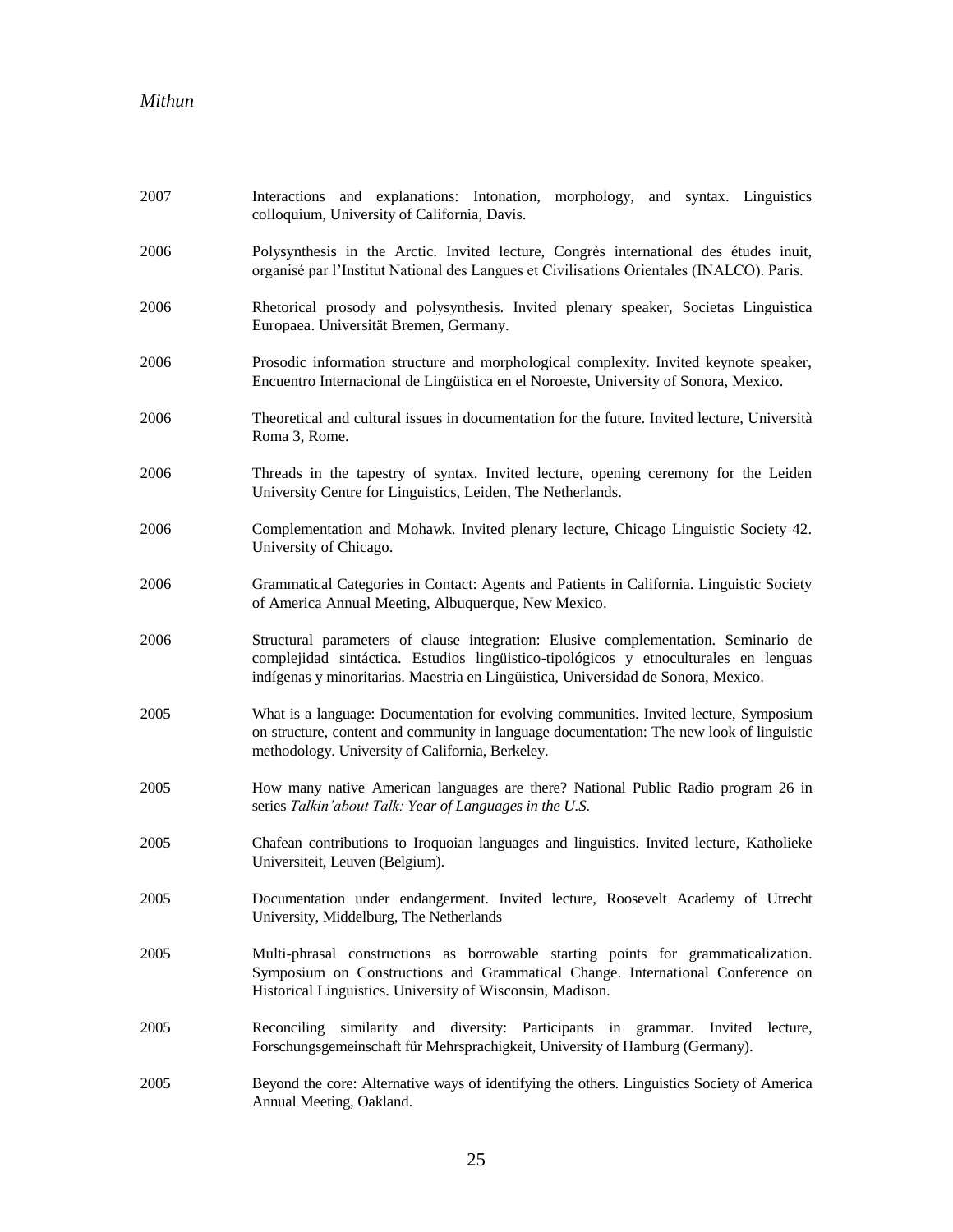| 2005 | Schémas de structure argumentale nucléaire et complexité morphologique. Invited lecture,<br>Collège de France, Paris.                                                                                                                                                                                                      |
|------|----------------------------------------------------------------------------------------------------------------------------------------------------------------------------------------------------------------------------------------------------------------------------------------------------------------------------|
| 2005 | Au delà du marquage concentrique ou exocentrique. Invited lecture, Collège de France,<br>Paris.                                                                                                                                                                                                                            |
| 2005 | Understanding similarities and differences: Language universals, typology, use, diachrony,<br>and contact. Invited lecture, San Diego State University.                                                                                                                                                                    |
| 2005 | The emergence of Agent/Patient systems. Invited keynote address, Conference on The<br>Typology of Stative-Active Languages. Max Planck Institute for Evolutionary<br>Anthropology, Leipzig, Germany.                                                                                                                       |
| 2005 | Argument structure and deep genetic relations. Symposium on Linguistic Theory and<br>Grammatical Change, organized by the Centre for Advanced Study at the Norwegian<br>Academy of Science and Letters. Rosendal, Norway.                                                                                                  |
| 2005 | What is the essence of a language? Invited lecture, University of Oregon, Eugene.                                                                                                                                                                                                                                          |
| 2005 | Passives without Subjects? Invited lecture, Tercer seminario de voz, cambio de valencia y<br>valencia y formación de palabra. Cuerpo académico: Estudios lingüistoci-tipológicos y<br>ethnoculturales en lenguas indigenas y minoritarias. Projecto de investigación<br>CONACyT. University of Sonora, Hermosillo, Mexico. |
| 2004 | "Unborrowable" areal traits. Henry Sweet lecture 2004, Linguistic Association of Great<br>Britain, Roehampton University                                                                                                                                                                                                   |
| 2004 | Typology and diachrony: How stable is the grammar of argument structure? Keynote<br>lecture, Workshop on Contact, Borrowability, and Typology. Linguistic Association of<br>Great Britain. Roehampton University.                                                                                                          |
| 2004 | Linguistics in the face of language endangerment. Invited keynote lecture, Endangered<br>Languages Program. Netherlands Organisation for Scientific Research. Amsterdam.                                                                                                                                                   |
| 2004 | The non-universality of obliques. Plenary lecture, International Conference on the Syntax of<br>the World's Languages. Max Planck Institute for Evolutionary Anthropolgy and the<br>University of Leipzig, Leipzig, Germany.                                                                                               |
| 2004 | How stable are grammatical relations? Plenary lecture, LENCA 2: Symposium on<br>Grammatical Relations in the Languages of Europe and North Central Asia. Kazan State<br>University, Tartar Republic, Russia.                                                                                                               |
| 2004 | The status of the sentence outside of literacy. Annual meeting, Linguistic Society of<br>America, Boston.                                                                                                                                                                                                                  |
| 2004 | Explaining the differences. Ralph Fasold Lecture in Linguistics, Georgetown University,<br>Washington, D.C.                                                                                                                                                                                                                |
| 2004 | Response, Linguistic Society of America Symposium: Endangered Data versus Enduring<br>Practice: Creating Linguistic Resources that Last. Boston.                                                                                                                                                                           |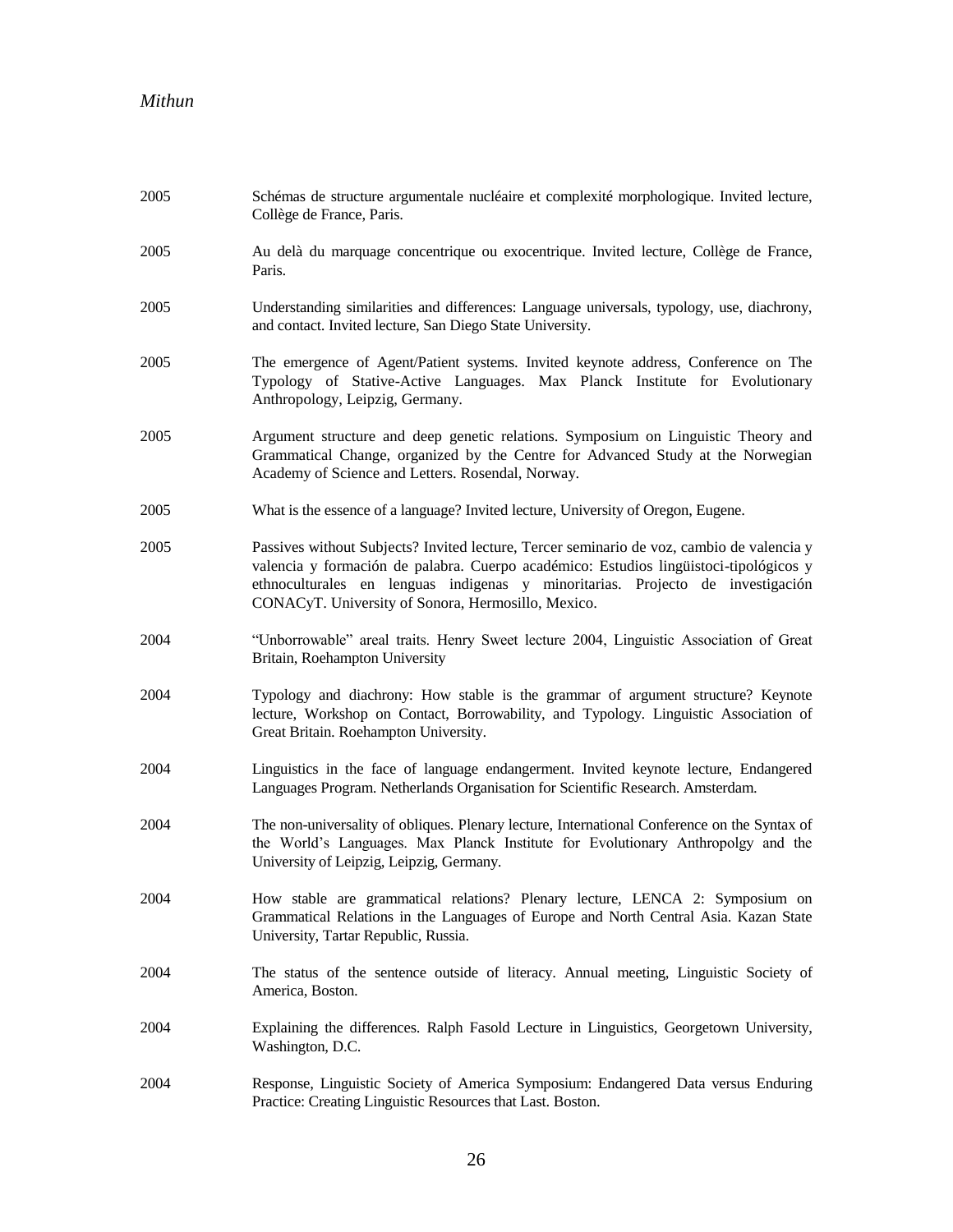| 2004 | Contact and the reanalysis of core argument structure. Tenth Spring Workshop on Theory<br>and Method in Linguistic Reconstruction. University of Michigan, Ann<br>Arbor.                                   |
|------|------------------------------------------------------------------------------------------------------------------------------------------------------------------------------------------------------------|
| 2004 | Divergence and convergence: Typology, diachrony, and contact. Keynote address,<br>Conference on Diversity and Universals in Language: The Consequences of Variation.<br>Stanford University.               |
| 2003 | On the status of the sentence as the domain of grammar. Invited lecture, Lacito CNRS<br>(Centre National de la Recherche Scientifique), Paris.                                                             |
| 2003 | The referential status of pronominal prefixes. Annual meeting, Linguistic Society of<br>America. Atlanta.                                                                                                  |
| 2003 | Alternative worlds in peril: What do we lose when we lose a language? Address to the Board<br>of Governors, La Trobe University, Melbourne, Australia.                                                     |
| 2003 | Grammatical dependency beyond the sentence. Invited lecture, Laboratoire Dynamique du<br>Langage, Institut des Sciences de l'Homme, Lyon (France).                                                         |
| 2003 | Applicatives across the world. Invited lecture, Université Lumière Lyon 2. Lyon (France).                                                                                                                  |
| 2003 | The observed suffixing preference. Invited lecture, Monash University, Melbourne,<br>Australia.                                                                                                            |
| 2003 | On explanation. Invited lecture, Centre for Research Typology, Melbourne, Australia.                                                                                                                       |
| 2003 | From syntax to discourse and back. Invited lecture, Georgetown University Round Table<br>Conference on Linguistics. Georgetown University, Washington D.C.                                                 |
| 2002 | Why prefixes? Invited keynote address, Tenth International Morphology Meeting, Budapest<br>(Szentendre), Hungary.                                                                                          |
| 2002 | A polysynthetic riddle. Linguistic Society of America annual meeting, San Francisco.                                                                                                                       |
| 2002 | Extending syntax to the discourse domain. Invited lecture, University of Surrey, England.                                                                                                                  |
| 2002 | From downstairs to upstairs: A quiet evolution from dependent to independent clause<br>structures and its implications. Oxford-Kobe Seminar on Language Change and Historical<br>Linguistics. Kobe, Japan. |
| 2002 | Pronouns and agreement: The information status of pronominal affixes. Symposium on<br>Agreement, Linguistic Association of Great Britain, Manchester.                                                      |
| 2002 | Rhetorical nominalization in Barbareño Chumash. Hokan-Penutian Conference: Fiftieth<br>Anniversary of the Survey of California and Other Indian Languages. University of<br>California, Berkeley.          |
| 2002 | Grammars and the community. Invited speaker, Symposium on Grammatical Description of<br>Undocumented Languages. International Linguistics Center of SIL International, Dallas.                             |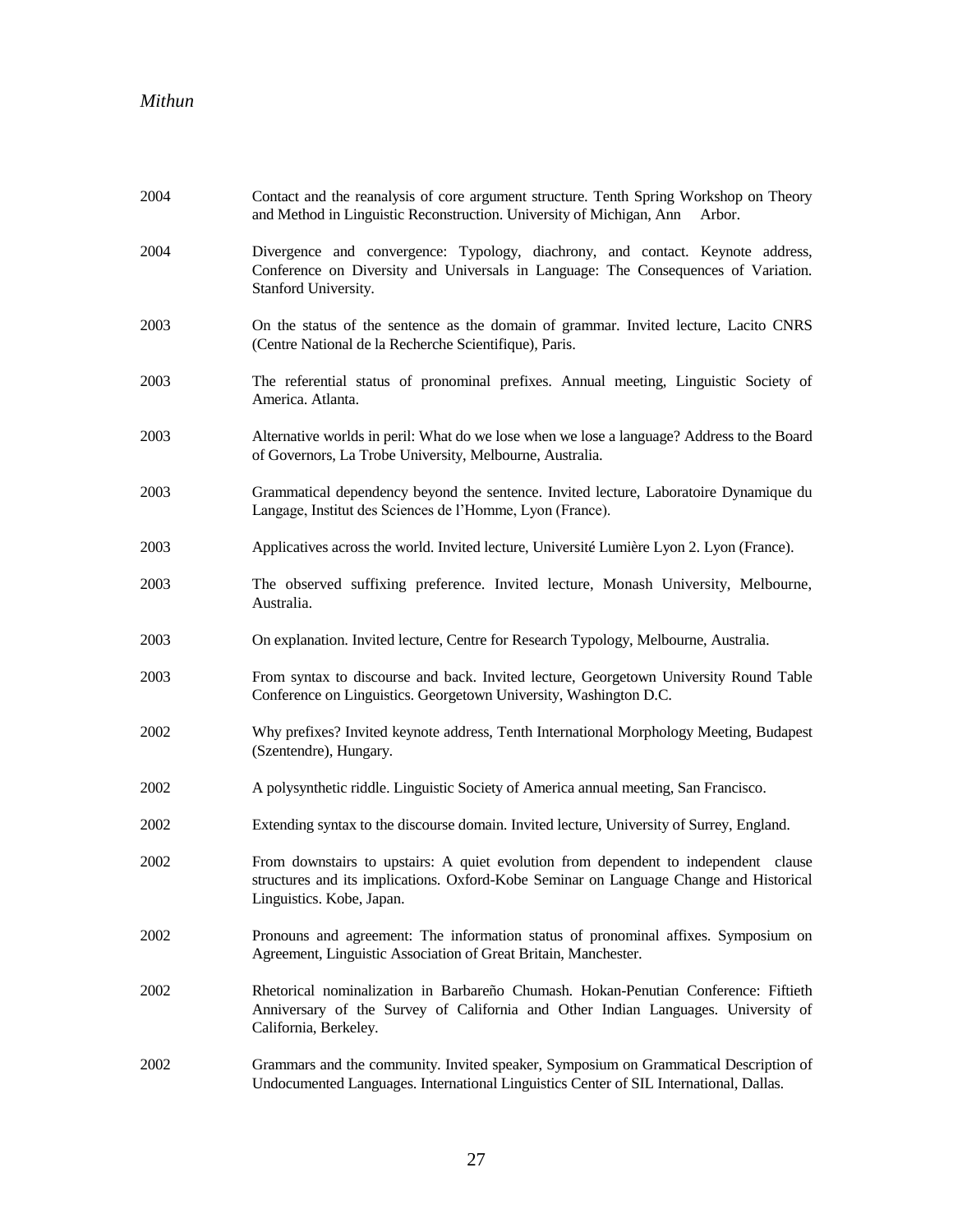| 2002 | Social, linguistic, and intellectual consequences of obsolescence and their implications for<br>communities, linguists, and linguistics. Invited keynote lecture, Colloquium series<br>Endangered Languages and Language Stabilization, sponsored by the Graduate Student<br>Organization, University of Oregon. |
|------|------------------------------------------------------------------------------------------------------------------------------------------------------------------------------------------------------------------------------------------------------------------------------------------------------------------|
| 2002 | Linguistics in the face of language loss: What should be documented, for whom, and how?<br>Department of Linguistics, University of Oregon.                                                                                                                                                                      |
| 2001 | Understanding and explaining applicatives. Chicago Linguistic Society. Plenary address.<br>University of Chicago.                                                                                                                                                                                                |
| 2001 | Typology and explanation: The diachronic dimension. Plenary keynote address.<br>International Linguistics Association. New York City.                                                                                                                                                                            |
| 2001 | The languages of California in time and space. Association for Linguistic Typology,<br>University of California, Santa Barbara.                                                                                                                                                                                  |
| 2000 | Exploring the boundaries of suppletion. Conference on Suppletion. University of Stockholm,<br>Sweden.                                                                                                                                                                                                            |
| 2000 | In celebration of diversity: Alternative ways of viewing the world. Dr. Martin Luther King<br>Jr. University Lecture, University of Michigan, Ann Arbor.                                                                                                                                                         |
| 2000 | Our California linguistic heritages: What was, what is, and what can be. Program on<br>Tradition and Community: Orality and Ethnic Identity. Jointly sponsored by the Department<br>of Linguistics, University of California, Berkeley.                                                                          |
| 2000 | Detecting and deciphering Iroquois placenames. Annual Conference on Iroquois Research.<br>The Rensselaerville Institute, Rensselaerville, New York.                                                                                                                                                              |
| 2000 | Speaking suppletively. Invited plenary lecture, annual meeting of the Linguistic Association<br>of the United States and Canada. Houston.                                                                                                                                                                        |
| 2000 | The evolution of an adjective category. SSILA, Annual Meeting of the Linguistic Society of<br>America. Chicago.                                                                                                                                                                                                  |
| 2000 | Ergativity and language contact on the Oregon Coast: Alsea, Siuslaw, and Coos. Berkeley<br>Linguistics Society. University of California, Berkeley.                                                                                                                                                              |
|      | Also presented at the University of Stockholm, Sweden.                                                                                                                                                                                                                                                           |
| 2000 | The cross-clause syntax of applicatives. Annual Meeting of the American Anthropological<br>Association, San Francisco.                                                                                                                                                                                           |
| 2000 | Language-internal and language-external forces in the evolution of case patterns. Invited<br>lecture, Arizona State University, Phoenix.                                                                                                                                                                         |
| 1999 | An invisible hand at the root of causation. International Symposium New Reflections on<br>Grammaticalization, Universitaet Potsdam, Germany.                                                                                                                                                                     |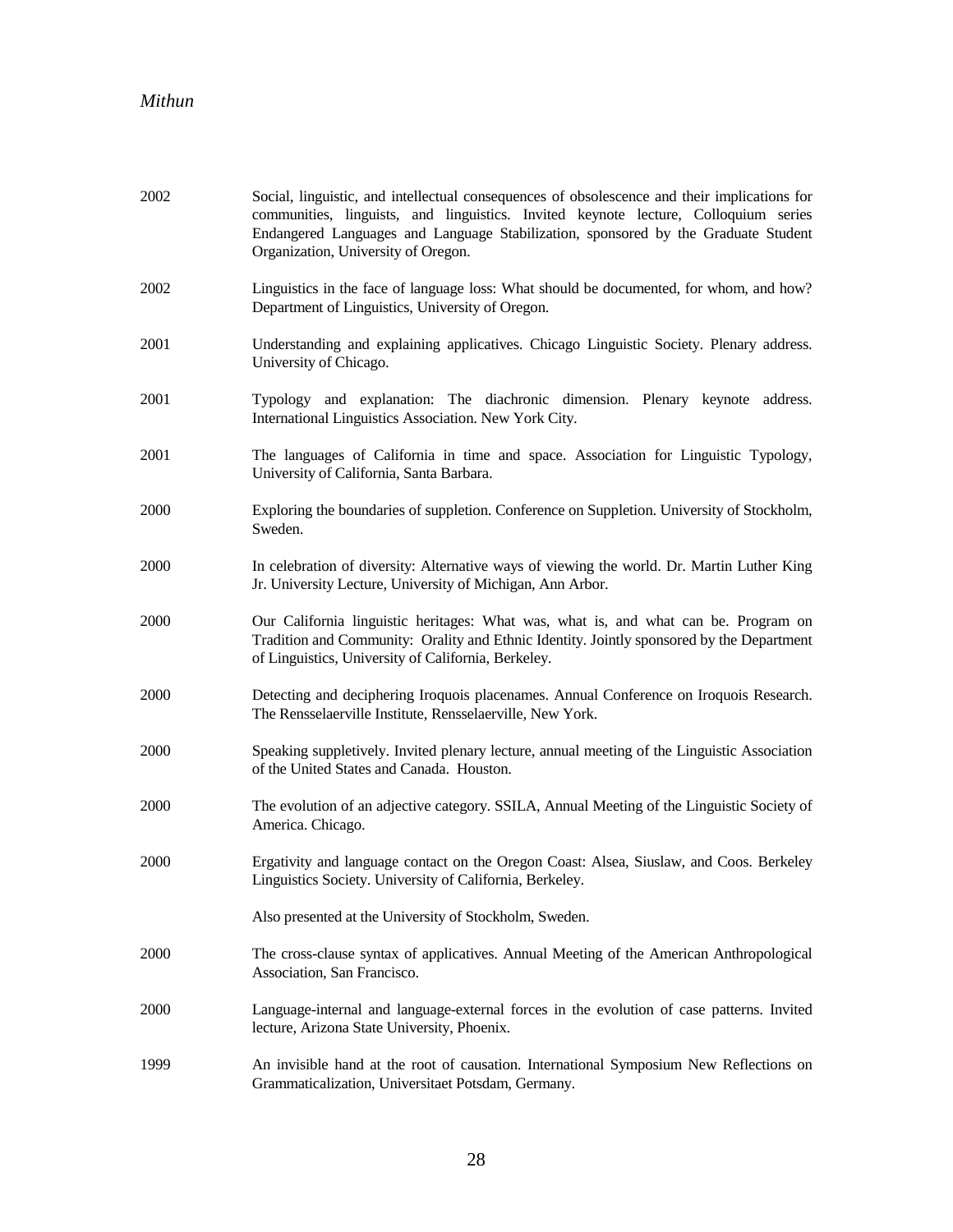| 1999 | Lexical categories and the delimitation of morphological processes. Invited plenary lecture,<br>Mediterranean Morphology Meeting, Malta.                                                                                          |
|------|-----------------------------------------------------------------------------------------------------------------------------------------------------------------------------------------------------------------------------------|
| 1999 | Typology and history: Means to explanation. Plenary lecture, Association for Linguistic<br>Typology. University of Amsterdam. The Netherlands.                                                                                    |
| 1999 | Lexical forces shaping the evolution of grammar. International Congress of Historical<br>Linguists. University of British Columbia, Vancouver.                                                                                    |
| 1999 | Actualization patterns in grammaticalization: From clause to locative morphology.<br>Symposium on Actualization in Language Change. International Congress of Historical<br>Linguists. University of British Columbia, Vancouver. |
| 1999 | Metonymic dative-genitive connections. Invited lecture, Rice University, Houston.                                                                                                                                                 |
| 1999 | Paradigmatic reanalyses and affix order. Invited lecture, University of Texas, Arlington.                                                                                                                                         |
| 1999 | The functions of roots and affixes. Invited lecture, SIL International, Dallas.                                                                                                                                                   |
| 1998 | Morpheme reordering. Linguistic Society of America, SSILA session. New York.                                                                                                                                                      |
| 1998 | The creation of grammar. I: Morphology; II: Syntax. Address to the Faculty of Arts,<br>University of Helsinki, Finland.                                                                                                           |
| 1998 | Seminar on the structure of a polysynthetic language (Mohawk). University of Helsinki,<br>Finland.                                                                                                                                |
| 1998 | Invited discussant, Panel on Endangered Languages: Practical fieldwork: Conflicting<br>Constraints on the Ethical Researcher. Linguistic Society of America. New York.                                                            |
| 1998 | Challenges for inflectional description. Invited lecture, University of Essex, England.                                                                                                                                           |
| 1998 | The difference a category makes: nominal and clausal attributive possession. Keynote<br>speaker, Symposium on Possession. Copenhagen Business School, Copenhagen, Denmark.                                                        |
| 1998 | The psychological reality of paradigms. Invited lecture, Georgetown University, Washington<br>D.C.                                                                                                                                |
| 1998 | Grammaticization, derivation, and inflection. Invited lecture, University of Oslo, Norway.                                                                                                                                        |
| 1998 | Affix ordering and reordering. Eighth International Morphology Meeting, Budapest,<br>Hungary.                                                                                                                                     |
| 1997 | The functions of morphological forms. Invited lecture, Symposium on Typology and History<br>concerning the Endangered Languages of the North Pacific Rim, Kyoto University, Japan.                                                |
| 1997 | Stories behind the ordering of morphemes. The Interface between Comparative Linguistics<br>and Grammaticalization Theory. Rice University Symposium on Linguistics. Houston.                                                      |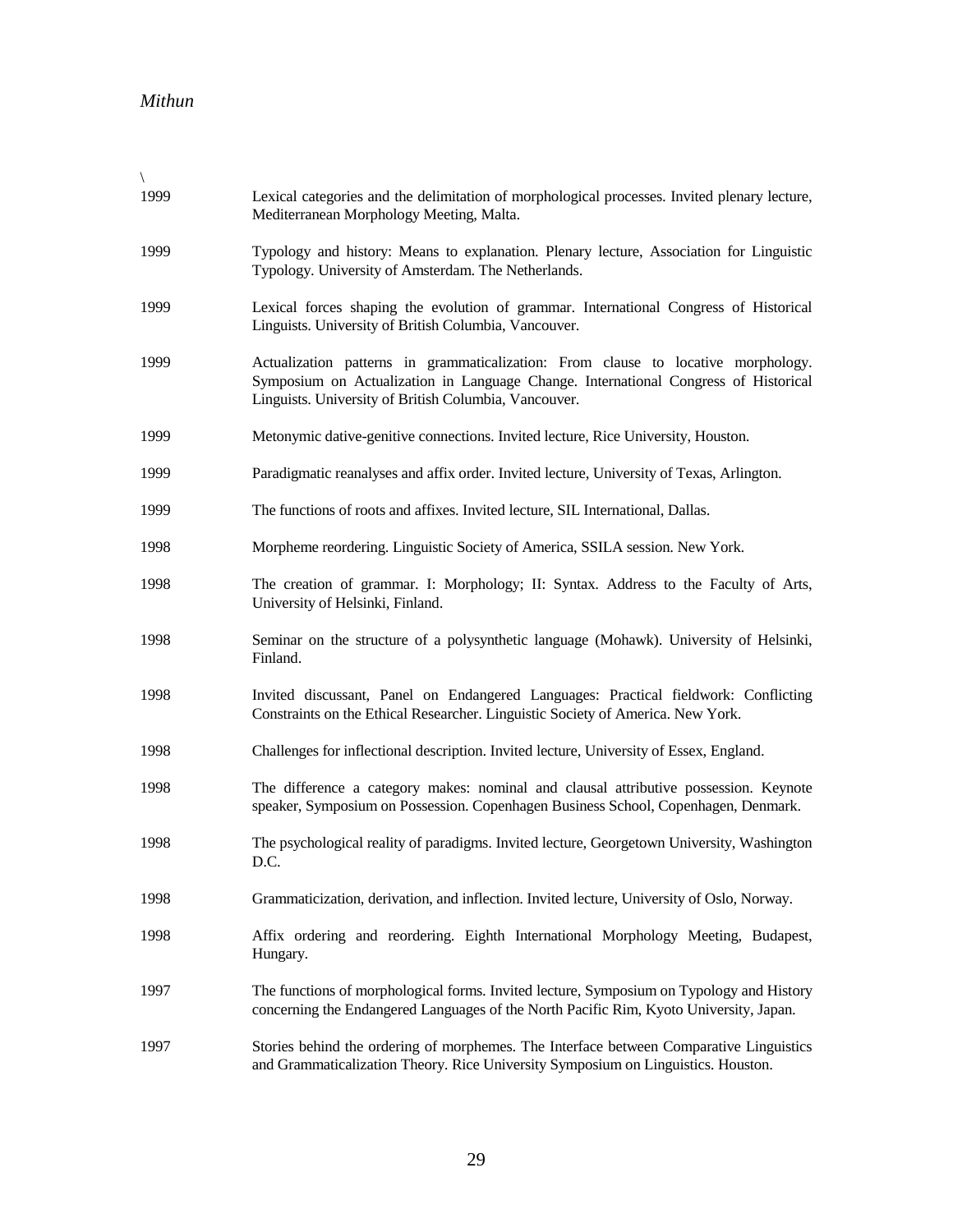| 1997 | Lexical complexity in spoken language. Invited lecture, Symposium on Spoken and Written<br>Language, University of Copenhagen, Denmark.                                                                                         |
|------|---------------------------------------------------------------------------------------------------------------------------------------------------------------------------------------------------------------------------------|
| 1997 | The status of the Iroquoian noun category. Invited lecture, University of Düsseldorf,<br>Germany.                                                                                                                               |
| 1997 | Paradigmatic pressures on suffix order. Invited lecture, University of Aarhus, Denmark.                                                                                                                                         |
| 1997 | The sequencing of grammaticization effects. Invited keynote address, International Congress<br>of Historical Linguists, Düsseldorf, Germany.                                                                                    |
| 1997 | Valency-changing derivation in Central Alaskan Yup'ik. Symposium: Transitivity: Devices<br>and Designs. Research Centre for Linguistic Typology, The Australian National University,<br>Canberra.                               |
| 1997 | Noun and verb in Iroquoian. Annual Meeting of the Association for Linguistic Typology.<br>University of Oregon, Eugene.                                                                                                         |
| 1997 | The status of tense within inflection. First Mediterranean Meeting on Morphology. Mytilene,<br>Greece.                                                                                                                          |
| 1997 | What it means to be a word: lexical effects of incorporation. European Colloquium on the<br>boundaries of morphology and syntax. Rome, Universitá di Roma Tre.                                                                  |
| 1997 | Invited discussant: Symposium on External Possession. (Three formal discussion sessions.)                                                                                                                                       |
| 1996 | The structure of Mohawk and its implications for grammatical theory. Invited plenary<br>Language Tutorial, Linguistics Association of Great Britain, Cardiff, Wales.                                                            |
| 1996 | The values of linguistic diversity. Invited public lecture, Third Culture Copenhagen,<br>Copenhagen, Denmark. (Part of the activities surrounding the designation of Copenhagen as<br>the Cultural Capital of Europe for 1996.) |
| 1996 | Mapping the mind: glimpses of cognitive alternatives from North America. Symposium: The<br>World-view of the Third Millenium. The Mindship, Holmen, Copenhagen, Denmark.                                                        |
| 1996 | The relativity of time in Barbareño Chumash. California Indian Conference. University of<br>California, Berkeley.                                                                                                               |
| 1996 | The discourse shaping of grammar. Georgetown Linguistics Society. Georgetown<br>University, Washington D.C.                                                                                                                     |
| 1996 | The meanings of roots and affixes. Plenary keynote lecture, International Morphology<br>Meeting, Institut für Sprachwissenschaft der Universität Wien. University of Vienna and<br>Austrian Academy of Sciences.                |
| 1996 | From clause structure to word structure. Symposium on Syntactic Reconstruction. University<br>of Pittsburgh.                                                                                                                    |
| 1996 | The relativity of time in Barbareño Chumash. California Indian Conference. University of<br>California, Berkeley.                                                                                                               |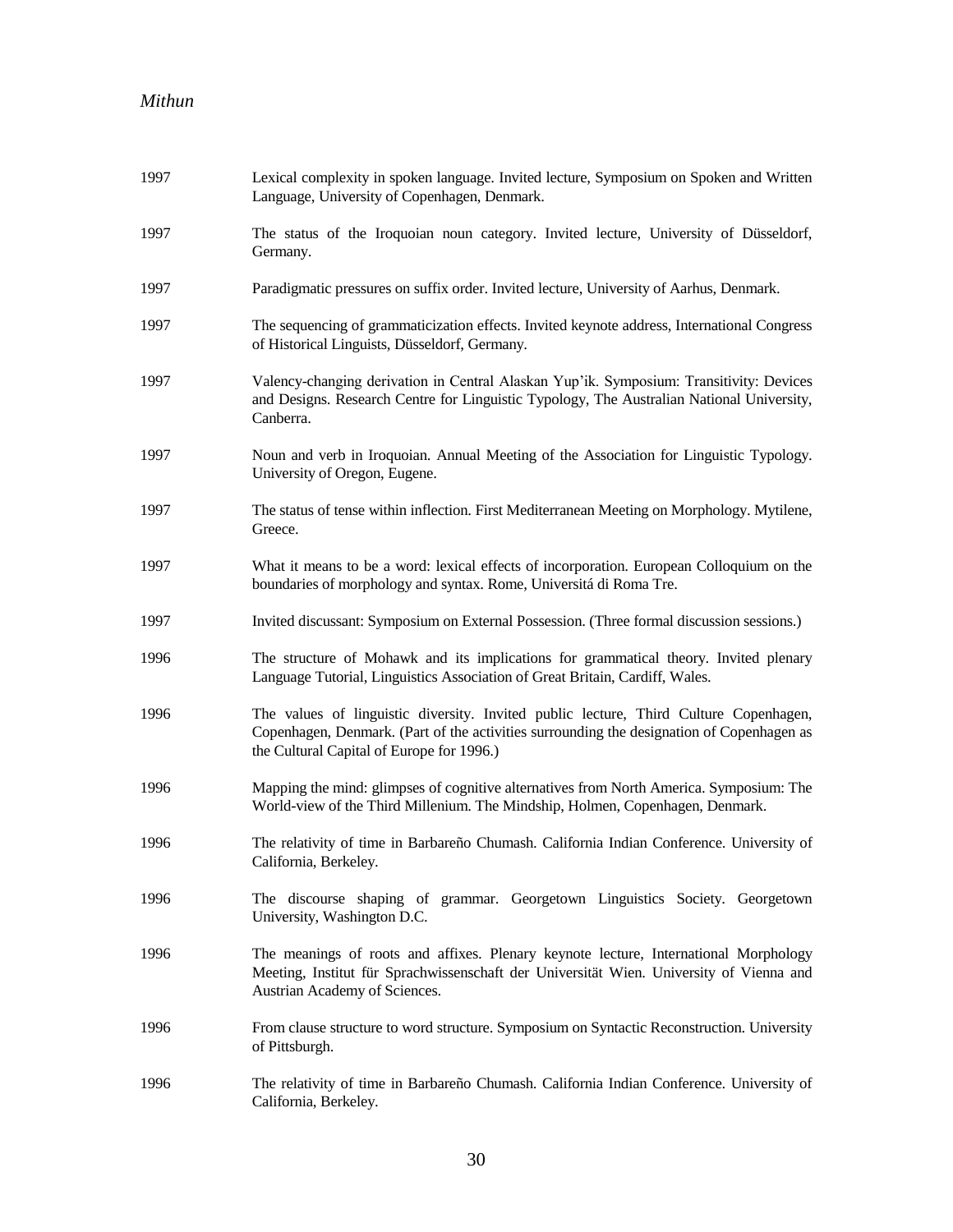| 1996 | Lexical affixes and morphological typology. Invited lecture, Simon Fraser University,<br>Vancouver.                                                                                                             |
|------|-----------------------------------------------------------------------------------------------------------------------------------------------------------------------------------------------------------------|
| 1996 | The discourse shaping of grammar. Georgetown Linguistics Society, Georgetown<br>University, Washington, D.C.                                                                                                    |
| 1996 | The functional distinction between roots and affixes in Central Alaskan Yup'ik Eskimo.<br>Annual Meeting of the Anthropological Association, San Francisco.                                                     |
| 1995 | The codification of time on the Pacific Rim of North America. Symposium on Time and<br>Language, National Museum of Ethnology, Osaka, Japan.                                                                    |
| 1995 | The legacy of recycled aspect. International Congress of Historical Linguists, University of<br>Manchester, Manchester, England.                                                                                |
| 1995 | What use are A, S, and O? With Wallace Chafe. Conference on Functionalism. Plenary<br>keynote lecture, University of New Mexico, Albuquerque.                                                                   |
| 1995 | The functions of distributive markers in Iroquoian languages and their reasons. Conference<br>on Iroquois Research, Institute on Man and Science, Rensselaerville, New York.                                    |
| 1995 | Associative forms in Central Alaskan Yup'ik: Implications for the typology of number<br>systems. With Greville Corbett. The Linguistics Association of Great Britain. University of<br>Essex, Colchester.       |
| 1995 | The significance of diversity in language endangerment and preservation. Symposium:<br>Endangered Languages: Current Issues and Future Prospects. Dartmouth College.                                            |
| 1995 | Internal and external relationships of the Chumash languages. Workshop organized by and<br>for members of the California Chumash communities and their descendants. Santa Barbara<br>Museum of Natural History. |
| 1995 | Distributives, collectives, and number in the world's languages. With Greville Corbett.<br>Association for Linguistic Typology. Vittoria-Gasteiz, Spain.                                                        |
| 1995 | The grammaticization of reality. Colloquium lecture, University of South Carolina,<br>Columbia.                                                                                                                 |
| 1995 | Mohawk discourse structures. Workshop for Native teachers of the Mohawk language.<br>Kanehsatà: ke, Quebec (Oka).                                                                                               |
| 1995 | The codification of spatial concepts in the native languages of North America. Colloquium<br>lecture, Department of Geography, University of California, Santa Barbara.                                         |
| 1995 | Chumash language appreciation. Chumash Culture Circle, organized by and for members of<br>the California Chumash communities and their descandents. Santa Barbara Museum of<br>Natural History.                 |
| 1994 | Arbitrariness versus motivation in the shaping of grammatical systems. Invited lecture,<br>Faculty of Letters, University of Kobe, Japan.                                                                       |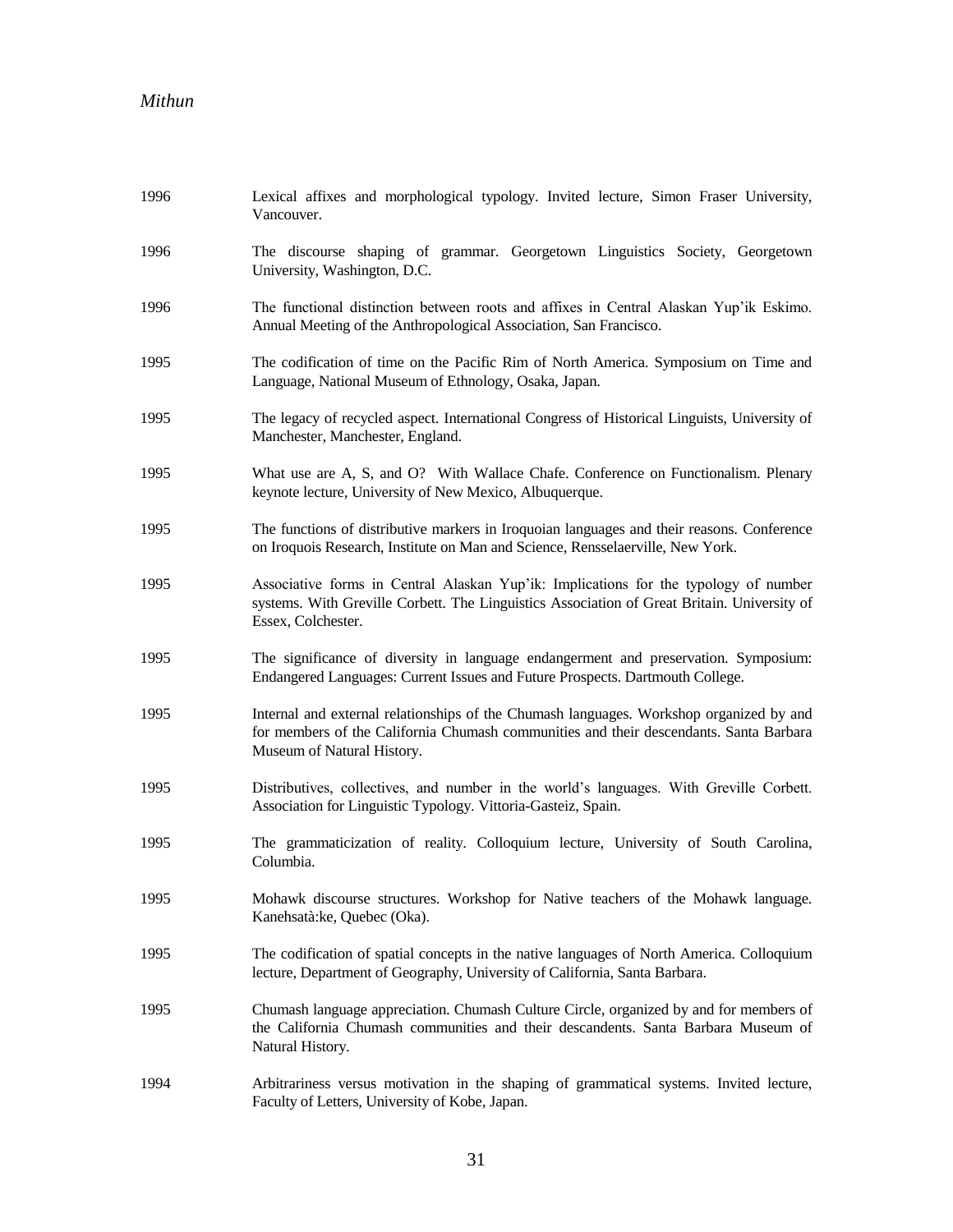| 1994 | New directions in referentiality. Symposium on Anaphora. University of Colorado, Boulder.                                                                                                              |
|------|--------------------------------------------------------------------------------------------------------------------------------------------------------------------------------------------------------|
| 1994 | Autonomy versus integration: Explanation in linguistic theory. Invited lecture, Rice<br>University, Houston.                                                                                           |
| 1994 | On the status of the irrealis. American Anthropological Association, Atlanta, Georgia.                                                                                                                 |
| 1994 | The future is to come. Annual Conference on Iroquois Research. Institute on Man and<br>Science, Rensselaerville, New York.                                                                             |
| 1994 | Grammaticalization and referentiality. Mid-America Linguistics Conferency. Lawrence:<br>University of Kansas.                                                                                          |
| 1994 | Associative forms in a typology of number systems. With Greville Corbett. Association for<br>Linguistic Typology. Konstanz, Germany.                                                                   |
| 1994 | Indigenous languages in the schools in North America. Invited Lecture, Symposium on<br>Aboriginal and Torres Strait Islander Languages in the Schools, Melbourne, Australia.                           |
| 1993 | Prosodic cues to accessability. Fourth International Pragmatics Conference, Kobe, Japan.                                                                                                               |
| 1993 | Affixation and morphological longevity. International Society for Historical Linguistics.<br>University of California, Los Angeles.                                                                    |
| 1993 | Panchronicity and the interdependence of levels in the the explanation of linguistic form.<br>Invited lecture, Fakultetets Forsknings Fredage, Det Humanistiske Fakultet, University of<br>Copenhagen. |
| 1993 | The implications of ergativity for an understanding of voice. Invited lecture, Linguistic<br>Society of Copenhagen, Denmark.                                                                           |
| 1993 | The embedding of cultural patterns in the evolution of grammatical categories. Invited<br>lecture, Institute of Native American Languages and Cultures, University of Copenhagen.                      |
| 1993 | The regression of sibilant harmony in Barbareño Chumash. John P. Harrington Conference,<br>Smithsonian Institution, Washington, D.C.                                                                   |
| 1993 | Preparing answers to the questions we do not yet know how to ask. Presidential address,<br>SSILA, American Anthropological Association, Washington, D.C.                                               |
| 1993 | The future is to come: The origins of future tenses in Iroquoian languages. Annual<br>Conference on Iroquois Research, Institute on Man and Science, Rensselaerville, New York.                        |
| 1993 | The prosody of syntax. Nineteenth Annual Meeting of the Berkeley Linguistics Society.<br>University of California, Berkeley.                                                                           |
| 1993 | The preservation of North American Indian languages. Plenary symposium, Linguistic<br>Society of America, Los Angeles.                                                                                 |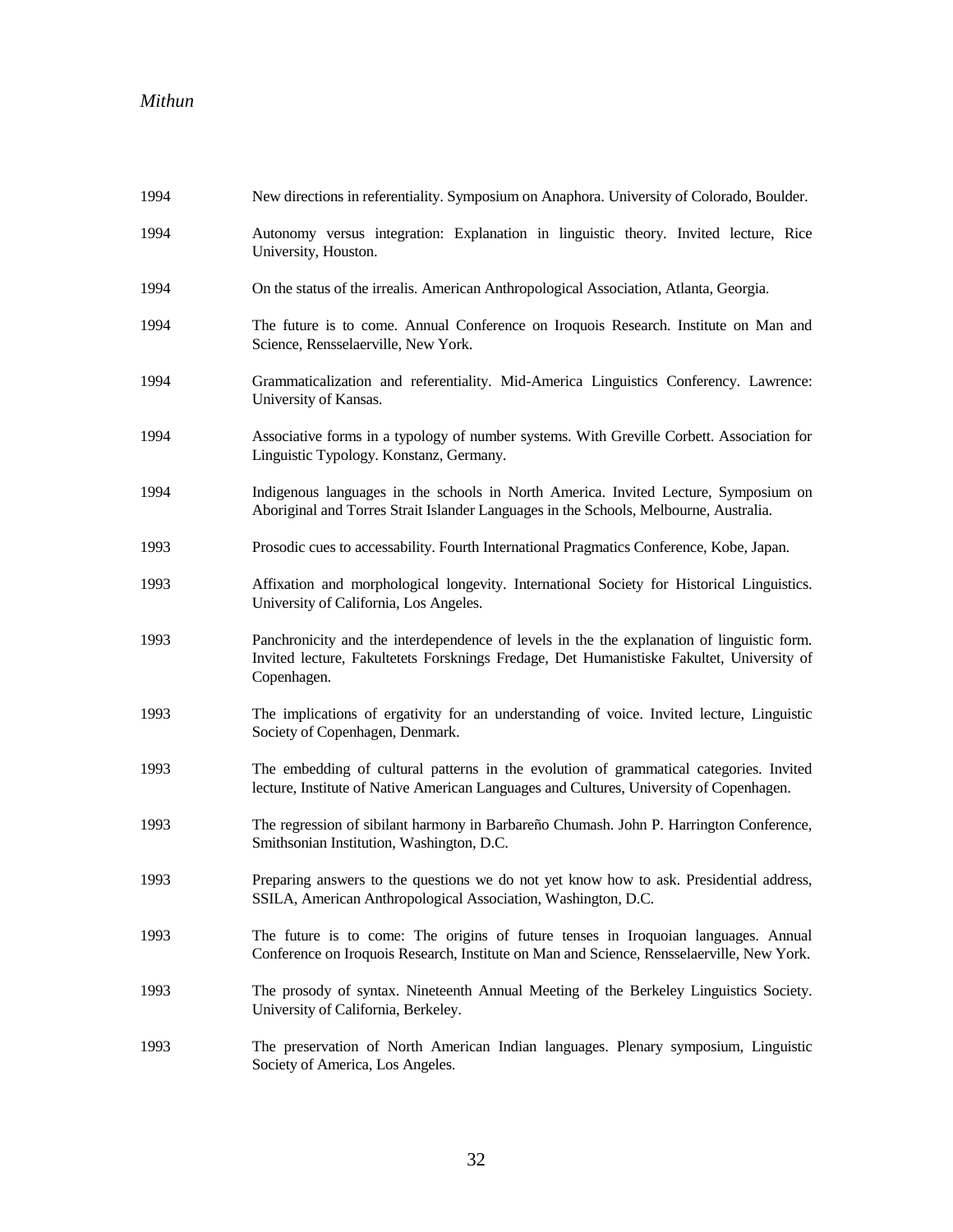| 1993 | The role of intonation in syntactic change. Invited lecture, University of Hokkaido<br>Department of Linguistics, Sapporo, Japan.                                                                                                        |
|------|------------------------------------------------------------------------------------------------------------------------------------------------------------------------------------------------------------------------------------------|
| 1993 | The decline of linguistic diversity: An intellectual loss for us all. Invited lecture, Faculty of<br>Letters, University of Hokkaido, Sapporo, Japan.                                                                                    |
| 1993 | The principled emergence of contrastive glottal stop in Barbareño Chumash. With Tsuyoshi<br>Ono and Suzanne Wash. Hokan-Penutian Conference, Ohio State University, Columbus.                                                            |
| 1993 | Areal implications of expressive coda glottalization in Southern California. With Tsuyoshi<br>Ono and Suzanne Wash. Hokan-Penutian Conference, Ohio State University, Columbus.                                                          |
| 1993 | What speakers have to tell us if we will only listen. Presidential address, Society for the<br>Study of the Indigenous Languages of the Americas. American Anthropological Association,<br>Washington, D.C.                              |
| 1993 | The relativity of irreality. Symposium on Mood and Modality, University of New Mexico,<br>Albuquerque.                                                                                                                                   |
| 1992 | Ergativity and voice. Lansdowne Lecture, University of Victoria, British Columbia.                                                                                                                                                       |
| 1992 | Languages of the New World in the quincentenary year. Keynote address, Mid-America<br>Linguistics Conference. University of Missouri, Columbia.                                                                                          |
| 1992 | The negative aspects of Central Pomo. American Anthropological Association, San<br>Francisco.                                                                                                                                            |
| 1992 | Prosodic motivations for language change. Symposium on Linguistic Reconstruction<br>Methodology. University of Pittsburgh.                                                                                                               |
| 1992 | Patterns of expression in North American Indian languages: What they tell us about the<br>human communicative capacity. Lansdowne Lecture, University of Victoria, British<br>Columbia.                                                  |
| 1992 | The meaning of polysynthesis. Annual Conference on Iroquois Research, Institute on Man<br>and Science, Rensselaerville, New York.                                                                                                        |
| 1992 | The status of adjectives in Iroquoian languages. Conference on Iroquoian Linguistics, State<br>University of New York, Albany.                                                                                                           |
| 1991 | The development of diversity in word order: How Siouan, Caddoan, and Iroquoian<br>languages have come to differ. Invited lecture, Twentieth Annual University of Wisconsin-<br>Milwaukee Linguistics Symposium: Word Order in Discourse. |
| 1991 | The noun-verb distinction in Iroquoian. American Anthropological Association, Chicago.                                                                                                                                                   |
| 1991 | The wa-/ka- connection. Annual Conference on Iroquois Research, Institute on Man and<br>Science, Rensselaerville, New York.                                                                                                              |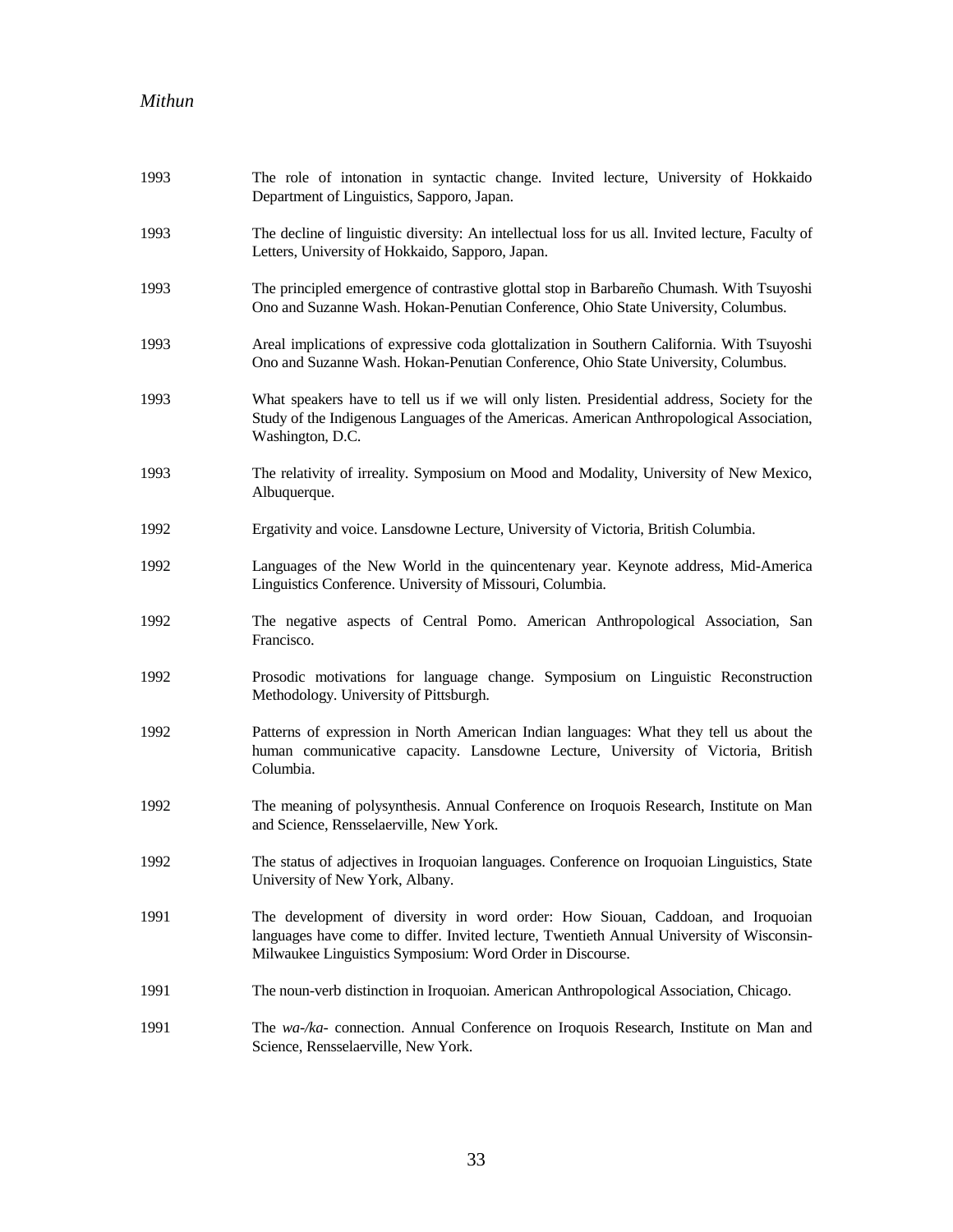| 1991 | From never to always: The evolution of pronominal reference in Siouan and Iroquoian.<br>Invited lecture, Symposium on Null Subjects, International Congress of Historical Linguists,<br>Vrije Universiteit, Amsterdam.      |
|------|-----------------------------------------------------------------------------------------------------------------------------------------------------------------------------------------------------------------------------|
| 1990 | The layering of motivation underlying Active/Agentive case systems. Society for the Study<br>of the Indigenous Languages of the Americas. University of British Columbia, Vancouver.                                        |
| 1990 | The substratum in grammar and discourse. American Anthropological Association, New<br>Orleans.                                                                                                                              |
| 1990 | Lexicalization and the development of grammatical aspect in Central Pomo. Hokan-Penutian<br>Conference, San Diego.                                                                                                          |
| 1990 | Agents and patients. Conference on Iroquois Research. Institute on Man and Science.<br>Rensselaerville, New York.                                                                                                           |
| 1990 | Morphologization and diachronic stability. Symposium on Theory and Method in Linguistic<br>Reconstruction. University of Pittsburgh.                                                                                        |
| 1990 | On the universal and the particular in diathesis: Functions of voice in a Philippine system.<br>International Symposium on Grammatical Voice, Casa de Maria, Santa Barbara.                                                 |
| 1989 | Language contact in California: The indigenous Central Pomo and their steadily advancing<br>neighbors. Invited lecture, Symposium on Language Contact. University of Tromsø,<br>Norway.                                     |
| 1989 | Switch reference: Clause combining in Central Pomo. American Anthropological<br>Association, Washington, D.C.                                                                                                               |
| 1989 | Reconstructing the unidentified. Ninth International Conference on Historical Linguistics<br>(ICHL IX). Rutgers University.                                                                                                 |
| 1989 | The impact of sudden literacy on text comprehensibility. Invited lecture, Symposium on the<br>Pragmatics of Written Texts. Deutsche Forschungs-gemeinschaft, University of Giessen,<br>Germany.                             |
| 1989 | The external triggering of internally guided syntactic development. Symposium on Internal<br>and External Factors in Syntactic Change. Rutgers University.                                                                  |
| 1989 | Historical linguistics and linguistic theory: Reducing the arbitrary and constraining<br>explanation. Invited lecture, Fifteenth Annual Meeting of the Berkeley Linguistics Society,<br>University of California, Berkeley. |
| 1989 | The diachronic connection between indefiniteness and number. Conference on Iroquois<br>Research, Institute on Man and Science, Rensselaerville, New York.                                                                   |
| 1989 | Third person referential choice in Central Pomo natural speech. SSILA, Linguistic Society<br>of America Linguistic Institute, University of Arizona, Tucson.                                                                |
| 1989 | Language and the reconstruction of cultures and contacts. Invited lecture, Distinguished<br>Speaker series, Department of Anthropology, University of California, Davis.                                                    |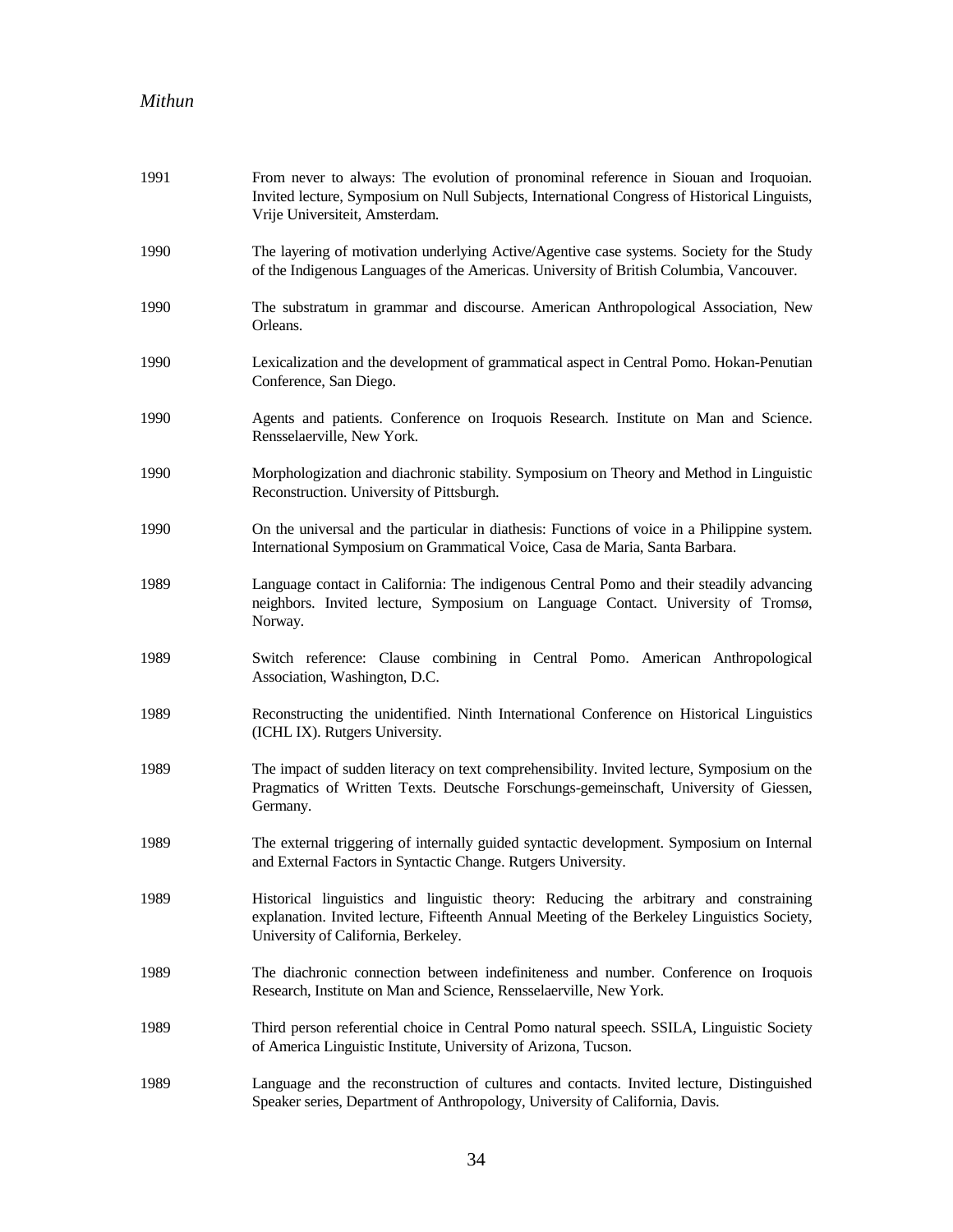| 1989 | The genetic position of Cherokee in North America. Invited lecture, Cherokee Institute,<br>University of California, Irvine.                                                    |
|------|---------------------------------------------------------------------------------------------------------------------------------------------------------------------------------|
| 1988 | Language contact and the shape of Central Pomo. American Anthropological Association,<br>New Orleans.                                                                           |
| 1988 | The development of bound pronominal paradigms. Invited lecture, Soviet Academy of<br>Sciences, Leningrad.                                                                       |
| 1988 | The prehistory and wider relations of Cherokee. Invited lecture, University of California,<br>Irvine.                                                                           |
| 1988 | When grammaticization is superfluous. Conference on Grammaticalization. University of<br>Oregon, Eugene.                                                                        |
| 1988 | From the expected to the exotic: the structure of words and the packaging of concepts.<br>Invited lecture, Bryn Mawr and Haverford Colleges.                                    |
|      | Also presented for an invited lecture, Arizona State University, Tempe.                                                                                                         |
| 1988 | The subtle significance of the locus of morphologization. Linguistics Colloquium: Current<br>Issues in Linguistic Research, University of Arizona, Tucson.                      |
| 1987 | From topic introduction to zero anaphora. American Anthropological Association, Chicago.                                                                                        |
| 1987 | The syntactic status of Tuscarora demonstratives. Conference on Iroquois Research, Institute<br>on Man and Science, Rensselaerville, New York.                                  |
| 1987 | Central Pomo dialectology and the strength of coffee. With Frances Jack. California Indian<br>Conference. Santa Barbara Museum of Natural History.                              |
| 1987 | Fieldwork and linguistic theory. Invited lecture, University of Colorado, Boulder.                                                                                              |
| 1987 | The grammatical nature and discourse power of demonstratives. Thirteenth Annual Meeting<br>of the Berkeley Linguistics Society. University of California, Berkeley.             |
| 1987 | The development of the Macro-Siouan pronominal paradigm. Siouan Conference,<br>University of Colorado, Boulder.                                                                 |
| 1987 | "Passive" in an active language. Hokan-Penutian/Uto-Aztecan Conference, University of<br>Utah, Salt Lake.                                                                       |
| 1987 | The role of typology in American Indian historical linguistics. Symposium on Linguistic<br>Change and Reconstruction Methodology, Stanford University.                          |
| 1987 | Methodology in the reconstruction of Proto-Iroquoian. Symposium on Linguistic Change<br>and Reconstruction Methodology, Stanford University.                                    |
| 1987 | The locus of morphologization. Symposium on the Notion of Naturalness in the Explanation<br>of Morphological and Syntactic Change, International Congress of Linguists, Berlin. |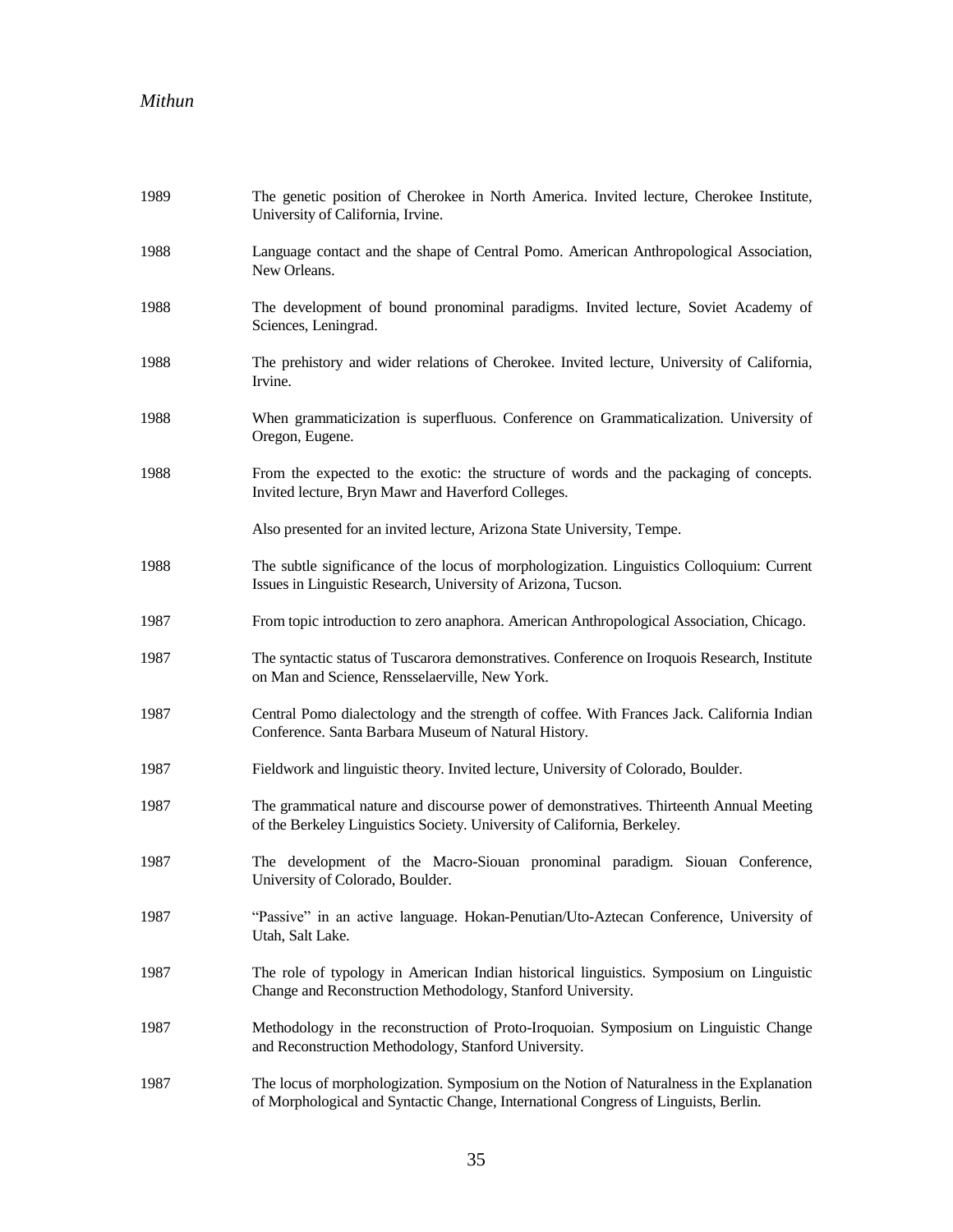| 1987 | The grammaticization of topic. International Congress of Linguists, Berlin.                                                                                                                                |
|------|------------------------------------------------------------------------------------------------------------------------------------------------------------------------------------------------------------|
| 1986 | Lexical categories and the evolution of number. American Anthropological Association,<br>Philadelphia.                                                                                                     |
| 1986 | Typology and deep genetic relations in North America. Joint Symposium on Comparative<br>Linguistics: American Council of Learned Societies and Soviet Academy of Sciences.<br>University of Texas, Austin. |
| 1986 | When zero isn't there. Twelfth Meeting of the Berkeley Linguistics Society, University of<br>California, Berkeley.                                                                                         |
| 1986 | Lexical categories and number in Central Pomo. Mary R. Haas Conference on American<br>Indian Linguistics, University of California, Santa Cruz.                                                            |
| 1985 | Contrasting bilingual narrative strategies. American Anthropological Association,<br>Washington D.C.                                                                                                       |
| 1985 | The grammaticization of coordination. Symposium on Clause Combining in Natural<br>Language. Institute on Man and Science, Rensselaerville, New York.                                                       |
| 1985 | Disagreement: the case of pronominal affixes and nouns. Georgetown University Round<br>Table Conference on Languages and Linguistics, Washington D.C.                                                      |
| 1985 | Indigenous literary languages in North America. US/USSR Colloquium on Literary<br>Languages in Contemporary Society. Soviet Academy of Sciences, Moscow.                                                   |
| 1985 | When speakers write. Eleventh Meeting of the Berkeley Linguistics Society, University of<br>California, Berkeley.                                                                                          |
| 1984 | A history of social organization in a word: Mother. American Anthropological Association<br>Annual Meeting, Denver.                                                                                        |
|      | Also presented to the Department of Anthropology, University of Rochester.                                                                                                                                 |
| 1984 | Typology and the basic word order hypothesis. Invited Lecture, Harvard University.                                                                                                                         |
| 1984 | When speakers write a spoken language. New York State Council on Linguistics<br>Symposium: The Multiple Themes of Edward Sapir. State University of New York,<br>Binghamton.                               |
| 1984 | Mohawk style and literacy. Conference on Iroquois Research. The Institute on Man and<br>Science, Rensselaerville, New York.                                                                                |
| 1984 | Is basic word order universal? Symposium on Discourse Relations and Cognitive Units.<br>University of Oregon, Eugene.                                                                                      |
| 1984 | The cultural vitality behind dialect variation. Iroquoian Historical Conference, Woodland<br>Indian Cultural and Educational Centre, Six Nations Reserve, Brantford, Ontario.                              |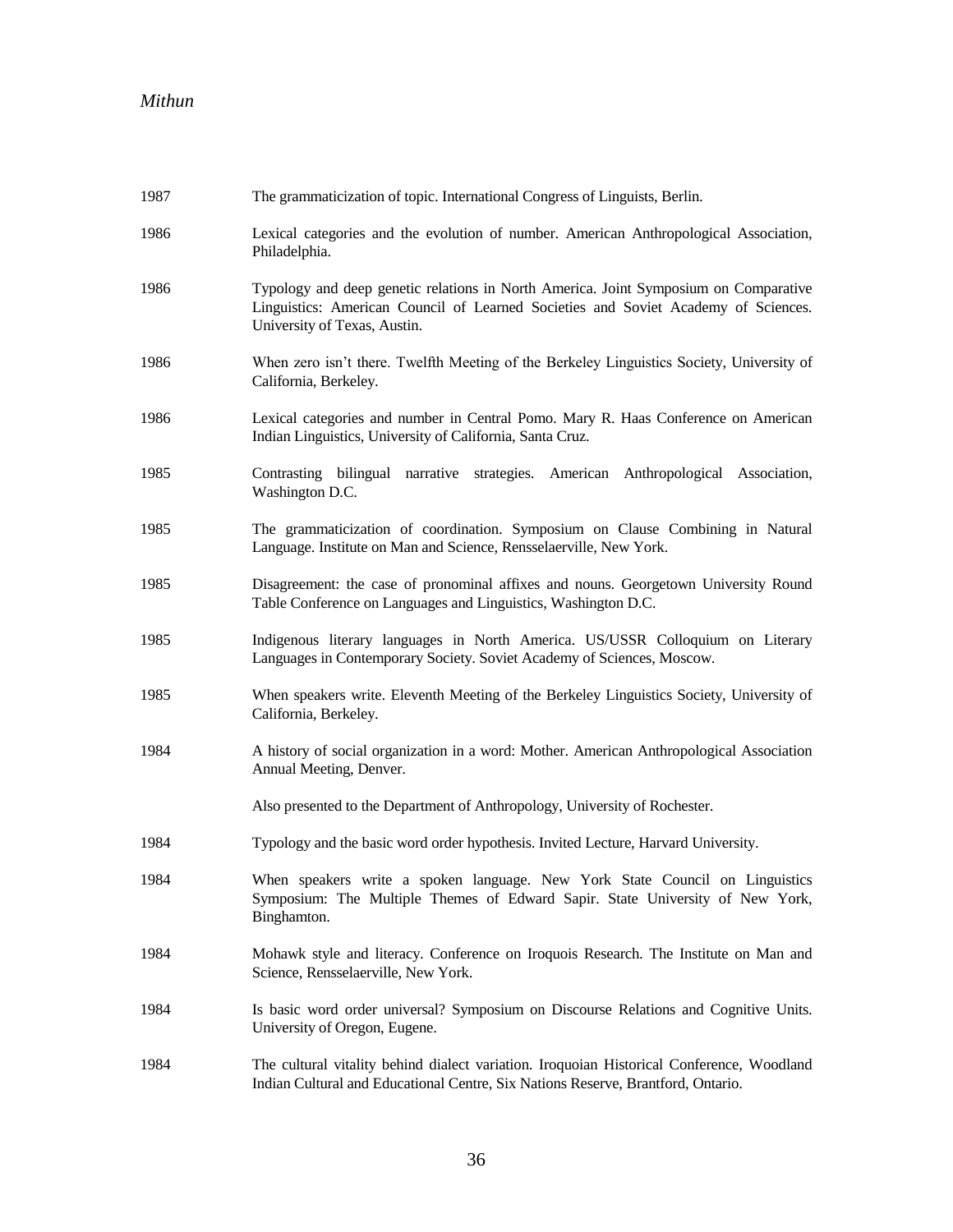| 1984 | How to avoid subordination. Tenth Meeting of the Berkeley Linguistics Society, University<br>of California, Berkeley.                                                                      |
|------|--------------------------------------------------------------------------------------------------------------------------------------------------------------------------------------------|
| 1983 | Noun classification systems: Historical accident or teleological development? Conference<br>on Noun Classification and Categoriality, University of Oregon, Eugene.                        |
| 1983 | The evolution of noun incorporation. Annual Meeting, American Anthropological<br>Association, Chicago.                                                                                     |
| 1983 | Why do North American Indians use long words? Invited lecture jointly sponsored by the<br>Native Studies, Linguistics, and Anthropology departments, Cornell University.                   |
| 1983 | Mysterious divergences and convergences among the Huron and the Iroquois. Annual<br>Conference on Iroquois Research. The Institute on Man and Science, Rensselaerville, New<br>York.       |
| 1983 | Diachronic morphologization: The circumstances surrounding the birth, growth, and decline<br>of noun incorporation. International Congress of Historical Linguists, Poznan, Poland.        |
| 1983 | The discourse function of noun incorporation. Invited lecture, Linguistic Sociey of America<br>Linguistics Institute, U.C.L.A. (University of California, Los Angeles).                    |
| 1983 | The last Tutelo a century later. Siouan Conference, Rapid City, South Dakota.                                                                                                              |
| 1983 | The genius of polysynthesis. Keynote address, Conference on Native American Studies.<br>Oklahoma State University, Stillwater, Oklahoma.                                                   |
| 1983 | The function of grammaticalization. Linguistics Colloquium, Stanford University.                                                                                                           |
| 1983 | What pipe-smoking Turks, Wallaby-bopping Tiwis, and Blubber-seeking Koryaks have in<br>common: Functional morphologization. Linguistics Colloquium, University of California,<br>Berkeley. |
| 1982 | The acquisition of polysynthesis. Annual Meeting, American Anthropological Association,<br>Washington D.C.                                                                                 |
| 1982 | Formulaic speech in colloquial interaction. Conference of Native teachers of Iroquoian<br>languages. London, Ontario.                                                                      |
| 1981 | The comparative rates of change of different levels of linguistic structure. Annual Meeting,<br>American Anthropological Association, Los Angeles.                                         |
| 1981 | Evidential diachrony. Conference on Evidentiality, University of California, Berkeley.                                                                                                     |
| 1981 | Linguistic education and minorities. Keynote address, New York State Council on<br>Linguistics, Stony Brook Colloquium on Linguistics and Education.                                       |
| 1981 | The relative stability of syntax, morphology, and the lexicon. International Congress on<br>Historical Syntax, Poznan, Poland.                                                             |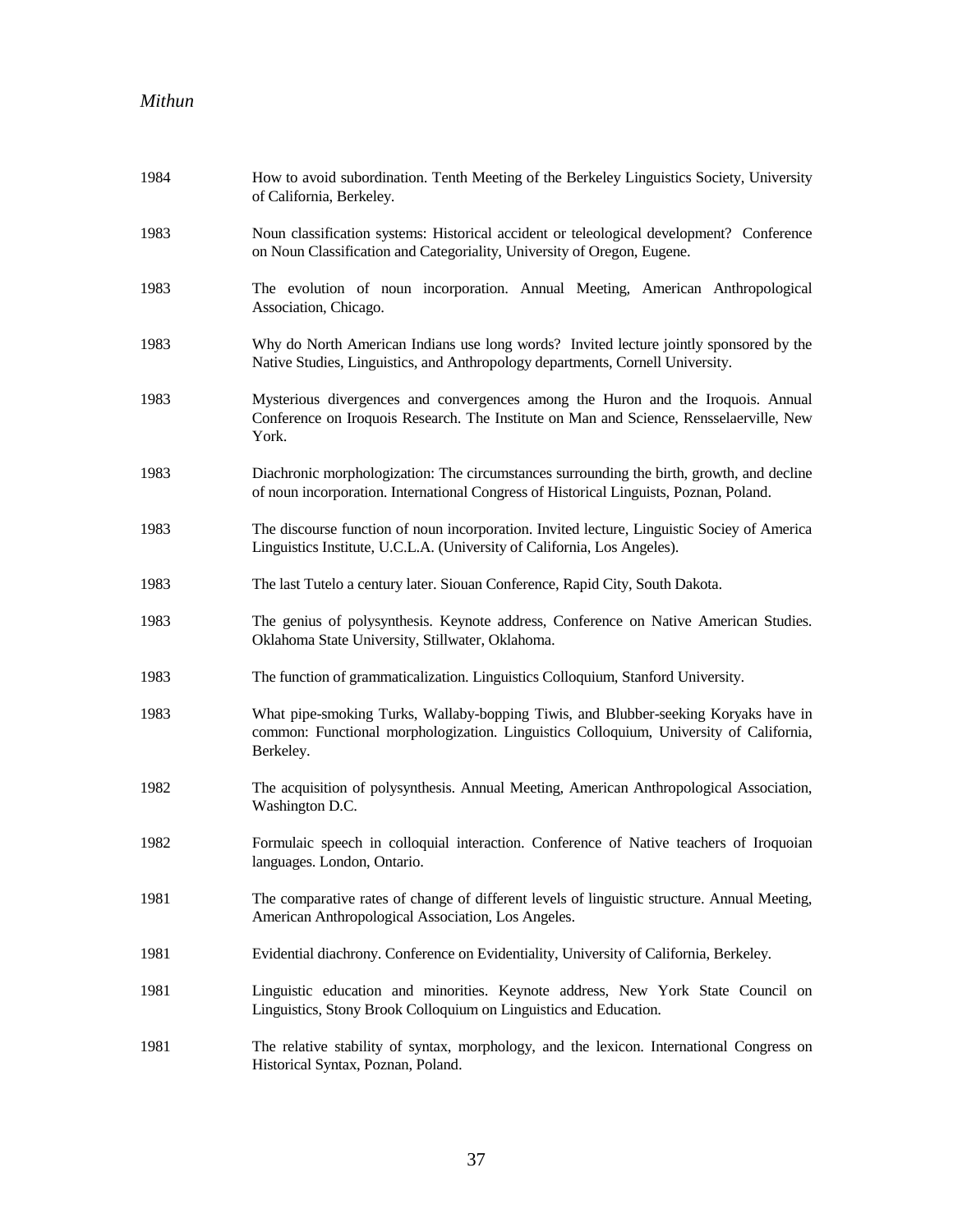| 1981 | The mistaken identities of the Stadaconans or the Hochelagans or the Kwedech.<br>International Congress of Historical Linguists, Galway, Ireland. |
|------|---------------------------------------------------------------------------------------------------------------------------------------------------|
| 1981 | Nominal function and conventionality. Department of Linguistics, University of Arizona,<br>Tucson.                                                |
| 1980 | Prehistoric Iroquoian conceptual patterns revealed through language. Invited Lecture,<br>Seneca Museum, Allegany Reservation.                     |
| 1980 | The semantic properties of proper names. American Ethnological Society, University of<br>Michigan, Ann Arbor.                                     |
| 1980 | The mystery of the vanished Laurentians. Annual Meeting, American Anthropological<br>Association, Washington, D.C.                                |
|      | Also presented at the Annual Meeting, Conference on Iroquois Research, The Institute on<br>Man and Science, Rensselaerville, New York.            |
| 1980 | The cultural element in language teaching. New York Bilingual Education Conference.<br>Rochester, New York.                                       |
| 1979 | Mohawk toponymy. Commission de Toponymie, Quebec City, Quebec.                                                                                    |
| 1979 | Moribundity: Incipient obsolescence of Oklahoma Iroquois. 43rd International Congress of<br>Americanists, Vancouver.                              |
| 1979 | Modern linguistics in Iroquoia. Plenary Session, Annual Meeting, American<br>Anthropological Association, Cincinnati.                             |
| 1979 | The synchronic and diachronic behavior of plops, squaks, croaks, and gasps. Annual<br>Meeting, American Anthropological Association, Cincinnati.  |
| 1979 | The verb-noun continuum. SUNY Linguistics Colloquium.                                                                                             |
| 1979 | A functional approach to syntactic reconstruction. Fourth International Congress on<br>Historical Linguistics. Stanford University.               |
| 1978 | The semantics of polsynthesis. Fifth Annual Forum of the Linguistics Association of Canada<br>and the United States, Buffalo.                     |
| 1978 | The native acquisition of Mohawk morphology. Cherokee-Iroquois Symposium, Cherokee,<br>North Carolina.                                            |
| 1978 | Proto-Iroquoian culture patterns. Cherokee-Iroquois Symposium, Cherokee, North Carolina.                                                          |
| 1978 | The linguistic prehistory of Western New York. New York State University College,<br>Fredonia.                                                    |
| 1978 | Syntactic reconstruction: Priorities and pitfalls. With Lyle Campbell. International<br>Conference on Historical Morphology, Bixzkowo, Poland.    |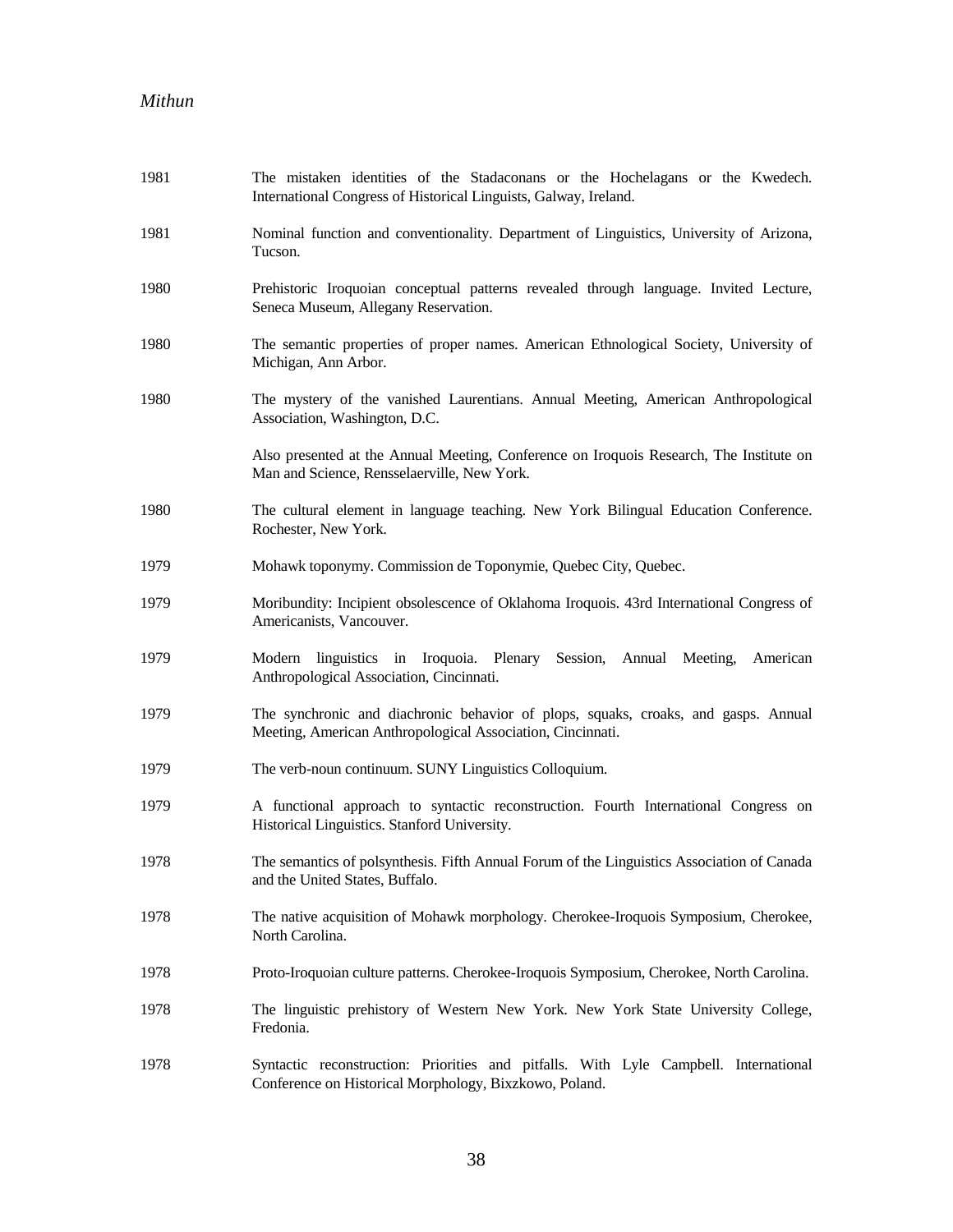| 1978 | Language pedagogy and world view. Fourth Annual Convention of Native Teachers of<br>Iroquoian Languages, Kahnawake, Quebec.                                                           |
|------|---------------------------------------------------------------------------------------------------------------------------------------------------------------------------------------|
| 1977 | The reconstruction of culture from lexica: Proto Iroquoia. Annual Meeting, American<br>Anthropological Association, Houston.                                                          |
| 1977 | Pinpointing the Andaste. Annual Conference on Iroquois Research, The Institute on Man<br>and Science, Rensselaerville, New York.                                                      |
| 1977 | Comparative syntax: Priorities and pitfalls. With Lyle Campbell. International Congress of<br>Historical Linguists, Hamburg, Germany.                                                 |
| 1977 | Functionalism and syntactic history. Linguistics Colloquium, Yale University.                                                                                                         |
| 1977 | Proto-Iroquoian and the Proto-Iroquoians: Cultural reconstruction from linguistic materials.<br>Third Annual Convention of Native Teachers of Iroquoian Languages, Kahnawake, Quebec. |
| 1977 | The accessibility of linguistic competence. Linguistics Colloquium, University of Pittsburgh.                                                                                         |
| 1977 | The reconstruction of syntactic drift. Linguistics Colloquium, University of Pittsburgh.                                                                                              |
| 1976 | Definiteness, focus, and drift. Annual Meeting, American Anthropological Association,<br>Washington, D.C.                                                                             |
| 1976 | Levels of consciousness of linguistic structure. Annual Meeting, Linguistics Society of<br>America, Philadelphia.                                                                     |
| 1976 | The acquisition of noun incorporation. Second Annual Convention of Native Teachers of<br>Iroquoian Languages, Kahnawake, Quebec.                                                      |
| 1976 | The social and linguistic aspects of orthography construction. Syracuse City School District<br>Faculty Colloquium.                                                                   |
| 1976 | The interaction of definiteness and focus. SUNY Linguistics Colloquium.                                                                                                               |
| 1975 | Revealing relations between Cayuga and Tuscarora. Annual Conference on Iroquois<br>Research, The Institute on Man and Science, Rensselaerville, New York.                             |
| 1975 | The acquisition of semantic systems. First Annual Convention of Native Teachers of<br>Iroquoian Languages, London, Ontario.                                                           |
| 1974 | Proto-Iroquoian constituent order. State University Council on Linguistics (SUCOL)<br>Conference, Oswego.                                                                             |
| 1973 | A national orthography for Mohawk. Annual Conference on Iroquois Research,<br>Rensselaerville, New York.                                                                              |
| 1973 | A case of unmarked subordination in Tuscarora. Comparative Syntax Festival, Ninth Annual<br>Meeting of the Chicago Linguistics Society, University of Chicago.                        |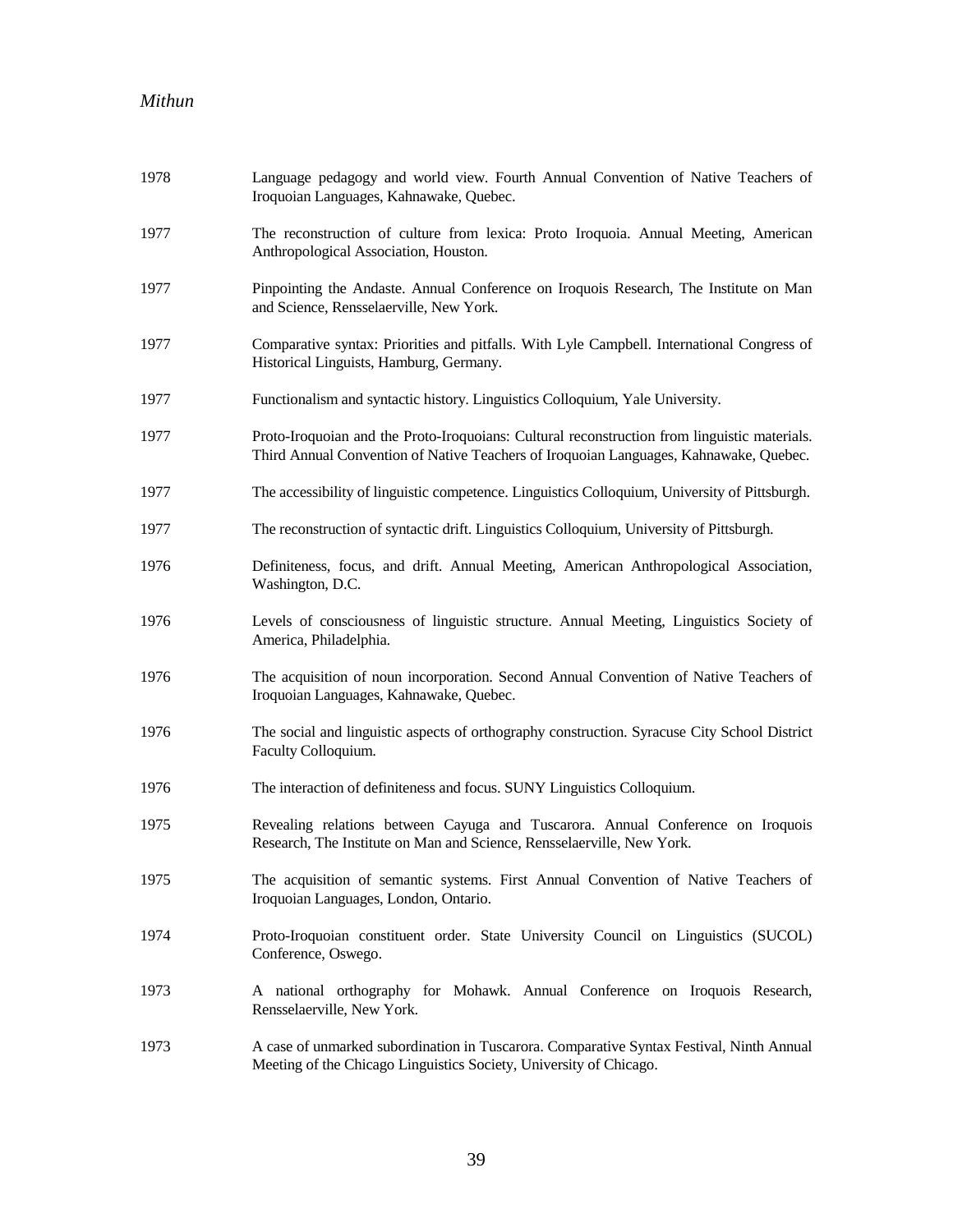| 1972 | Word order in Tuscarora. Annual Conference on Iroquois Research, The Institute on Man<br>and Science, Rensselaerville, New York. |
|------|----------------------------------------------------------------------------------------------------------------------------------|
| 1970 | A cross-cultural semantic study of adjective use. Anthropology Colloquium, Yale.                                                 |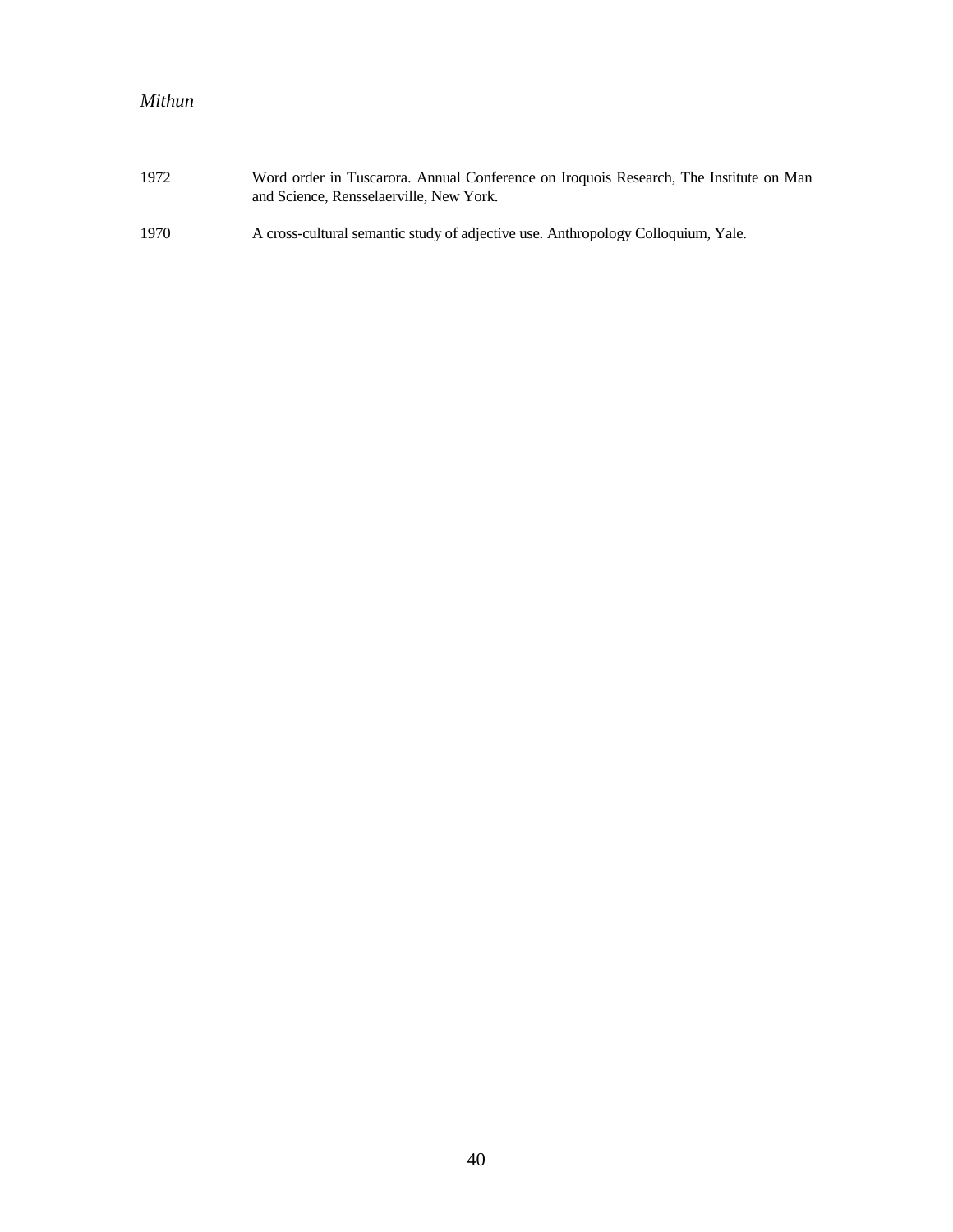# **Professional activities**

| 2013-2015    | Editorial Board, Transactions of the Philological Society.                                                                                                                      |
|--------------|---------------------------------------------------------------------------------------------------------------------------------------------------------------------------------|
| 2012-2014    | Editorial Board, Language and Linguistics Compass. Online journal, Wiley-Blackwell                                                                                              |
| 2012         | Reviewer of abstracts for the Third International Conference on Language Documentation $\&$<br>Conservation (ICLDC) at the University of Hawaii.                                |
| 2010-2012    | Joint Researcher, Project Cross-linguistic Studies on Clause Combining, Institute for<br>Languages and Cultures of Asia and Africa, Tokyo University of Foreign Studies, Japan. |
| 2010-2011    | Advisory Board, Oxford Bibliographies Online: Linguistics.                                                                                                                      |
| 2012-present | Senior Editor, Oxford Research Reviews                                                                                                                                          |
| 2009-present | Board, European Network of Amerindian Linguistics (ENAL).                                                                                                                       |
| 2008-2013    | Editorial Board, e-Language, set of online journals under the Linguistic Society of America.                                                                                    |
| 2007-present | Scientific Board, Sprachtypologie und Universalienforschung (STUF). Typology journal.                                                                                           |
| 2006-present | Consultant to the Huron/Wendat community, Lorette Quebec (Wenda'ke) community<br>for language revitalization project                                                            |
| 2005-present | Editorial Board, Morphology Yearbook (journal).                                                                                                                                 |
| 2005-present | Editorial Board, Anthropological Linguistics                                                                                                                                    |
| 2000-present | Stichting, Foundations of Language (Board of Overseers for the journal Studies in<br>Language).                                                                                 |
| 1996-present | Project linguist for grammar and dictionary project of the consortium of the six Mohawk<br>Nations of Ontario, Quebec, and New York.                                            |
| 1996-present | Project linguist for grammar project of the Tuscarora Nation, Tuscarora, New York.                                                                                              |
| 1995-present | Editorial Board, Series Typological Studies in Language. LINCOM Europa.                                                                                                         |
| 1995-present | Editorial Board, Journal of Linguistic Typology.                                                                                                                                |
| 1994-present | Editorial Board, Studies in Language.                                                                                                                                           |
| 1992-present | Editorial Board, Studies in Language Companion Series.                                                                                                                          |
| 1992-present | Research Associate, Santa Barbara Museum of Natural History, Santa Barbara, California.                                                                                         |
| 2006-2013    | Advisory Board, Rivista de Linguistica/Italian Journal of Linguistics.                                                                                                          |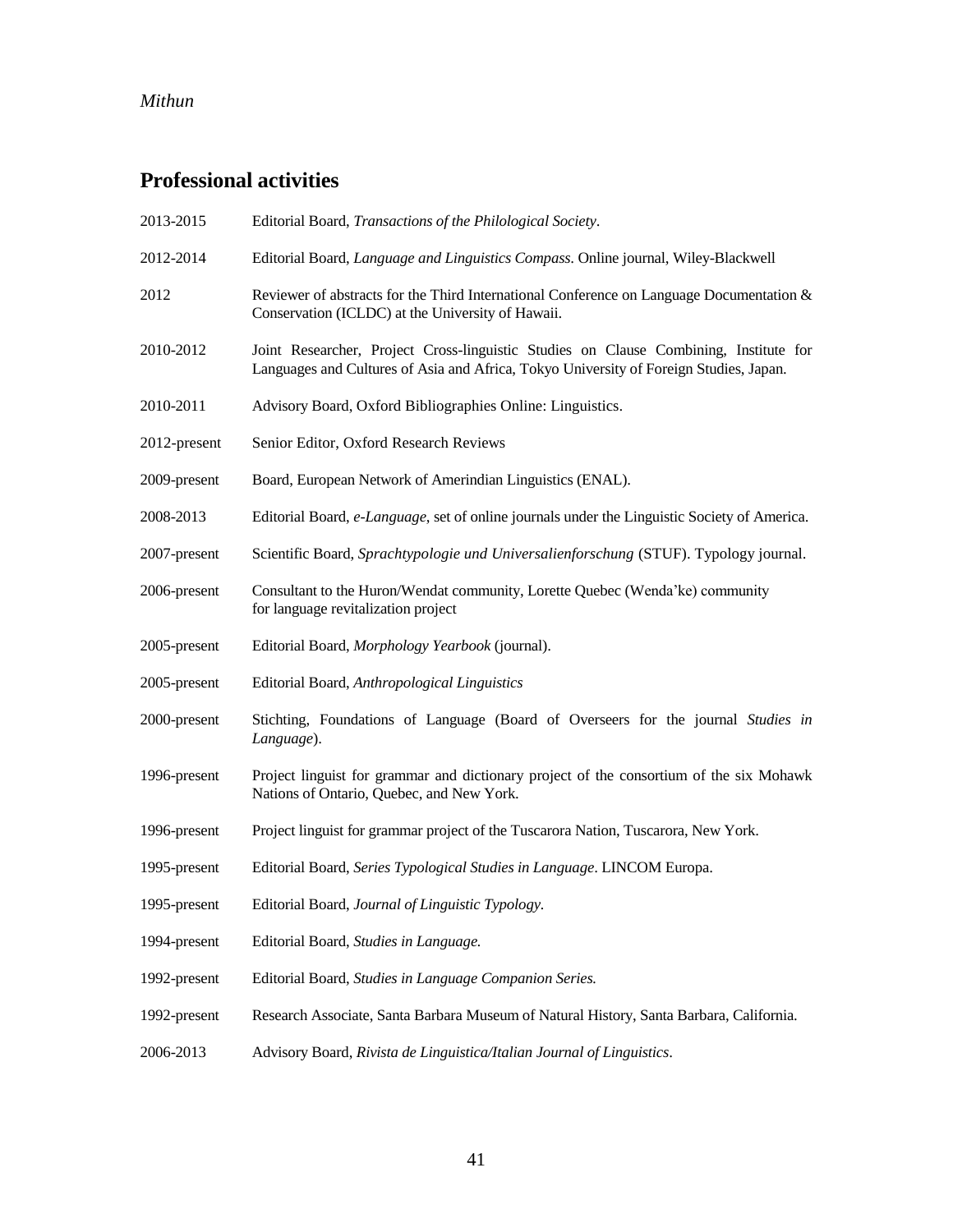| 2010      | Co-organizer with Pier Marco Bertinelli and Jeanette Sakel, Workshop on Variation in<br>Clause Combining: Views from the New World. Societas Linguisticae Europeaea, Vilnius<br>University, Lithuania. |
|-----------|--------------------------------------------------------------------------------------------------------------------------------------------------------------------------------------------------------|
| 2010      | Program Committee, International Conference on Language Documentation & Conservation<br>(ICLDC) at the University of Hawaii.                                                                           |
| 2009      | Présidente, Comité d'évaluation, CELIA (Centre National de Recherche Scientifique) and<br>SEDYL (Institut National des Langues et Civilisations Orientales), France.                                   |
| 2009      | Program Committee, Conference on Universals and Typology in Word-formation,<br>Kosice, Slovakia.                                                                                                       |
| 2009      | Selection Committee, Bloomfield Book Award, Linguistic Society of America.                                                                                                                             |
| 2007-2009 | Editorial Board, Language and Linguistics Compass, online journal published by<br>Blackwell's, Comparative and Historical Linguistics and Philology Section.                                           |
| 2007-2009 | Evaluator, The Georgian National Science Foundation                                                                                                                                                    |
| 2006-2009 | Executive Committee, Societas Linguistica Europeae                                                                                                                                                     |
| 2007-2008 | InField Organizing Committee (Planning Committee for summer field work institute,<br>University of California, Santa Barbara                                                                           |
| 2005-2008 | Committee on Endangered Languages, Linguistic Society of America                                                                                                                                       |
| 2006-2007 | European Science Foundation Standing Committee for the Humanities                                                                                                                                      |
| 2006-7    | Comité Scientifique, colloque Variations et changements syntaxiques en situation de<br>contacts de langues. CNRS-IRD 'Contacts de langues. Paris.                                                      |
| 2007      | Chair, Panini Grammar Award Jury (Competition for the best dissertation grammar,<br>awarded every four years by the Association for Linguistic Typology)                                               |
| 2007      | Consultant to Newbury Library and Schola Antiqua Chicago on early liturgical music.                                                                                                                    |
| 2006      | Course Proposal Review Committee, Linguistic Society of America Linguistic Institute                                                                                                                   |
| 2006      | Symposium review committee, Association for Linguistic Typology                                                                                                                                        |
| 2004      | Interview for Voice of America News on Native American influences on English.                                                                                                                          |
| 2003      | Panelist to the National Endowment for the Humanities                                                                                                                                                  |
| 2003      | Membre du jury, soutenance de thèse (doctoral dissertation in linguistics), Morphosyntaxe<br>de l'emérillon, Université Lumière Lyon (France), Françoise Rose.                                         |
| 2001      | Linguistic Society of America Committee on Linguistic Institutes and Fellowships 2001                                                                                                                  |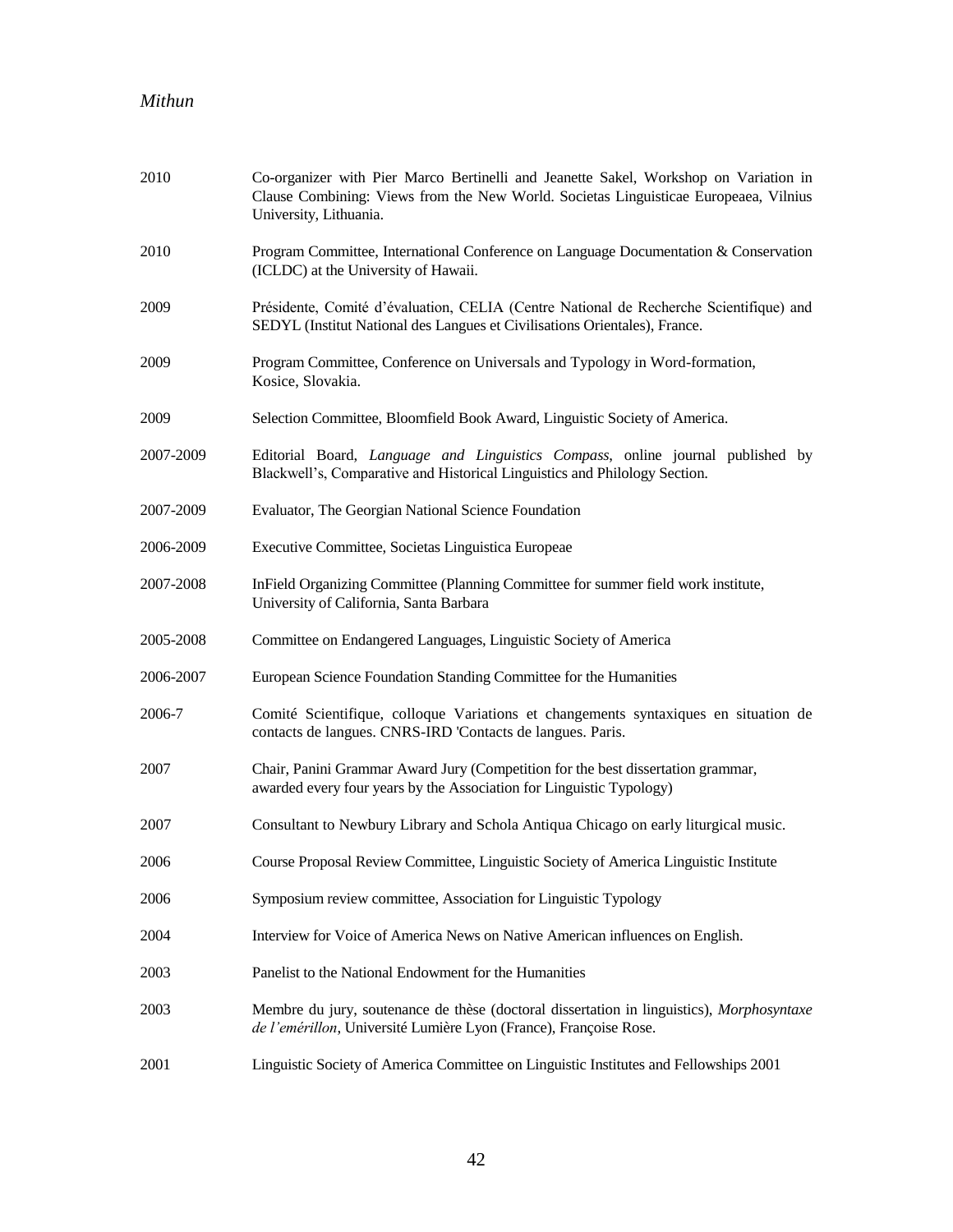| 2001      | Organizer, ALT IV: Association for Linguistic Typology biennial conference. University of<br>California, Santa Barbara.                                                                                                      |
|-----------|------------------------------------------------------------------------------------------------------------------------------------------------------------------------------------------------------------------------------|
| 2001      | Co-Organizer, WAIL/SSILA Summer Meeting (Workshop on American Indigenous<br>Languages/Society for the Study of the Indigenous Languages of the Americas). University<br>of California, Santa Barbara.                        |
| 2000-2001 | LSA (Linguistic Society of America) Committee on Linguistic Institutes and Fellowships                                                                                                                                       |
| 2000      | National Science Foundation Panel for linguistics                                                                                                                                                                            |
| 2000      | Chair, Travel Committee, Society for the Study of the Indigenous Languages of the<br>Americas.                                                                                                                               |
| 1999-2003 | President, Association for Linguistic Typology.                                                                                                                                                                              |
| 1999-2002 | Consultant, project on Agreement: An investigation into the distribution of information.<br>University of Surrey, England, sponsored by the Economic and Social Research Council of<br>Great Britain under grant R000238228. |
| 1999      | Chair, Nominating Committee, International Society of Historical Linguists.                                                                                                                                                  |
| 1999      | External examiner, doctoral dissertation in linguistics for Rice University: Sergio Meira, A<br>Grammar of Tiriyó.                                                                                                           |
| 1999      | Organizer, summer meeting of the Society for the Study of the Indigenous Languages of the<br>Americas, University of Illinois, Urbana-Champaign.                                                                             |
| 1999      | Panel member, Workshop on Language Endangerment. University of Illinois, Urbana-<br>Champaign.                                                                                                                               |
| 1998      | Interview for the CBC (Canadian Broadcasting Company) National News at Six on the loss<br>of First Nations languages in Canada.                                                                                              |
| 1998      | Interview for Finnish Radio on language endangerment.                                                                                                                                                                        |
| 1997      | Invited discussant, External Possession Symposium. University of Oregon, Eugene.                                                                                                                                             |
| 1996-2004 | Consulting Editor, Native American placenames of the United States (NAPUS). University<br>of present Oklahoma Press.                                                                                                         |
| 1996-1999 | Selection Committee, President's Research Fellowships in the Humanities, University of<br>California.                                                                                                                        |
| 1996-1998 | Consultant, Project on Morphology, University of Surrey, England, sponsored by the<br>Economic and Social Science Research Council under grant number R000236063.                                                            |
| 1996      | External examiner, doctoral dissertation in linguistics for Simon Fraser University,<br>Vancouver: Nancy Mattina, Aspect and category in Okanagan word formation.                                                            |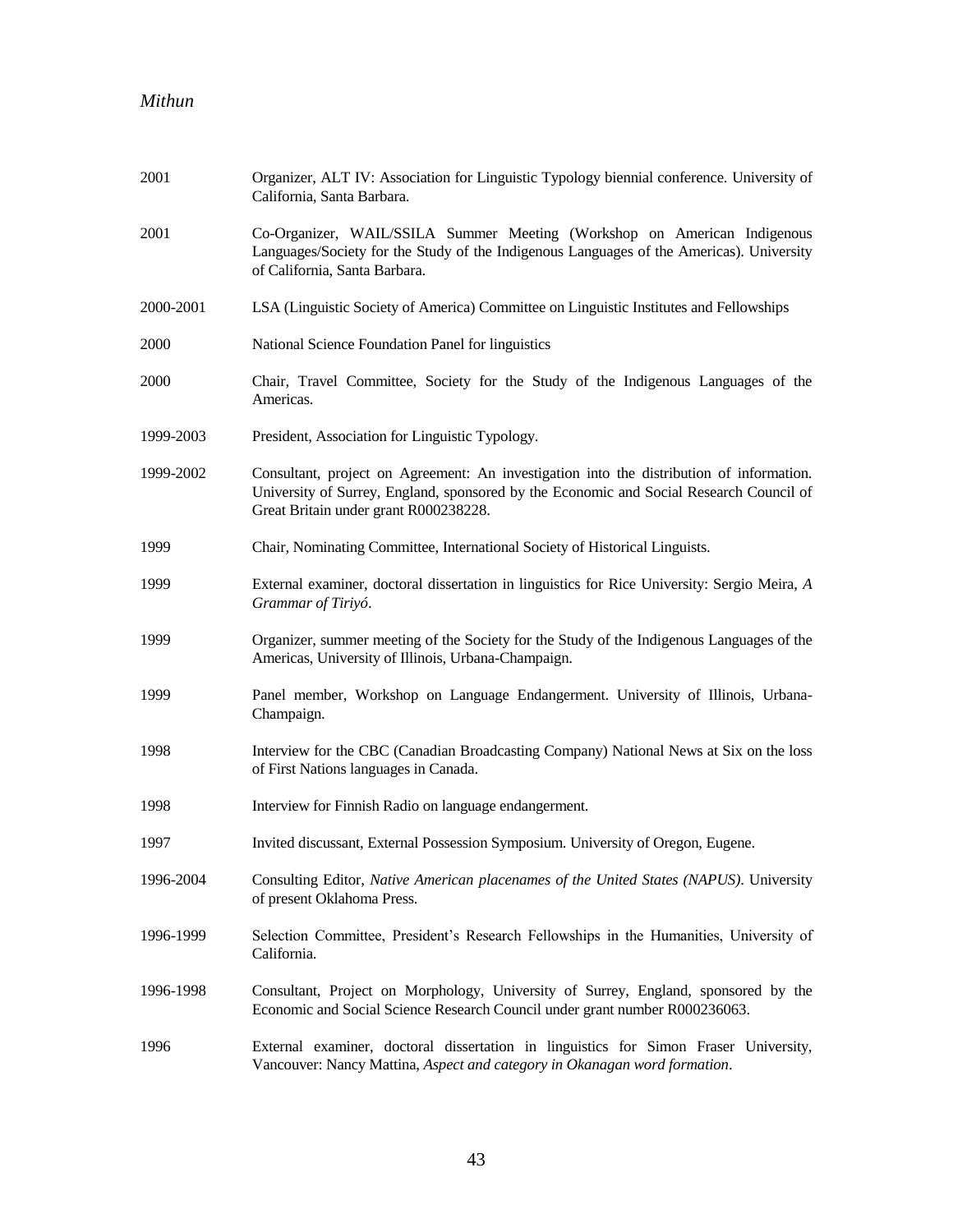| 1995      | Organizer, Conference on Iroquois Research. The Institute on Man and Science.<br>Rensselaerville, New York.                         |
|-----------|-------------------------------------------------------------------------------------------------------------------------------------|
| 1994-1996 | Chair, Department of Linguistics, University of California, Santa Barbara.                                                          |
| 1994      | Consultant, National Museum of the American Indian, Washington, D.C., for native terms,<br>with explanations, for exhibit items.    |
| 1994      | Consultant, Tuscarora language. Tuscarora Nation, Tuscarora, New York.                                                              |
| 1994      | Chair, SSILA Book Award Committee (Society for the Study of the Indigenous Languages<br>of the Americas).                           |
| 1994      | Guest speaker, Australian Broadcasting Corporation.                                                                                 |
| 1993-1994 | Executive Committee, Society for the Study of the Indigenous Languages of the Americas.                                             |
| 1993      | Organizer, Plenary Symposium on the Preservation of North American Indian Languages,<br>Linguistic Society of America, Los Angeles. |
| 1993      | Consultant, Association of Native teachers of Mohawk conference on standardization.<br>Thayendinaga, Ontario.                       |
| 1992-1993 | President, Society for the Study of the Indigenous Languages of the Americas.                                                       |
| 1992-1993 | Committee on Endangered Languages, Linguistic Society of America.                                                                   |
| 1992      | Organizer, Hokan-Penutian Conference (Conference on languages indigenous to western<br>North America).                              |
| 1992      | Chair, Nominating Committee, Society for Linguistic<br>Anthropology,<br>American<br>Anthropological Association.                    |
| 1992      | Organizer, with Victor Golla and John Johnson, John Peabody Harrington Workshop. Santa<br>Barbara Museum of Natural History.        |
| 1992      | Consultant, Indian Law Unit, Lumbee River Legal Services.                                                                           |
| 1991-1999 | Nominating Committee, International Society of Historical Linguists.                                                                |
| 1991-1993 | Executive Committee, Linguistic Society of America.                                                                                 |
| 1991      | Program organizer, Society for the Study of the Indigenous Languages of the Americas<br>summer meeting, Santa Cruz.                 |
| 1990-1992 | Editorial Board, Journal of Linguistic Anthropology.                                                                                |
| 1990      | Organizer, International Symposium on Grammatical Voice.                                                                            |
| 1989-1990 | Acting Chair, Department of Linguistics, University of California, Santa Barbara.                                                   |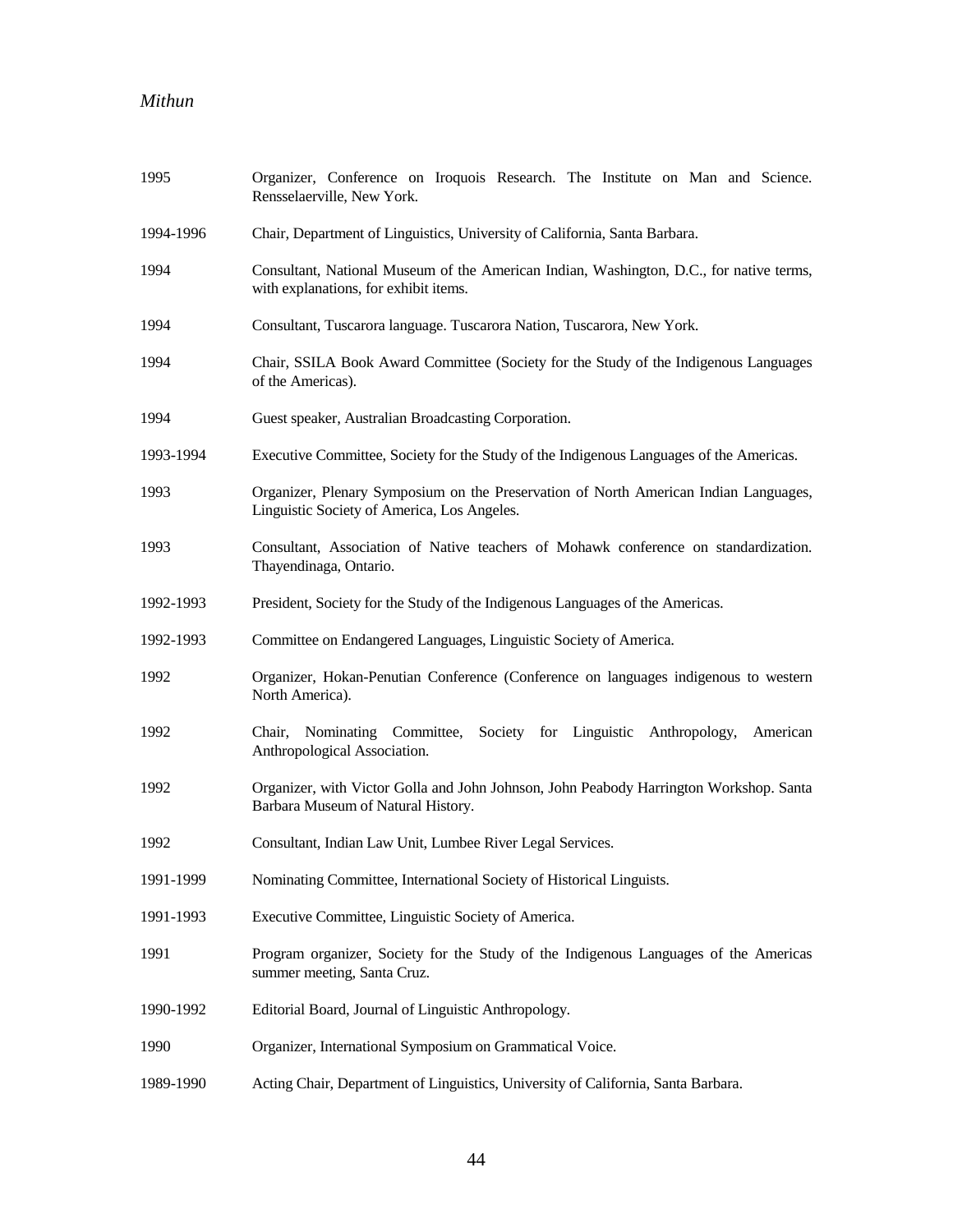| 1988      | Consultant, Soviet Academy of Sciences, Moscow, on indigenous languages of America for<br>their Handbook of the Languages of the World.                    |
|-----------|------------------------------------------------------------------------------------------------------------------------------------------------------------|
| 1987      | Organizing committee, Conference on California Indian Research.                                                                                            |
| 1985      | Board of Directors, American Anthropological Association.                                                                                                  |
| 1985      | Organizer, Conference on Iroquois Research, The Institute on Man and Science,<br>Rensselaerville, New York.                                                |
| 1984      | Organizer, Conference on Iroquois Research, The Institute on Man and Science,<br>Rensselaerville, New York.                                                |
| 1984      | Organizer, Session on Amerindian Linguistics, New York State Council on Linguistics<br>Symposium on the Multiple Themes of Edward Sapir, SUNY, Binghamton. |
| 1983      | Organizer, Conference on Iroquois Research, The Institute on Man and Science,<br>Rensselaerville, New York.                                                |
| 1983-1985 | President, Society for Linguistic Anthropology.                                                                                                            |
| 1982-1985 | Administrative Advisory Committee, American Anthropological Association.                                                                                   |
| 1982-1985 | Executive Committee, American Anthropological Association.                                                                                                 |
| 1982      | Organizer, Conference on Iroquois Research, The Institute on Man and Science,<br>Rensselaerville, New York.                                                |
| 1981      | Organizer, Conference on Iroquois Research, The Institute on Man and Science,<br>Rensselaerville, New York.                                                |
| 1980      | Organizer, Conference on Iroquois Research, The Institute on Man and Science,<br>Rensselaerville, New York.                                                |
| 1979      | Consultant to New York State Department of Dental Health in Investigation of Fluorosis at<br>Ahkwesasne (Mohawk).                                          |
| 1979      | Organizer, Conference on Iroquois Research, The Institute on Man and Science,<br>Rensselaerville, New York.                                                |
| 1978      | Moderator, Symposium: Helios: From Myth to Solar Energy. Institute of Humanistic<br>Studies, State University of New York, Albany.                         |
| 1978      | Organizer, Conference on Iroquois Research, The Institute on Man and Science,<br>Rensselaerville, New York.                                                |
| 1978-1981 | Consultant, Seneca Bilingual Education Project, Salamanca, New York.                                                                                       |
| 1977      | Chair, Session on Linguistics, Conference on Iroquois Research, The Institute on Man and<br>Science, Rensselaerville, New York.                            |